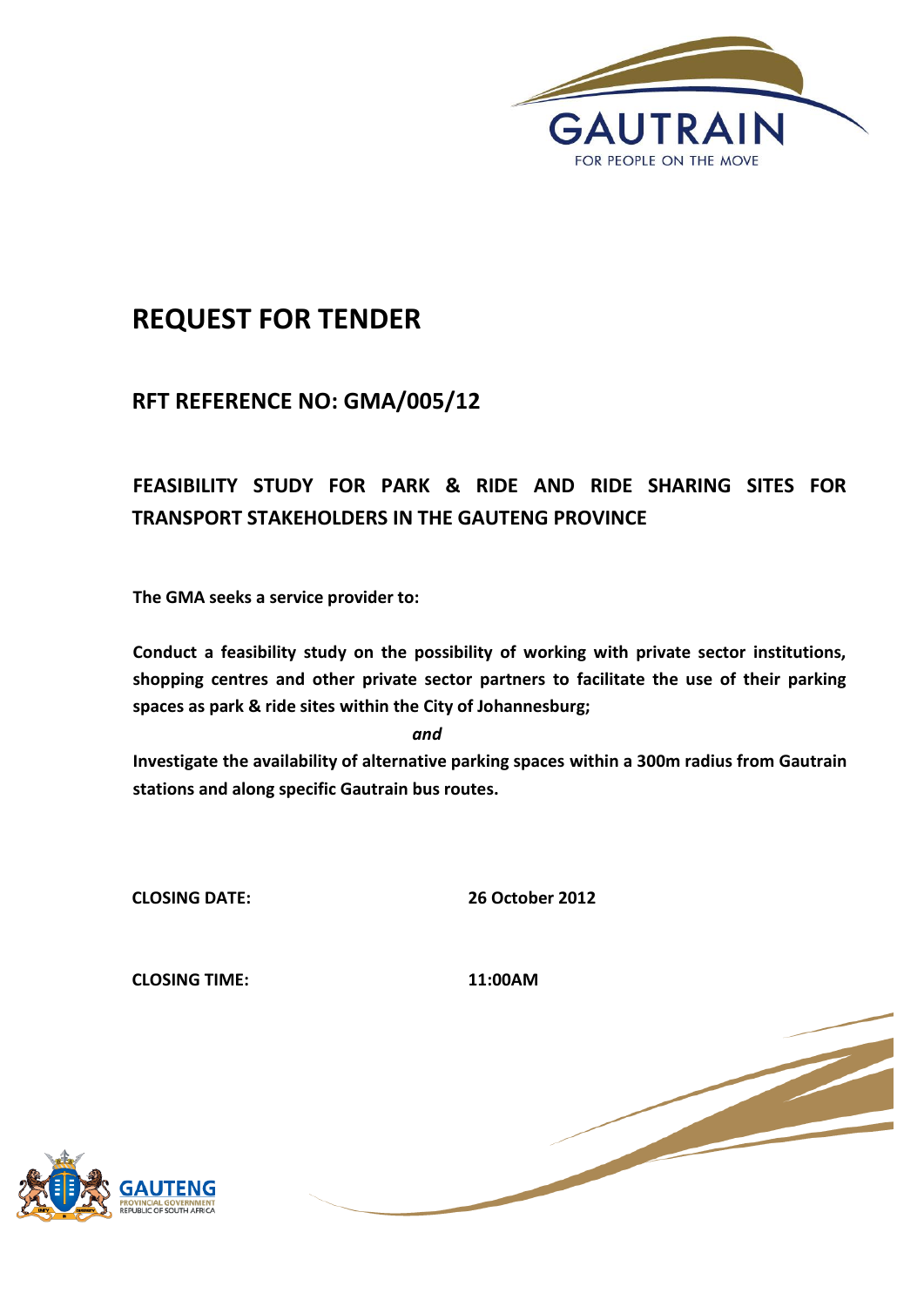# **CONTENTS**

# **GAUTRAIN MANAGEMENT AGENCY – REQUEST FOR TENDER**

# **FEASIBILITY STUDY FOR PARK & RIDE AND RIDE SHARING SITES FOR TRANSPORT STAKEHOLDERS IN THE GAUTENG PROVINCE**

|                                                    | Page |
|----------------------------------------------------|------|
|                                                    | 4    |
|                                                    | 4    |
|                                                    | 5    |
| <b>RFT PART A</b>                                  |      |
|                                                    | 6    |
|                                                    | 7    |
| <b>RFT Requirements and Process</b>                |      |
|                                                    | 8    |
|                                                    | 8    |
|                                                    | 8    |
|                                                    | 8    |
|                                                    | 9    |
| Rules governing this RFT and the Tendering Process |      |
|                                                    | 9    |
| <b>Request for Tender</b>                          |      |
|                                                    | 11   |
|                                                    | 11   |
|                                                    | 11   |
|                                                    | 12   |
|                                                    | 12   |
| Communication during the tender process            |      |
|                                                    | 12   |
|                                                    | 13   |
|                                                    | 13   |
|                                                    | 13   |
|                                                    | 14   |
|                                                    | 14   |
|                                                    | 14   |
| Tender documents                                   |      |
|                                                    | 15   |
|                                                    | 16   |
|                                                    | 16   |
|                                                    | 16   |

**GMA: REQUEST FOR TENDER – REF NO. GMA/005/12**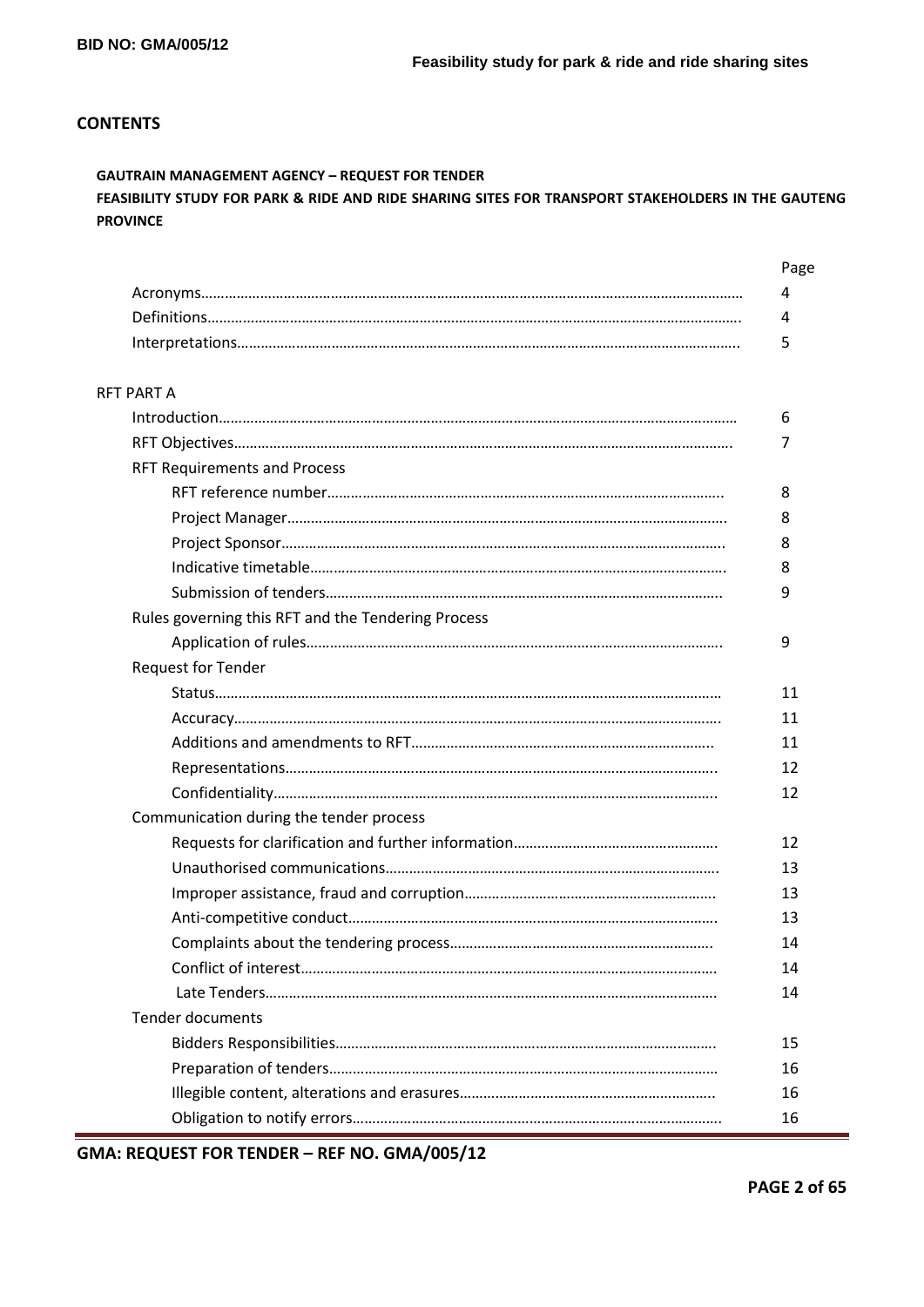|                              |                                                                     | 17 |
|------------------------------|---------------------------------------------------------------------|----|
|                              |                                                                     | 17 |
|                              |                                                                     | 17 |
|                              |                                                                     | 18 |
|                              |                                                                     | 18 |
| <b>Tender Response</b>       |                                                                     |    |
|                              |                                                                     | 18 |
|                              |                                                                     | 19 |
|                              |                                                                     | 19 |
|                              |                                                                     | 20 |
|                              | <b>Contract Disclosure Requirements</b>                             |    |
|                              |                                                                     | 20 |
|                              |                                                                     | 21 |
|                              |                                                                     | 21 |
| <b>Evaluation of tenders</b> |                                                                     |    |
|                              |                                                                     | 21 |
|                              |                                                                     | 22 |
|                              |                                                                     | 23 |
|                              | 24                                                                  |    |
|                              |                                                                     | 24 |
|                              |                                                                     | 25 |
| <b>Successful Tenders</b>    |                                                                     |    |
|                              |                                                                     | 25 |
|                              |                                                                     | 25 |
|                              |                                                                     | 26 |
|                              |                                                                     | 26 |
|                              |                                                                     | 26 |
|                              |                                                                     | 27 |
|                              |                                                                     | 27 |
|                              |                                                                     | 28 |
|                              |                                                                     | 29 |
|                              |                                                                     | 33 |
| ANNEXURE A                   | Tax Clearance Certificate Requirements/Financial Viability/Risk and | 38 |
|                              |                                                                     |    |
| ANNEXURE B                   |                                                                     | 40 |
| ANNEXURE C                   |                                                                     | 43 |
| ANNEXURE D                   |                                                                     | 45 |
| ANNEXURE E                   |                                                                     | 50 |
| ANNEXURE F                   |                                                                     | 58 |
|                              |                                                                     |    |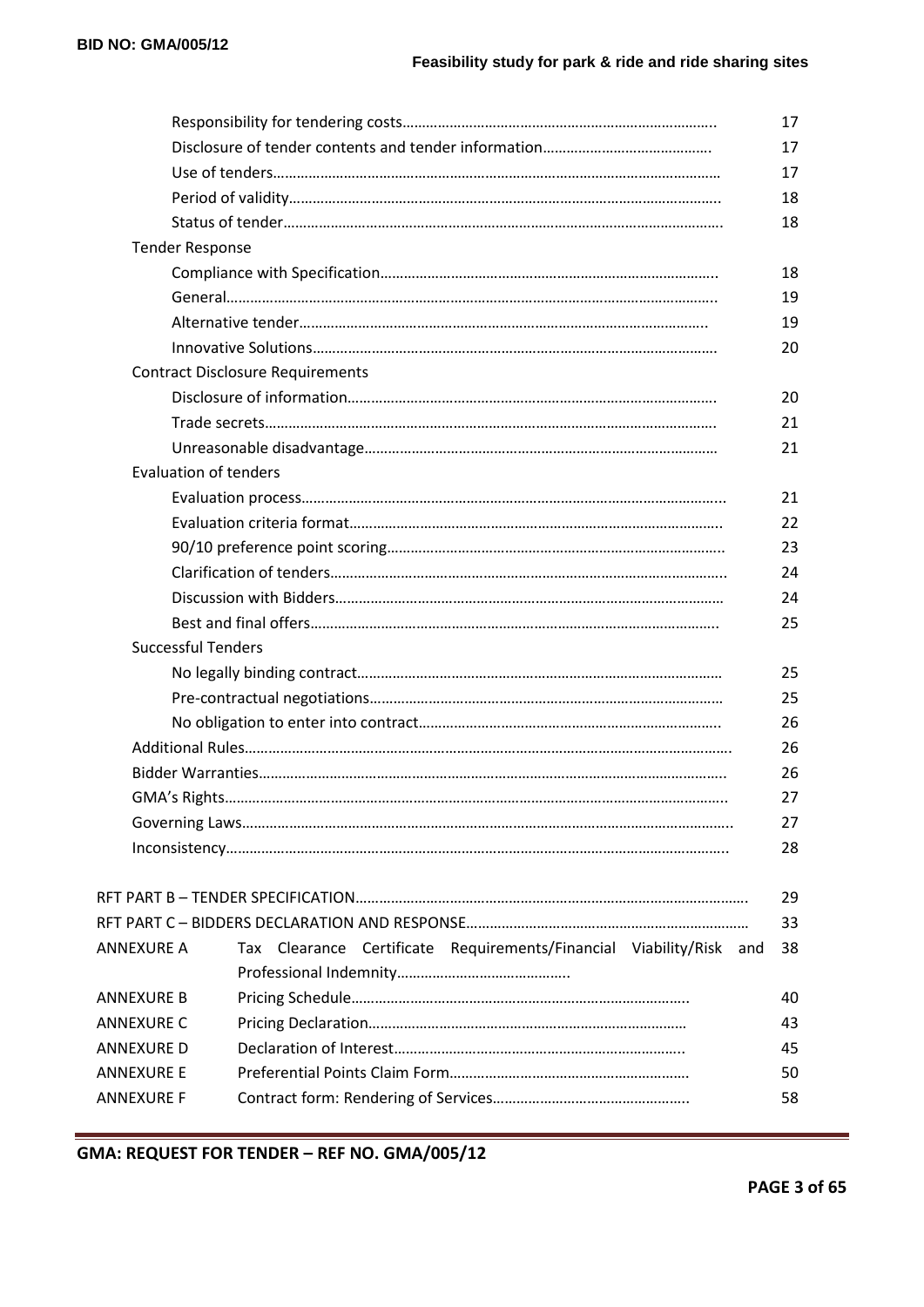| ANNEXURE G       | 60 |
|------------------|----|
| ANNEXURE H       | 62 |
| <b>CHECKLIST</b> | 65 |

# **LIST OF ACRONYMS**

| AG               | <b>Auditor General</b>                                       |
|------------------|--------------------------------------------------------------|
| <b>CPIX</b>      | <b>Consumer Price Index</b>                                  |
| CV               | Curriculum Vitae                                             |
| <b>GMA</b>       | <b>Gautrain Management Agency</b>                            |
| HDI              | Historical Disadvantaged Individual                          |
| <b>MEC</b>       | Member of the Executive Council                              |
| OCD <sub>2</sub> | <b>Operating Commencement Date 2</b>                         |
| P.a.             | Per annum                                                    |
| PFMA             | <b>Public Finance Management Act</b>                         |
| <b>PPPFA</b>     | Preferential Procurement Policy Framework Act                |
| <b>PSP</b>       | Professional Service Provider                                |
| <b>RFT</b>       | <b>Request for Tender</b>                                    |
| SARS             | South African Revenue Service                                |
| <b>SBD</b>       | <b>Standardised Bidding Document</b>                         |
| <b>SCM</b>       | Supply Chain Management                                      |
| <b>SMME</b>      | Small, Medium and Micro Enterprise                           |
| SP               | Service Provider                                             |
| TA               | <b>Technical Assistance</b>                                  |
| <b>TOR</b>       | Specification as provided in RFT Part B (terms of reference) |
| <b>JIPC</b>      | Johannesburg Intermodal Planning Committee                   |

# **DEFINITIONS**

In this Request for Tender, unless a contrary intention is apparent:

**Business Day** means a day which is not a Saturday, Sunday or public holiday.

**Bid** means a written offer in a prescribed or stipulated form lodged by a Bidder in response to an invitation in this Request for Tender, containing an offer to provide goods, works or services in accordance with the Specification as provided in RFT Part B.

**Closing Time** means the time, specified as such under the clause "Indicative Timetable" of this RFT Part A, by which Tenders must be received.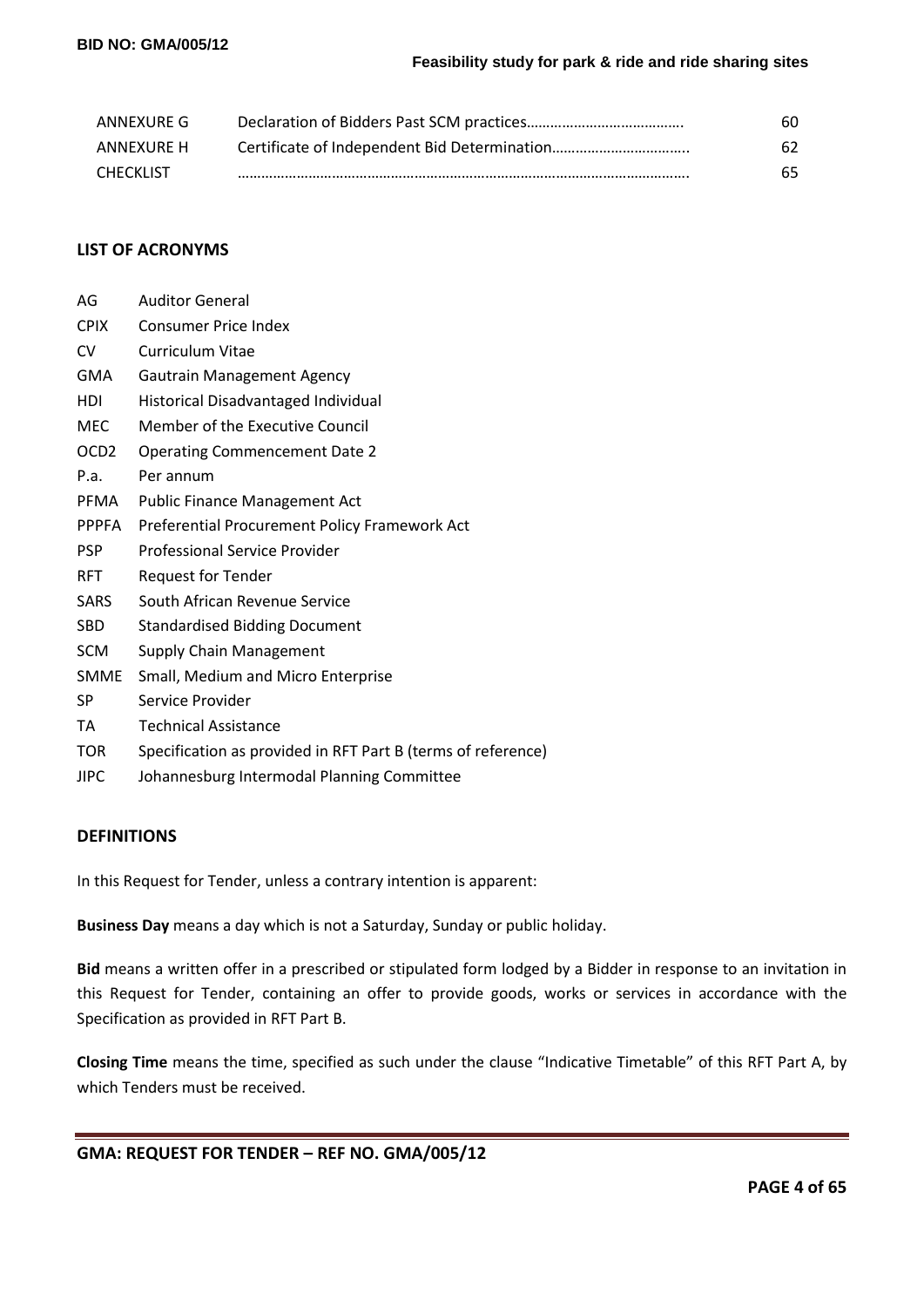**Evaluation Criteria** means the criteria set out under the clause "Evaluation Criteria Format" of this RFT Part A.

**GMA** means the Gautrain Management Agency; a PFMA Schedule 3(C) listed Provincial Public Entity, established in terms of the GMA Act No. 5 of 2006.

**Intellectual Property Rights** includes copyright and neighbouring rights, and all proprietary rights in relation to inventions (including patents) registered and unregistered trademarks (including service marks), registered designs, confidential information (including trade secrets and know how) and circuit layouts, and all other proprietary rights resulting from intellectual activity in the industrial, scientific, literary or artistic fields.

**Member** means an employee of the GMA.

**Project Manager** means the person so designated under the clause "Project Manager" of this RFT Part A.

**Project Sponsor** means the person so designated under the clause "Project Sponsor" of this RFT Part A.

**Proposed Contract** means the agreement including any other terms and conditions contained in or referred to in this RFT that may be executed between the GMA and the successful Bidder.

**Request for Tender** or **RFT** means this document (comprising each of the parts identified under RFT Part A, Part B and Part C) including all annexure and any other documents so designated by the GMA.

**Services** means the services required by the GMA, as specified in this RFT Part B.

**Specification** means any specification or description of the GMA's requirements contained in this RFT Part B.

**State** means the Republic of South Africa.

**Statement of Compliance** means the statement forming part of a Tender indicating the Bidders compliance with the Specification.

**Bidder** means a person or organisation that submits a Bid.

**Tendering Process** means the process commenced by the issuing of this Request for Tender and concluding upon formal announcement by the GMA of the selection of a successful Bidders or upon the earlier termination of the process.

**Bidders Website** means the website administered by GMA located a[t www.gautrain.co.za](http://www.gautrain.co.za/)

#### **INTERPRETATIONS**

In this RFT, unless expressly provided otherwise:

A reference to:

**GMA: REQUEST FOR TENDER – REF NO. GMA/005/12**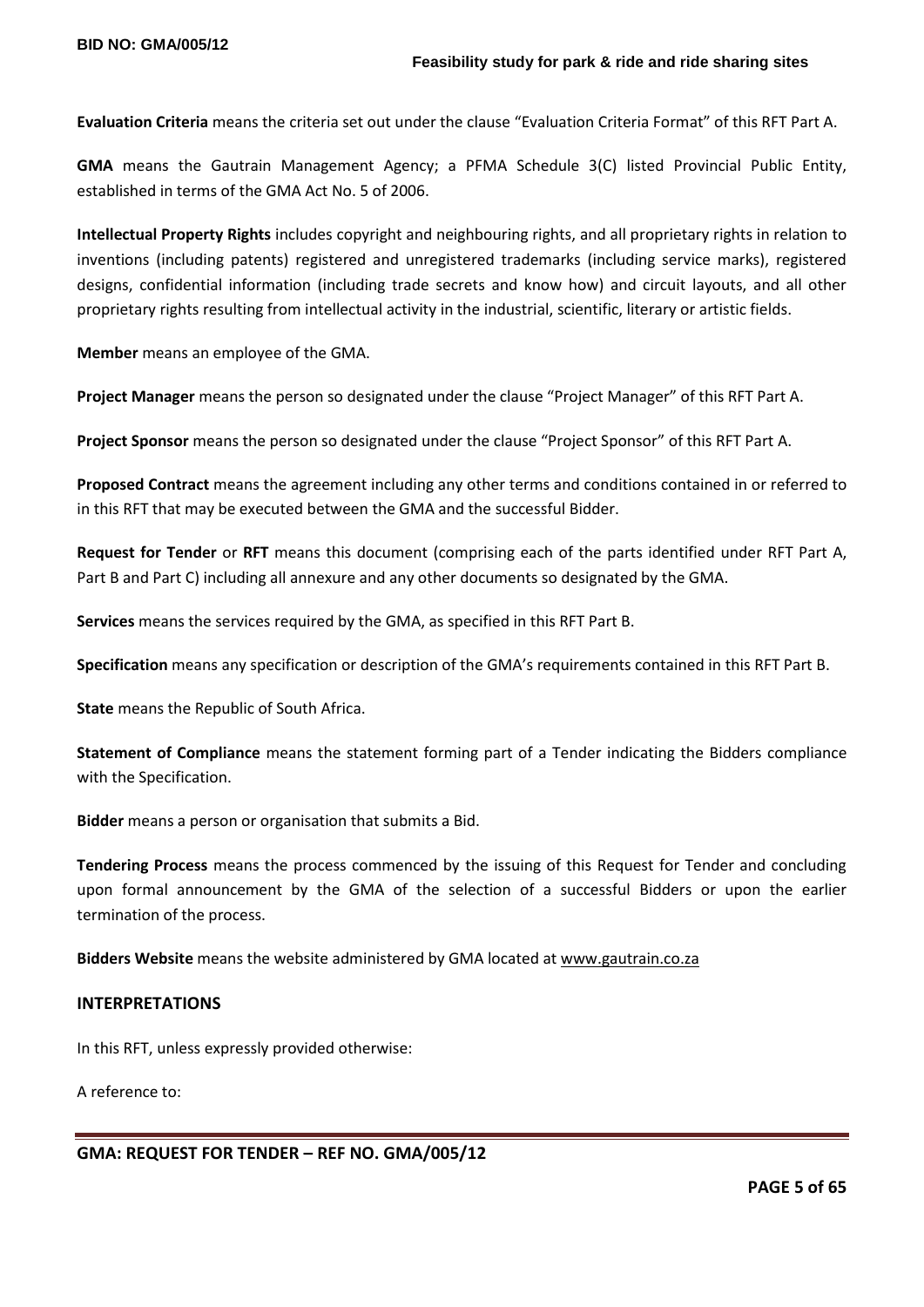- (a) "includes" or "including" means includes or including without limitation; and
- (b) "R" or "Rands" is a reference to the lawful currency of the Republic of South Africa.

# **RFT - PART A:**

## **INTRODUCTION**

- 1. The Gautrain Management Agency (GMA) is a PFMA Schedule 3(C) listed provincial public entity which has been established in terms of the GMA Act No. 5 of 2006. The GMA is substantially funded from the Provincial Revenue Fund in order to carry out the following strategic objectives:
	- To assist the Province of Gauteng in implementing the Gautrain Rapid Rail Link Project and achieving the project objectives;
	- to manage the project on behalf of the Gauteng Provincial Government;
	- to act on behalf of the Province of Gauteng in managing the relationship between the Province and the Concessionaire (Public Private Partnership) in terms of the Concession Agreement and ensuring that the interests of the Province are protected.

During the Development Period, the GMA's primary function was to assure the design, construction and development activities of the Concessionaire and to ensure the procurement of land for the rail reserve. During the operational period, the primary function of the GMA is to assure the activities of the Concessionaire, who is responsible for operating, earning revenue from and maintaining the fully developed Gautrain System in accordance with the Concession Agreement.

- 2. The GMA is inviting responses to this Request for Tender (reference number GMA/005/12) in order to appoint a suitably qualified and experienced service provider to deliver services to the GMA as specified in this RFT PART B – Specification.
- 3. The term of the contract shall commence from the date to be agreed by GMA and the successful bidder and shall endure indefinitely until termination by either party, subject to the terms and conditions as agreed in the service agreement.
- 4. The appointment of a successful service provider is subject to the conclusion of a service agreement between the GMA and the service provider.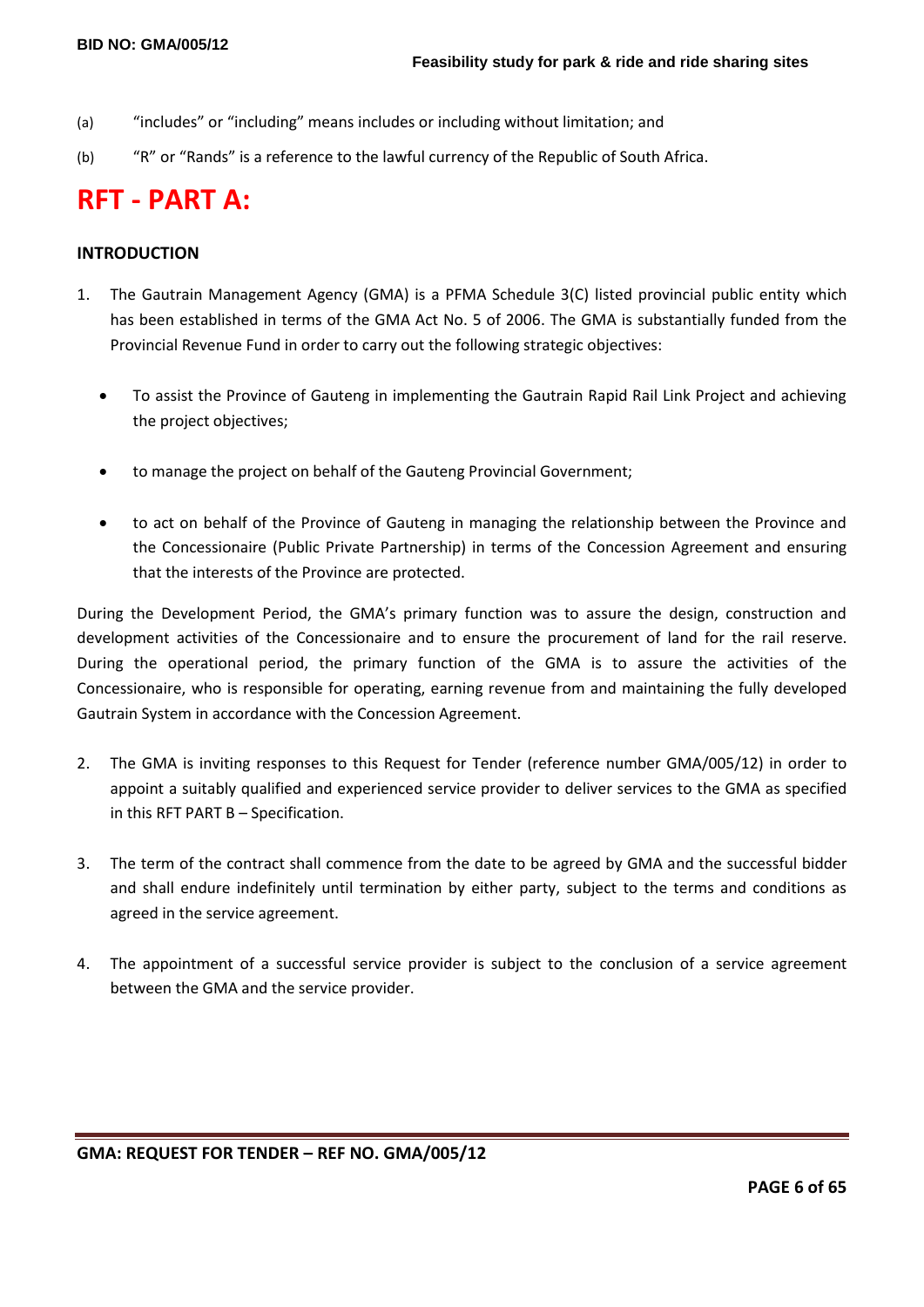# **RFT OBJECTIVES**

- 5. The GMA is seeking responses to this RFT for the successful service provider to provide the services detailed in clause 6 of this RFT.
- 6. The service provider will formulate a proposal to the GMA indicating how the requirements of the GMA may be addressed or surpassed by the solution proposed by the service provider, as well as the costing for various components of the proposal. The following services are required to be performed for the GMA:
	- 6.1 Conduct a feasibility study on the possibility of working with private sector institutions, shopping centres and other private sector partners to facilitate the use of their parking spaces as park & ride sites within the City of Johannesburg; *and*
	- 6.2 Investigate the availability of alternative parking spaces within a 300m radius from Gautrain stations and along specific Gautrain bus routes.
- 7. To execute the requirements for point 6.1 above, the service provider will work under the oversight of the GMA Project Manager including nominated members of the Johannesburg Intermodal Planning Committee (JIPC). The requirements for point 6.2 above will be executed under the oversight of the GMA Project Manager.
- 8. In issuing this RFT, the GMA seeks to identify a service provider who is able to:
	- Provide the services required by the GMA in the manner set out in the Specification;
	- demonstrate a commitment and ability to working in collaboration with the GMA over the term of the service agreement;
	- continuously seek improvements in cost competitiveness, value, efficiency, productivity and service level quality in the provision of the services for the mutual benefit of the GMA and the Bidder.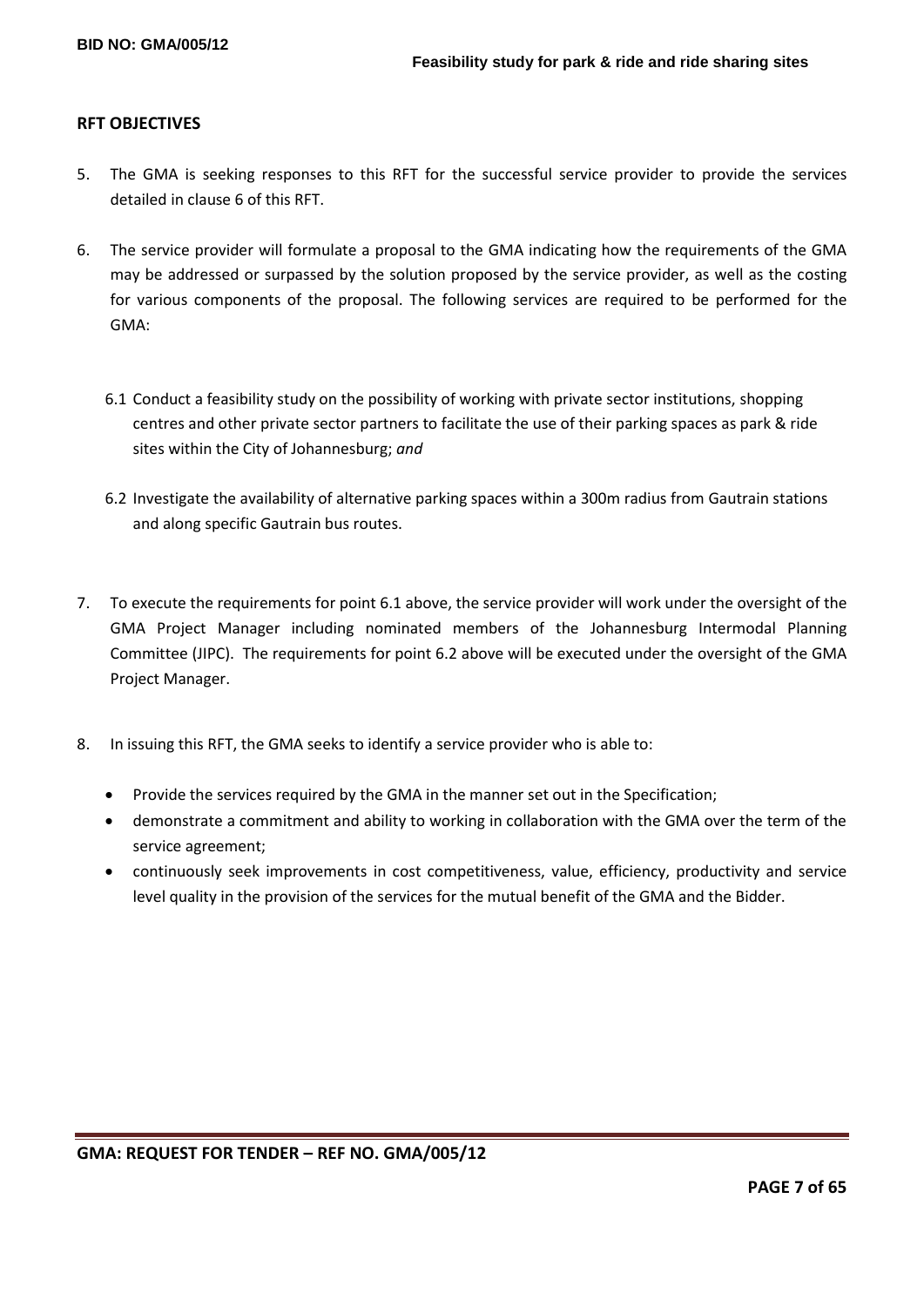# **RFT REFERENCE NUMBER**

# 9. **GMA/005/12.**

# **PROJECT MANAGER**

| Contact name               | Mr. Siyabonga Mabaso                                      |
|----------------------------|-----------------------------------------------------------|
| Designation                | Senior Manager: Third Party and Wayleaves                 |
| General switchboard number | $011 - 9978900$                                           |
| Physical address           | 22 Milky Way Avenue, Linbro Business Park, Marlboro, 2090 |
| E-mail address             | tenderenquiries@gautrainpo.co.za                          |

*\*All communication related to this RFT is to be directed to the Project Manager.*

# **PROJECT SPONSOR**

| Contact name | Mr. William Dachs                   |
|--------------|-------------------------------------|
| Designation  | Senior Executive Manager: Technical |

# **PROJECT TIMETABLE**

| <b>ACTIVITY</b>                            | <b>DATE</b>               |
|--------------------------------------------|---------------------------|
| Advertisement of RFT                       | 21 September 2012         |
| Issue of RFT document                      | 21 September 2012         |
| <b>Compulsory Supplier briefing</b>        | 01 October 2012           |
| Closing date for tender enquiries          | 19 October 2012           |
| <b>Closing Time</b>                        | 11:00 am, 26 October 2012 |
| Intended completion of evaluation of       |                           |
| tenders                                    | 09 November 2012          |
| Intended formal notification of successful |                           |
| <b>Bidders</b>                             | 16 November 2012          |
| Intended execution of proposed             |                           |
| Contract(s)                                | 19 November 2012          |
| Intended commencement date                 | 26 November 2012          |
| Intended Completion date                   | 29 March 2012             |

*\*This timetable is provided as an indication of the timing of the tender process. It is indicative only and subject to change.*

*\*Bidders who do not attend the Compulsory Supplier Briefing will not be considered for further evaluation.*

**GMA: REQUEST FOR TENDER – REF NO. GMA/005/12**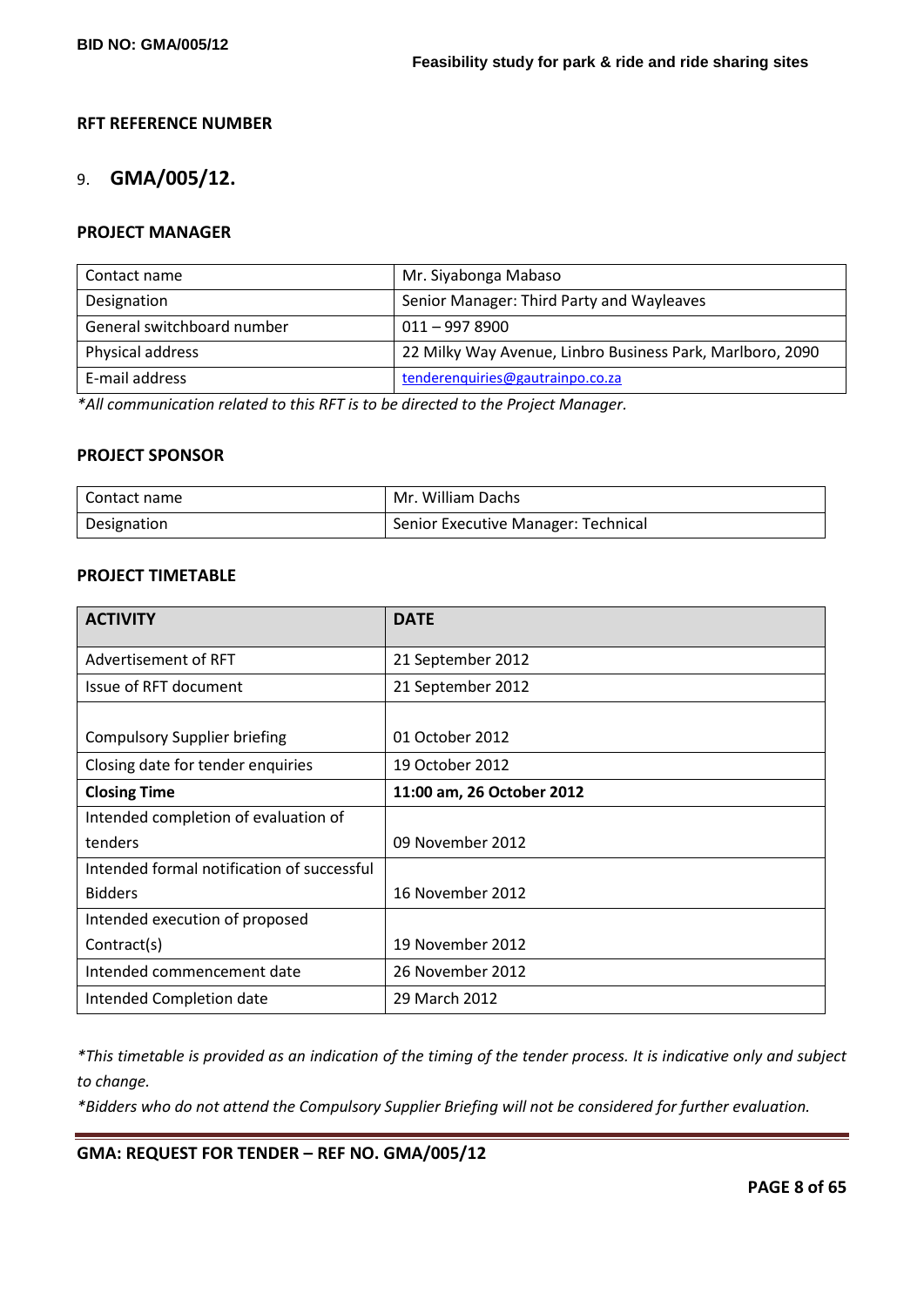# **SUBMISSION OF TENDERS**

#### **Hardcopy Submission**

| Physical Address of Tender Box      | 22 Milky Way Avenue, Linbro Business Park, Marlboro |
|-------------------------------------|-----------------------------------------------------|
| Hours of access to Tender Box       | 24 hour access                                      |
| Information to be marked on package | <b>Gautrain Management Agency</b>                   |
| containing Tender                   | <b>SCM Unit</b>                                     |
|                                     | RFT Ref. No. GMA/005/12                             |
|                                     | Name of Bidder                                      |

#### **Electronic Submission**

| E-mail Address      | tenders@gautrainpo.co.za                      |
|---------------------|-----------------------------------------------|
| Access restrictions | Mailbox will expire at 11H00, 26 October 2012 |

- 10. Bidders are to provide one (1) original and three (3) hard copies of the Bidders Response.
- 11. Bidders must include an electronic copy of the Bidders Response in PDF or Microsoft Office 2007 format in the hardcopy submission. All responses must be submitted in a sealed envelope in accordance with the conditions of Tendering and on the official forms included in this document.
- 12. All responses must be provided within the specified boxes and word limits. All documents must be virus checked by the Bidder before lodgement. In this case of inconsistency between the electronic and hardcopy submissions, the hardcopy submission will prevail.

# **RULES GOVERNING THIS RFT AND THE TENDERING PROCESS**

#### **APPLICATION OF RULES**

- 13. Participation in the tender process is subject to compliance with the rules contained in this RFT Part A.
- 14. All persons (whether or not a Participant in this tender process) having obtained or received this RFT may only use it, and the information contained therein, in compliance with the rules contained in this RFT Part A.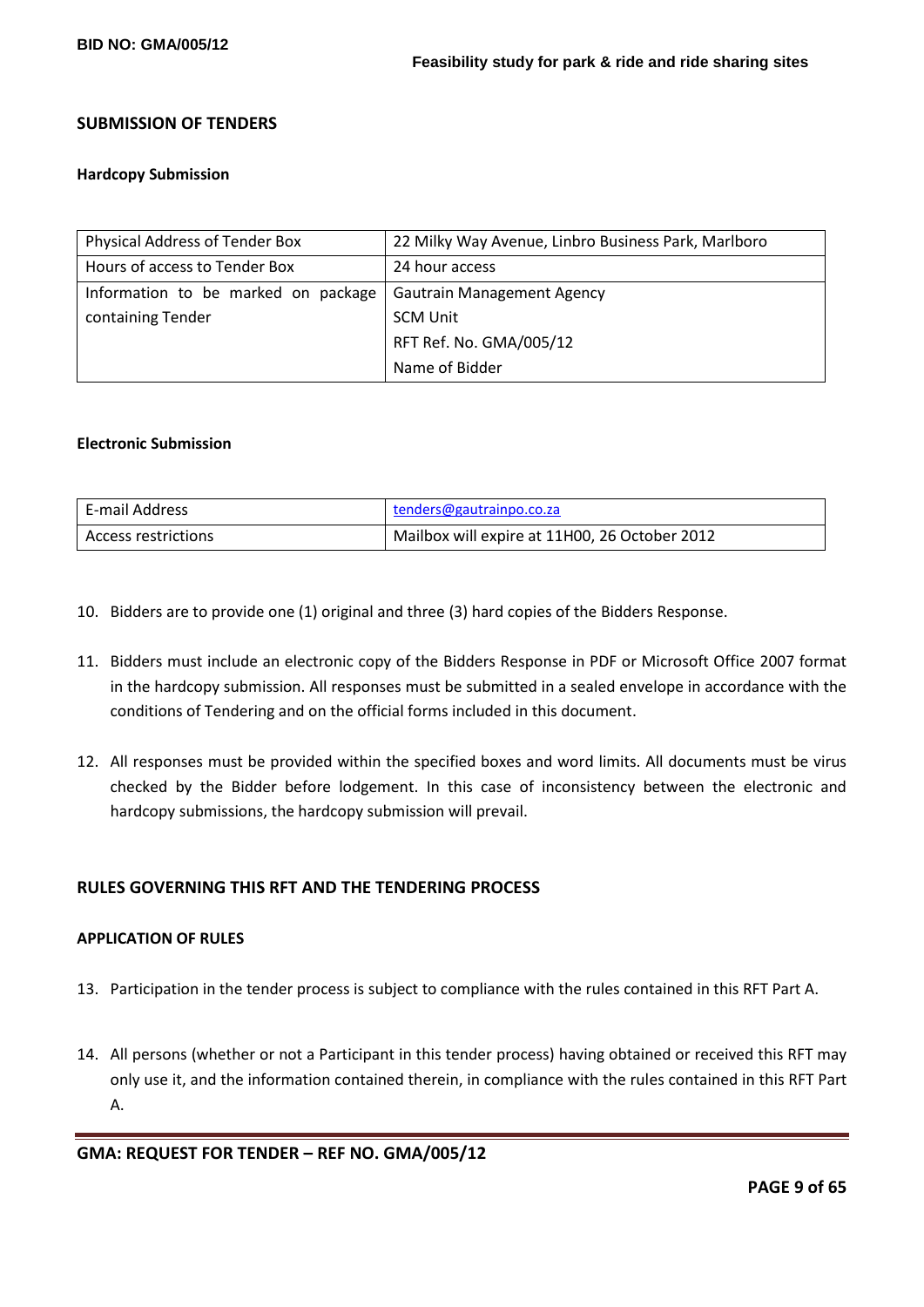- 15. All Bidders are deemed to accept the rules contained in this RFT Part A.
- 16. The rules contained in this RFT Part A apply to:
	- a. The RFT and any other information given, received or made available in connection with this RFT, and any revisions or annexure;
	- b. the Tendering Process; and
	- c. any communications (including any briefings, presentations, meetings and negotiations) relating to the RFT or the Tendering Process.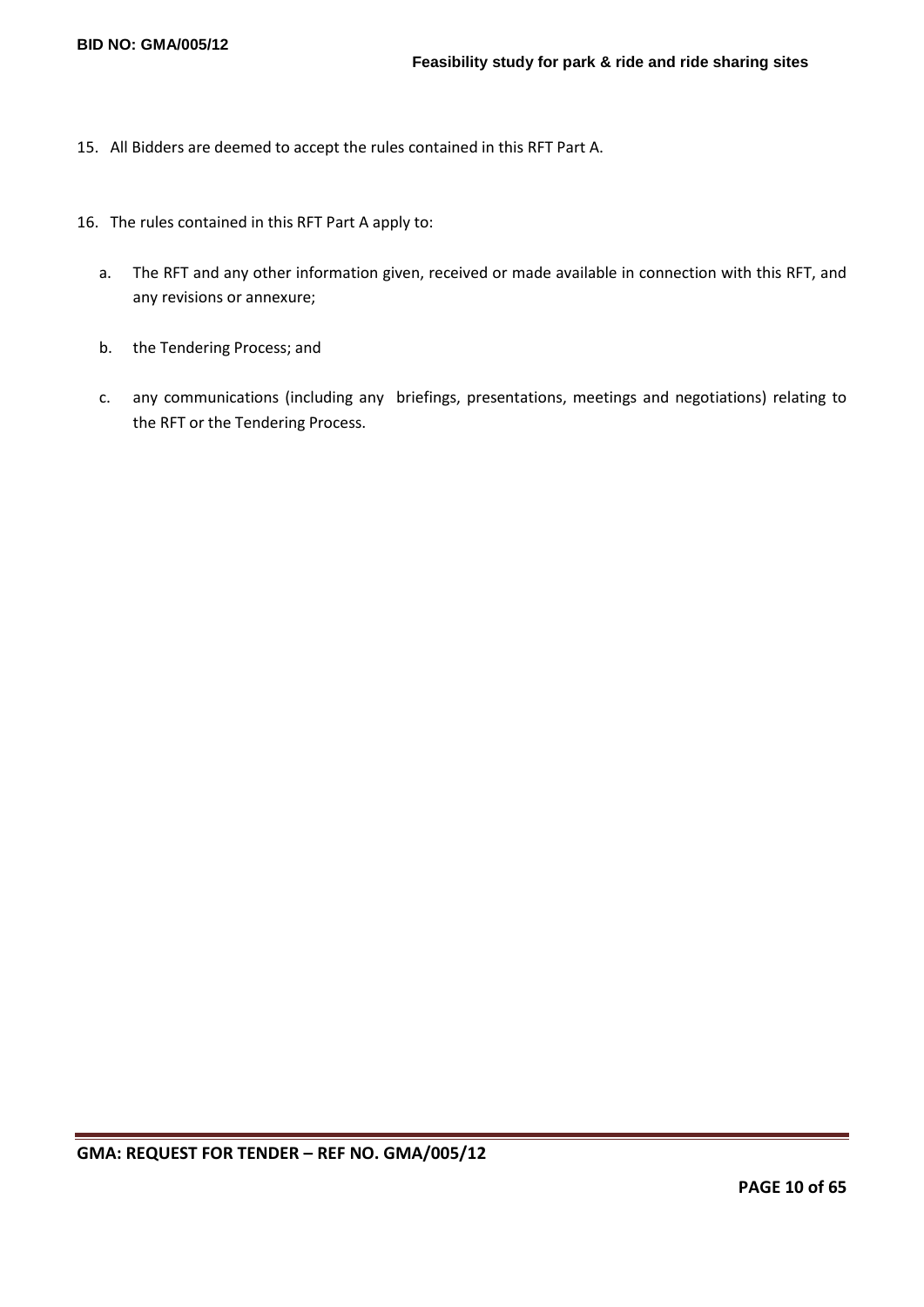#### **REQUEST FOR TENDER**

#### **STATUS OF REQUEST FOR TENDER**

- 17. This RFT is an invitation for person(s) to submit a proposal for the provision of the services as set out in the Specification contained in this RFT Part B. Accordingly, this RFT must not be construed, interpreted, or relied upon, whether expressly or implied, as an offer capable of acceptance by any person(s), or as creating any form of contractual, promissory or other rights.
- 18. No binding contract or other understanding for the supply of the Services will exist between the GMA and any Bidder unless and until the Agency has executed a formal written contract with the successful Bidder.

#### **ACCURACY OF REQUEST FOR TENDER**

- 19. Whilst all due care has been taken in connection with the preparation of this RFT, the GMA makes no representations or warranties that the content in this RFT or any information communicated to or provided to Bidders during the Tendering Process is, or will be, accurate, current or complete. The GMA, and its officers, employees and advisors will not be liable with respect to any information communicated which is not accurate, current or complete.
- 20. If a Bidder finds or reasonably believes it has found any discrepancy, ambiguity, error or inconsistency in this RFT or any other information provided by the GMA (other than minor clerical matters), the Bidder must promptly notify the Agency in writing of such discrepancy, ambiguity, error or inconsistency in order to afford the GMA an opportunity to consider what corrective action is necessary (if any).
- 21. Any actual discrepancy, ambiguity, error or inconsistency in this RFT or any other information provided by the GMA will, if possible, be corrected and provided to all Bidders without attribution to the Bidder who provided the written notice.

#### **ADDITIONS AND AMENDMENTS TO THE RFT**

- 22. The GMA reserves the right to change any information in, or to issue any addendum to this RFT before the Closing Time. The GMA and its officers, employees and advisors will not be liable in connection with either the exercise of, or failure to exercise this right.
- 23. If the GMA exercises its right to change information in terms of clause 22, it may seek amended Tenders from all Bidders.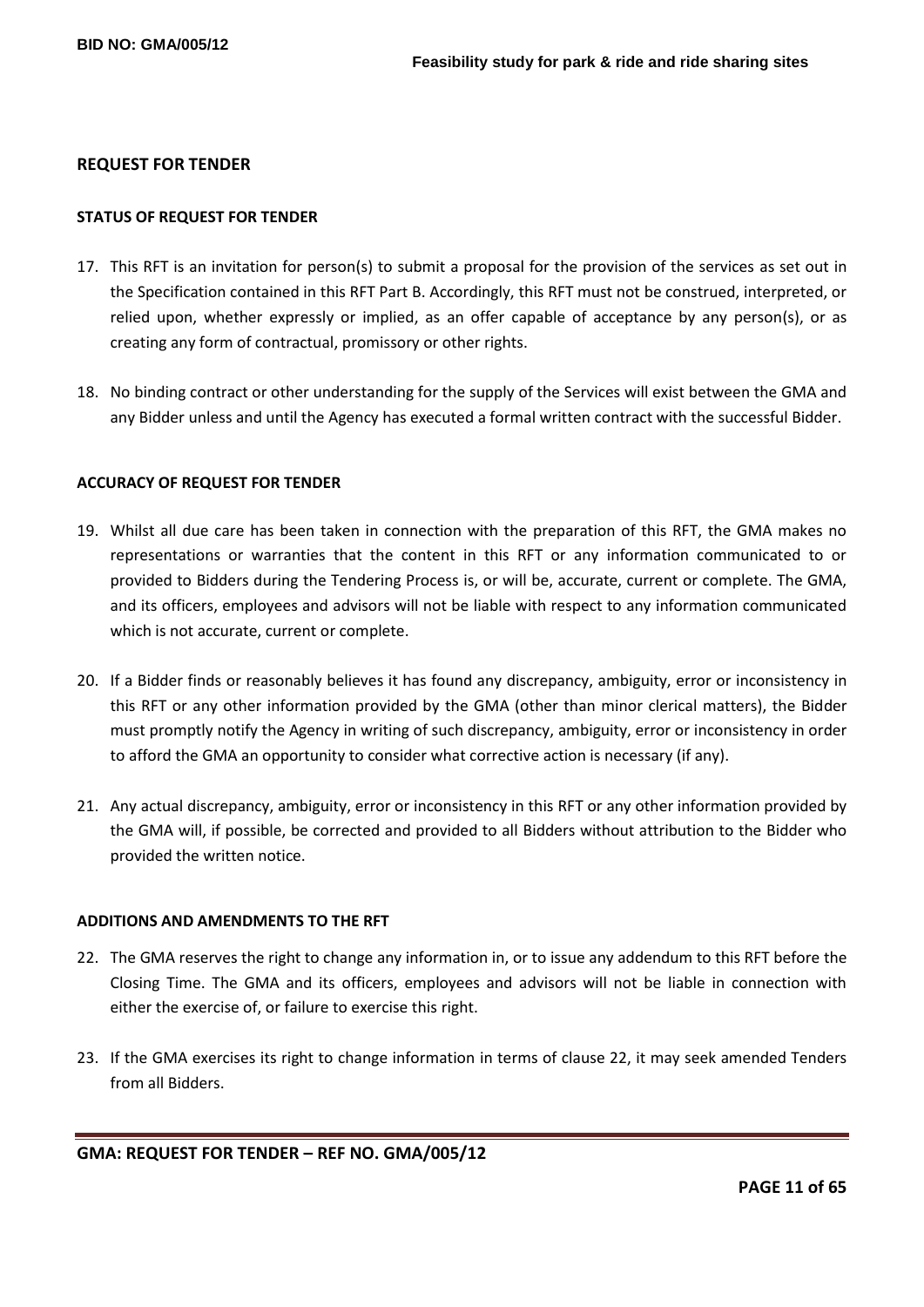#### **REPRESENTATIONS**

24. No representations made by or on behalf of the GMA in relation to this RFT will be binding on the GMA unless that representation is expressly incorporated into the contract ultimately entered into between the GMA and the successful Bidder.

#### **CONFIDENTIALITY**

25. All persons (including all Bidders) obtaining or receiving this RFT and any other information in connection with this RFT or the Tendering Process must keep the contents of the RFT and other such information confidential, and not disclose or use the information except as required for the purpose of developing a proposal in response to this RFT.

# **COMMUNICATIONS DURING THE TENDERING PROCESS**

#### **REQUESTS FOR CLARIFICATION OR FURTHER INFORMATION**

- 26. All communications relating to this RFT and the Tendering Process must be directed to the Project Manager.
- 27. All questions or requests for further information or clarification of this RFT or any other document issued in connection with the Tendering Process must be submitted to the Project Manager in writing, and most preferably by e-mail.
- 28. Any communication by a Bidder to the GMA will be effective upon receipt by the Project Manager (provided such communication is in the required format).
- 29. The GMA has restricted the period during which it will accept questions or requests for further information or clarification and reserves the right not to respond to any enquiry or request, irrespective of when such enquiry or request is received.
- 30. Except where the GMA is of the opinion that issues raised apply only to an individual Bidder, questions submitted and answers provided will be made available to all Bidders by e-mail, as well as on the GMA's website without identifying the person or organisation which submitted the question.
- 31. In all other instances, the GMA may directly provide any written notification or response to a Bidder by email to the address of the Bidder (as notified by the Bidder to the Project Manager).
- 32. A Bidder may, by notifying the Project Manager in writing, withdraw a question submitted in accordance with clause 30, in circumstances where the Bidder does not wish the GMA to publish its response to the question to all Bidders.

**GMA: REQUEST FOR TENDER – REF NO. GMA/005/12**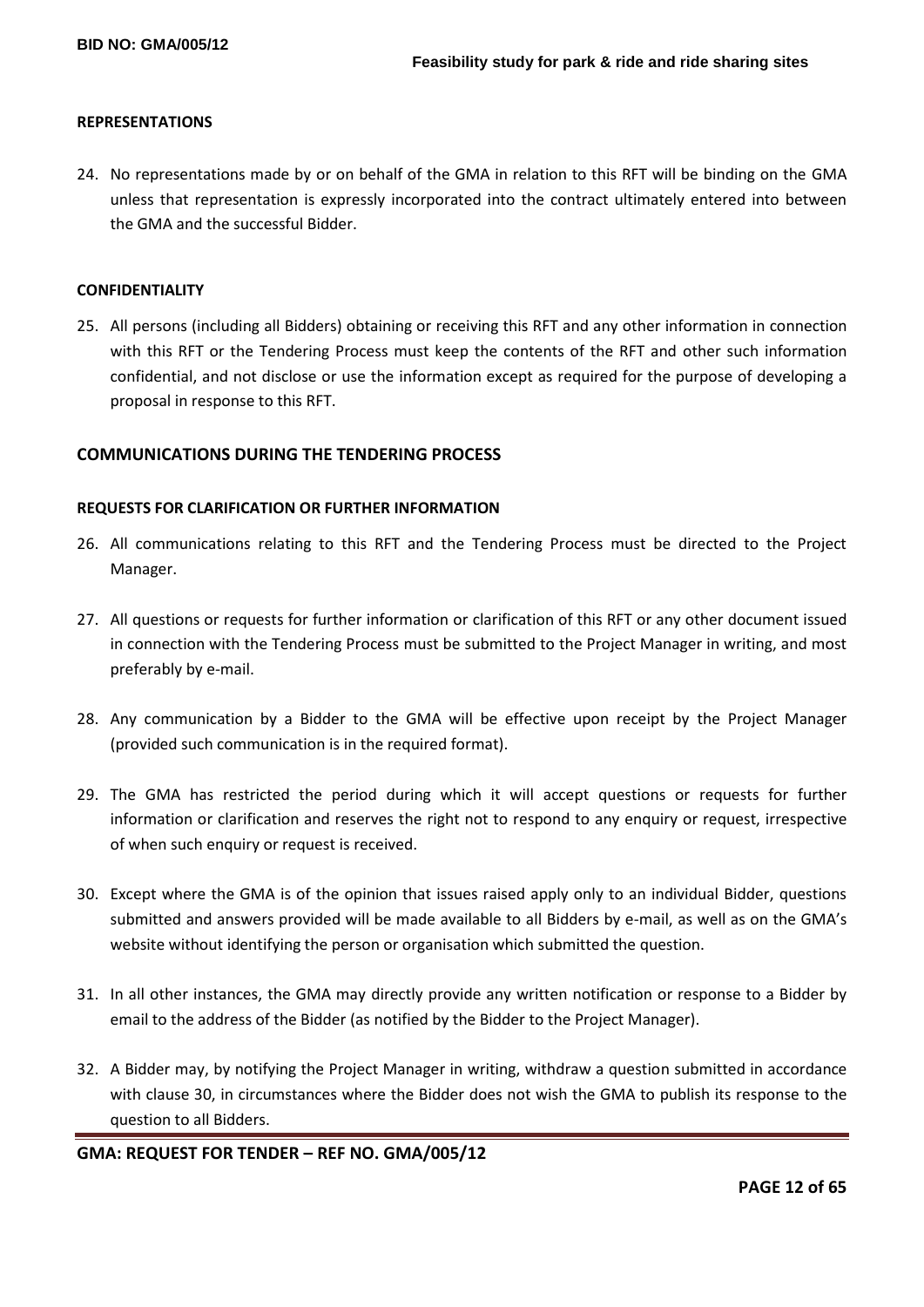#### **UNAUTHORISED COMMUNICATIONS**

- 33. Communications (including promotional or advertising activities) with staff of the GMA or advisors assisting with the Tendering Process are not permitted during the Tendering Process except as provided in clause 26 above, or otherwise with the prior consent of the Project Manager. Nothing in this clause 33, is intended to prevent communications with staff of, or advisors of the GMA to the extent that such communications do not relate to this RFT or the Tendering Process.
- 34. Bidders must not otherwise engage in any activities that may be perceived as, or that may have the effect of, influencing the outcomes of the Tendering Process in any way.

#### **IMPROPER ASSISTANCE, FRAUD AND CORRUPTION**

- 35. Bidders may not seek or obtain the assistance of employees, contractors or advisors of the GMA in the preparation of their tender responses.
- 36. The GMA may in its absolute discretion, immediately disqualify a Bidder that it believes has sought or obtained such improper assistance.
- 37. Bidders are to be familiar with the implications of contravening the Prevention and Combating of Corrupt Activities Act, No. 12 of 2004 and any other relevant legislation.

#### **ANTI-COMPETITIVE CONDUCT**

- 38. Bidders and their respective officers, employees, agents and advisors must not engage in any collusion, anti-competitive conduct or any other similar conduct in respect of this Tendering Process with any other Bidder or any other person(s) in relation to:
	- a. The preparation or lodgement of their Tender
	- b. the evaluation and clarification of their Tender; and
	- c. the conduct of negotiations with the GMA.
- 39. For the purposes of clause 38, collusion, anti-competitive conduct or any other similar conduct may include disclosure, exchange and clarification of information whether or not such information is confidential to the GMA or any other Bidder or any other person or organisation.
- 40. In addition to any other remedies available to it under law or contract, the GMA may, in its absolute discretion, immediately disqualify a Bidder that it believes has engaged in any collusive, anti-competitive conduct or any other similar conduct during the entire Tendering Process.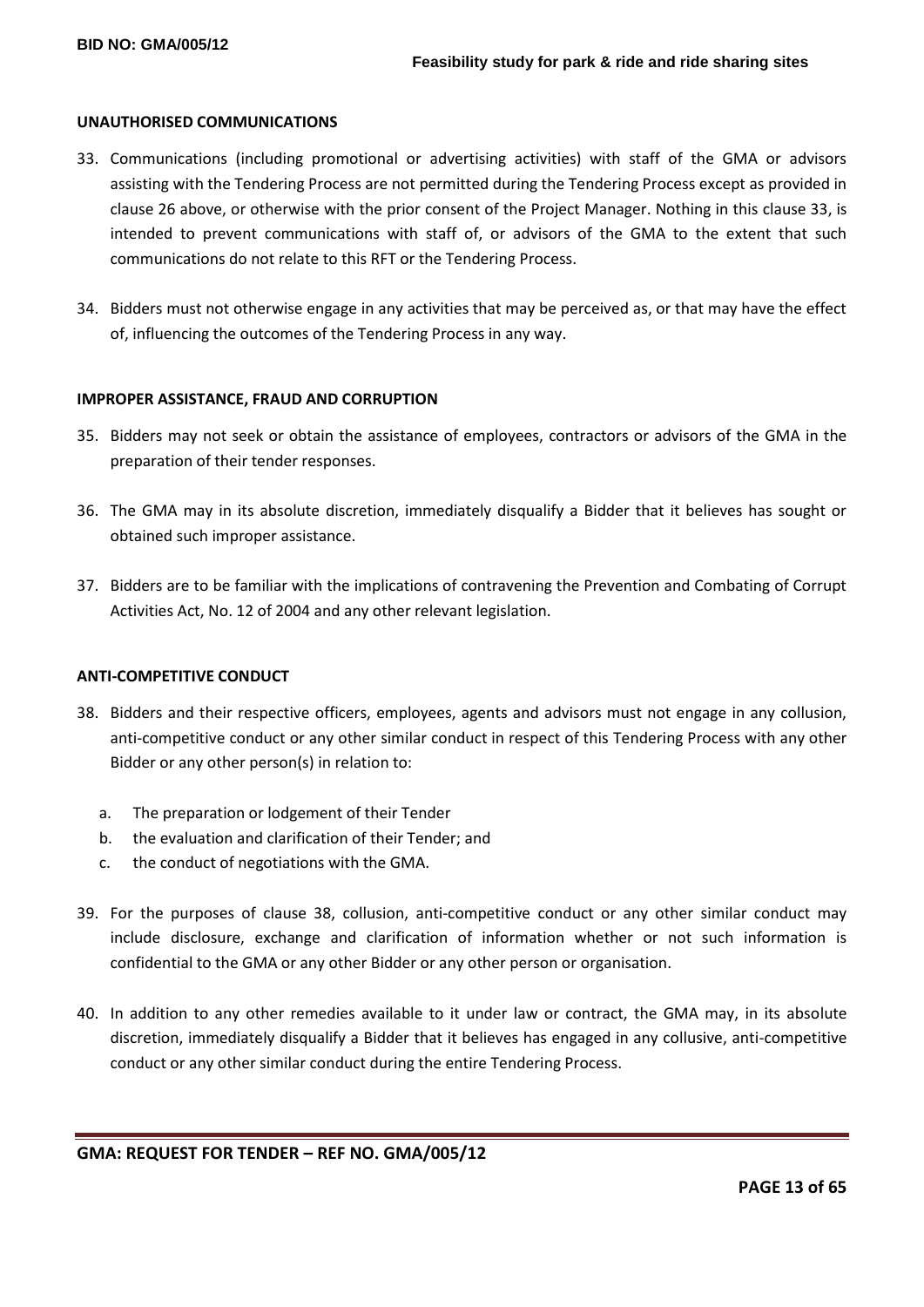#### **COMPLAINTS ABOUT THE TENDERING PROCESS**

- 41. Any complaint about the RFT or the Tendering Process must be submitted to the Project Manager in writing, (preferably by email), immediately upon the cause of the complaint arising or becoming known to the Bidder.
- 42. The written complaint must set out:
	- a. The basis for the complaint, specifying the issues involved;
	- b. how the subject of the complaint affect the organisation or person making the complaint;
	- c. any relevant background information; and
	- d. the outcome desired by the person or organisation making the complaint.
- 43. If the matter relates to the conduct of an official, employee or advisor of the GMA, the complaint should be addressed in writing marked for the attention of the Chief Executive Officer of the GMA, and delivered to the physical address of the GMA, as notified.

#### **CONFLICT OF INTEREST**

- 44. A Bidder must not, and must ensure that its officers, employees, agents and advisors do not place themselves in a position that may give rise to actual, potential or perceived conflict of interest between the interests of the GMA and/or the Gauteng Provincial Government and the Bidders interests during the Tender Process.
- 45. The Bidders Response in this RFT Part C requires the Bidder to provide details of any interests, relationships or clients which may or do give rise to a conflict of interest in relation to the supply of the Services under any contract that may result from this RFT.
- 46. If the Bidder submits its Tender and a subsequent conflict of interest arises, or is likely to arise, which was not disclosed in the Tender, the Bidder must notify the GMA immediately in writing of that conflict.
- 47. The GMA may immediately disqualify a Bidder from the Tendering Process if the Bidder fails to notify the GMA of the conflict as required.

#### **LATE TENDERS**

48. Tenders must be lodged by the Closing Time. The Closing Time may be extended by the GMA in its absolute discretion by providing written notice to Bidders.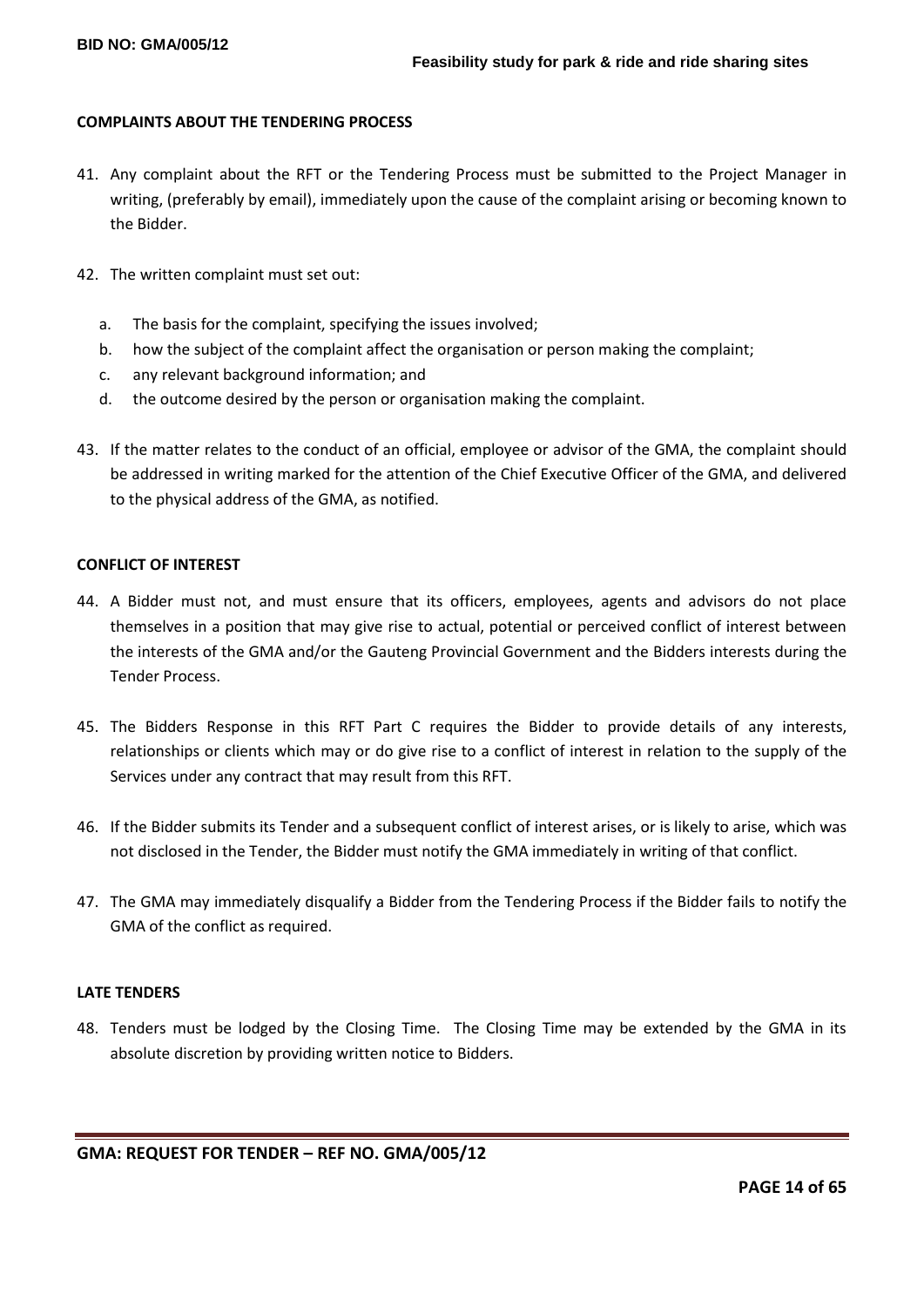- 49. Tenders lodged after the Closing Time or lodged at a location or in a manner that is contrary to that specified in this RFT will be disqualified from the Tendering Process and will be ineligible for consideration. However, a late Tender may be accepted where the Bidder can clearly demonstrate (to the satisfaction of the GMA) that late lodgement of the Tender was caused by a system interruption in case of the e-Tender system or that access was denied or hindered in relation to the physical tender box or that a major/critical incident hindered the delivery of their tender documents and, in either case, that the integrity of the Tendering Process will not be compromised by accepting a Tender after the Closing Time.
- 50. The determination of the GMA as to the actual time that a Tender is lodged is final. Subject to clause 49, all Tenders lodged after the Closing Time will be recorded by the GMA and will only be opened for the purposes of identifying a business name and address of the Bidder. The GMA will inform a Bidder whose Tender was lodged after the Closing Time of its ineligibility for consideration. The general operating practice is for the late tender to be returned within 5 (Five) working days of receipt or within 5 (Five) working days after determination not to accept a late tender.

# **TENDER DOCUMENTS**

#### **BIDDERS' RESPONSIBILITIES**

- 51. Bidders are responsible for:
	- a. Examining this RFT and any documents referenced or attached to this RFT and any other information made or to be made available by the GMA to Bidders in connection with this RFT;
	- b. fully informing themselves in relation to all matters arising from this RFT, including all matters regarding the GMA's requirements for the provision of the Services;
	- c. ensuring that their Tenders are accurate and complete;
	- d. making their own enquiries and assessing all risks regarding this RFT, and fully considering and incorporating the impact of any known and unknown risks into their Tender;
	- e. ensuring that they comply with all applicable laws in regards to the Tendering Process particularly as specified by National Treasury Regulations, Guidelines, Instruction Notes and Practice Notes and other relevant legislation as published from time to time in the Government Gazette;
	- f. submitting an Original Valid Tax Clearance Certificate;
	- g. completing the section on "Financial Viability" of the bidder; and
	- h. submitting proof of Risk and Professional Indemnity insurance.

Failure to provide the required information could result in disqualification of the bidder.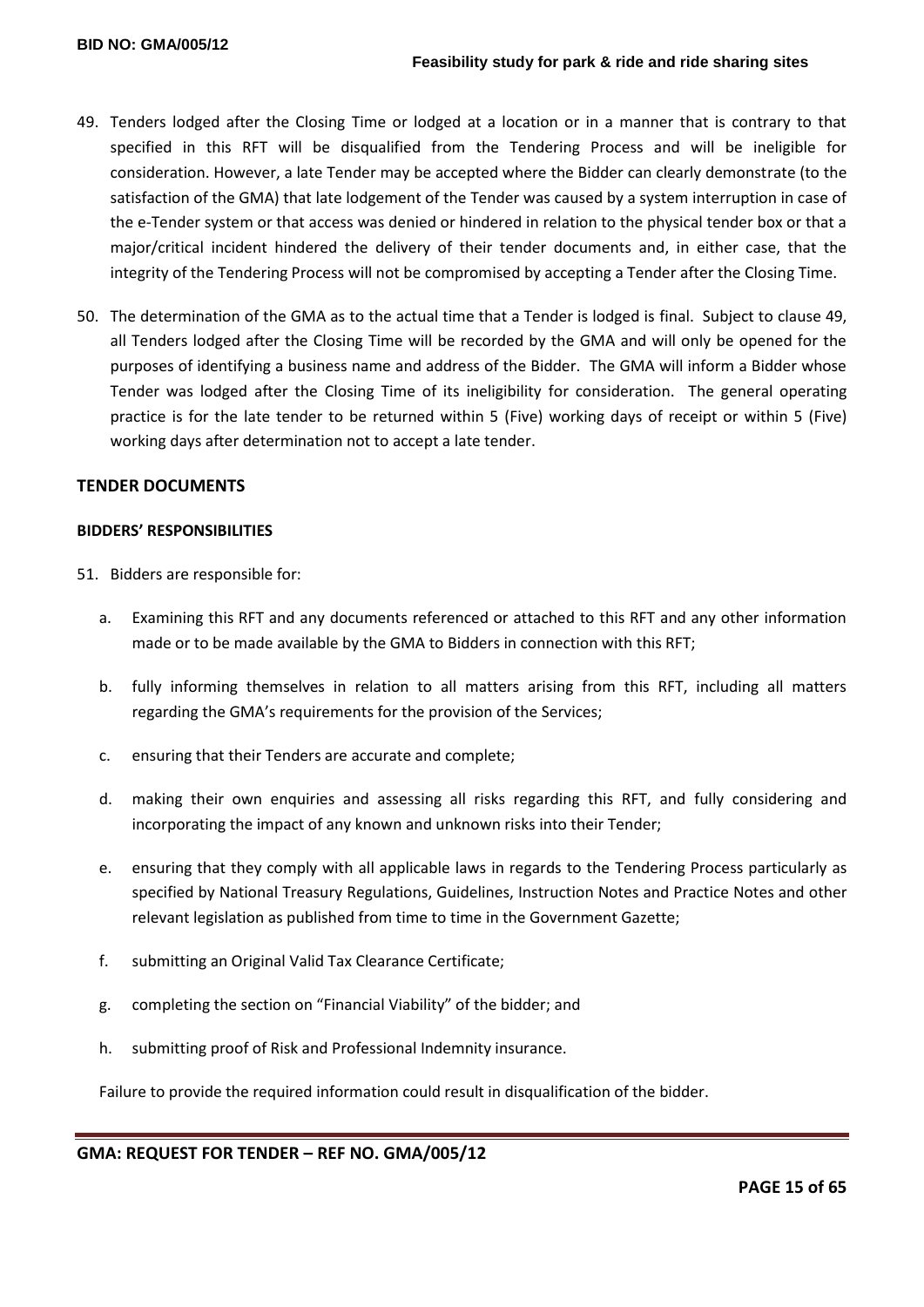#### **PREPARATION OF TENDERS**

- 52. Bidders must ensure that:
	- a. Their Tender is submitted in the required format as stipulated in this RFT Part C; and
	- b. all the required information fields in RFT Part C are completed in full and contain the information requested by the GMA.

*Note to Bidders: The GMA may in its absolute discretion reject a Tender that does not include the information requested or is not in the format required.*

- 53. Unnecessarily elaborate responses or other presentations beyond that which is sufficient to present a complete and effective tender proposal are not desired or required. Elaborate and expensive visual and other presentation aids are not necessary.
- 54. Word limits and page limits where specified should be observed and documented by the bidder on the ''Compliance with Specification'' pages under Part C of this RFT. The GMA reserves its right to disregard any parts of the Tender that significantly exceed the specified word limitations.

#### **ILLEGIBLE CONTENT, ALTERATION AND ERASURES**

- 55. Incomplete Tenders may be disqualified or evaluated solely on information contained in the Tender.
- 56. The GMA may disregard any content in a Tender that is illegible and will be under no obligation whatsoever to seek clarification from the Bidder.
- 57. The GMA may permit a Bidder to correct an unintentional error in their Tender where that error becomes known or apparent after the Closing Time, but in no event will any correction be permitted if the GMA reasonably considers that the correction would materially alter the substance of the Bidders Tender.

#### **OBLIGATION TO NOTIFY ERRORS**

58. If, after a Bidders Response has been submitted, the Bidder becomes aware of an error in the Bidders Response (including an error in pricing, but excluding clerical errors which would have no bearing on the evaluation of the Tender), the Bidder must promptly notify the GMA of such error.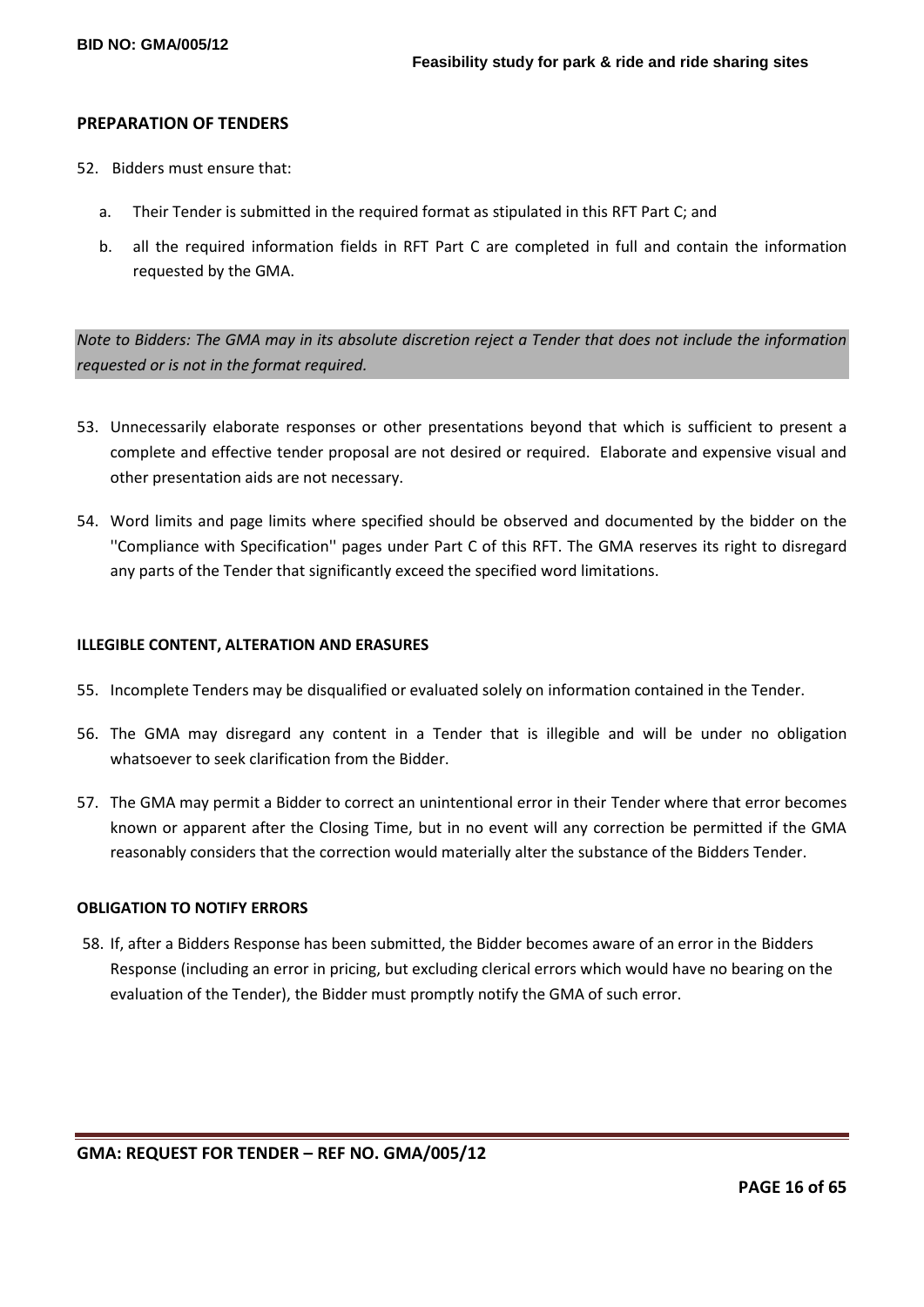#### **RESPONSIBILITY FOR TENDERING COSTS**

- 59. The Bidders participation or involvement in any stage of the Tendering Process is at the Bidders sole risk, cost and expense. The GMA will not be held responsible for, or pay for, any expense or loss that may be incurred by Bidders in relation to the preparation or lodgement of their Tender.
- 60. The GMA is not liable to the Bidder for any costs on the basis of any contractual, or promissory or restitutionary grounds whatsoever as a consequence of any matter relating to the Bidders participation in the Tendering Process, including without limitation, instances where:
	- a. The Bidder is not engaged to perform under any contract; or
	- b. the GMA exercises any right under this RFT or at law.

#### **DISCLOSURE OF TENDER CONTENTS AND TENDER INFORMATION**

- 61. All Tenders received by the GMA will be treated as confidential. The GMA will not disclose any Tender contents and Tender information, except:
	- a. As required by law;
	- b. for the purpose of investigations by other government authorities having relevant jurisdiction;
	- c. to external consultants and advisors of the GMA engaged to assist with the Tendering Process; or
	- d. for the general information of Bidders required to be disclosed as per National Treasury Regulations, Guidelines, Instruction Notes or Practice Notes.

#### **USE OF TENDERS**

- 62. Upon submission in accordance with the requirements of submission of Tenders, all Tenders submitted become the property of the GMA. Bidders will retain all ownership rights in any intellectual property contained in the Tender.
- 63. Each Bidder, by submission of their Tender, is deemed to have licensed the GMA to reproduce the whole, or any portion, of their Tender for the purposes of enabling the GMA to evaluate the Tender.
- 64. Further, in submitting a Tender, the Bidder accepts that the GMA shall, in accordance with the requirements of Treasury Regulation No. 16A.6.3(d) and the National Treasury Instruction Note on *Enhancing Compliance Monitoring and Improving Transparency and Accountability in Supply Chain Management,* publish (on the internet or otherwise):
	- a. The names of all bidders that submitted bids in relation to this RFT within 10 (Ten) working days after the closure of the bid, if the bid is above the threshold value of R500 000; and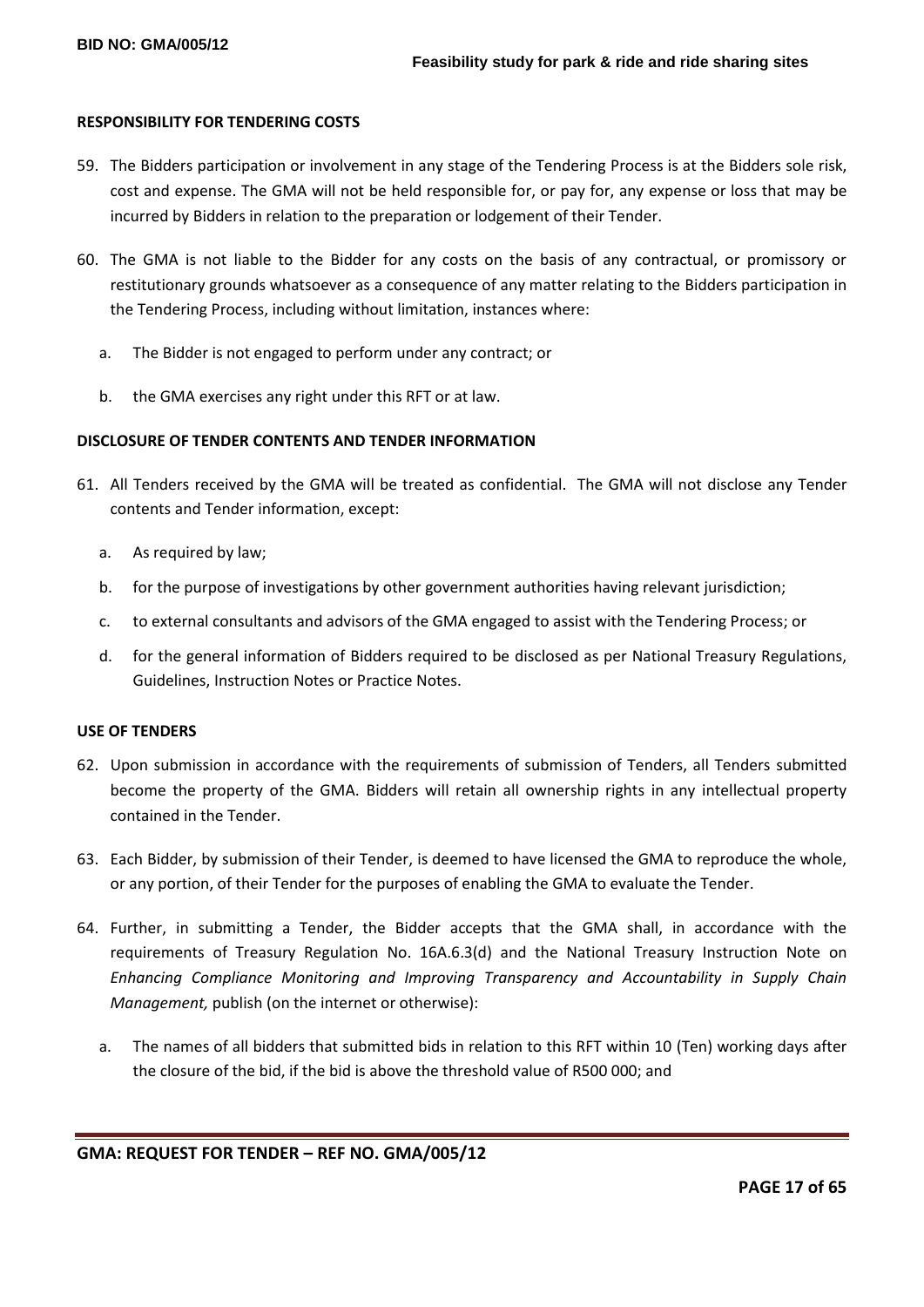b. on award of the bid, the name of the successful bidder, the contract price, preference points claimed, the contract number and description of the contract awarded.

## **PERIOD OF VALIDITY**

65. All Tenders received must remain valid and open for acceptance for a minimum of 90 (Ninety) days from the Closing Time. This period may be extended by written mutual agreement between the GMA and the Bidder.

#### **STATUS OF TENDER**

- 66. Each Tender constitutes an irrevocable offer by the Bidder to the GMA to provide the Services required and otherwise to satisfy the requirements of the Specification as set out in this RFT Part B.
- 67. A Tender must not be conditional on:
	- a. The Board approval of the Bidder or any related governing body of the Bidder being obtained;
	- b. the Bidder conducting due diligence or any other form of enquiry or investigation;
	- c. the Bidder (or any other party) obtaining any regulatory approval or consent;
	- d. the Bidder obtaining the consent or approval of any third party; or
	- e. the Bidder stating that it wishes to discuss or negotiate any commercial terms of the contract.
- 68. The GMA may, in its absolute discretion, disregard any tender that is, or is stated to be, subject to any one or more of the conditions detailed above (or any other relevant conditions).
- 69. The GMA reserves the right to accept a Tender in part or in whole or to negotiate with a Bidder in accordance with the clause 88 (Unreasonable disadvantage) of this RFT Part A.

#### **TENDER RESPONSE**

### **COMPLIANCE WITH SPECIFICATION**

- 70. Under Part C of this RFT, a Bidder must submit a tabulated statement showing its level of compliance to the Specification contained in this RFT Part B.
- 71. In particular, Bidders must state if they will not comply with the Specification, or will only comply with the Specification subject to conditions. Full details of the non-compliance (including the nature and extent of the non-compliance and any reasons for such non-compliance) must be stated in the space provided in the tabulated statement.
- 72. No response is required in respect of a particular section of the Specification where Bidders will comply with the Specification. Only sections that Bidders have not complied with, or will only comply with subject to conditions, should be noted in the tabulated statement.

#### **GMA: REQUEST FOR TENDER – REF NO. GMA/005/12**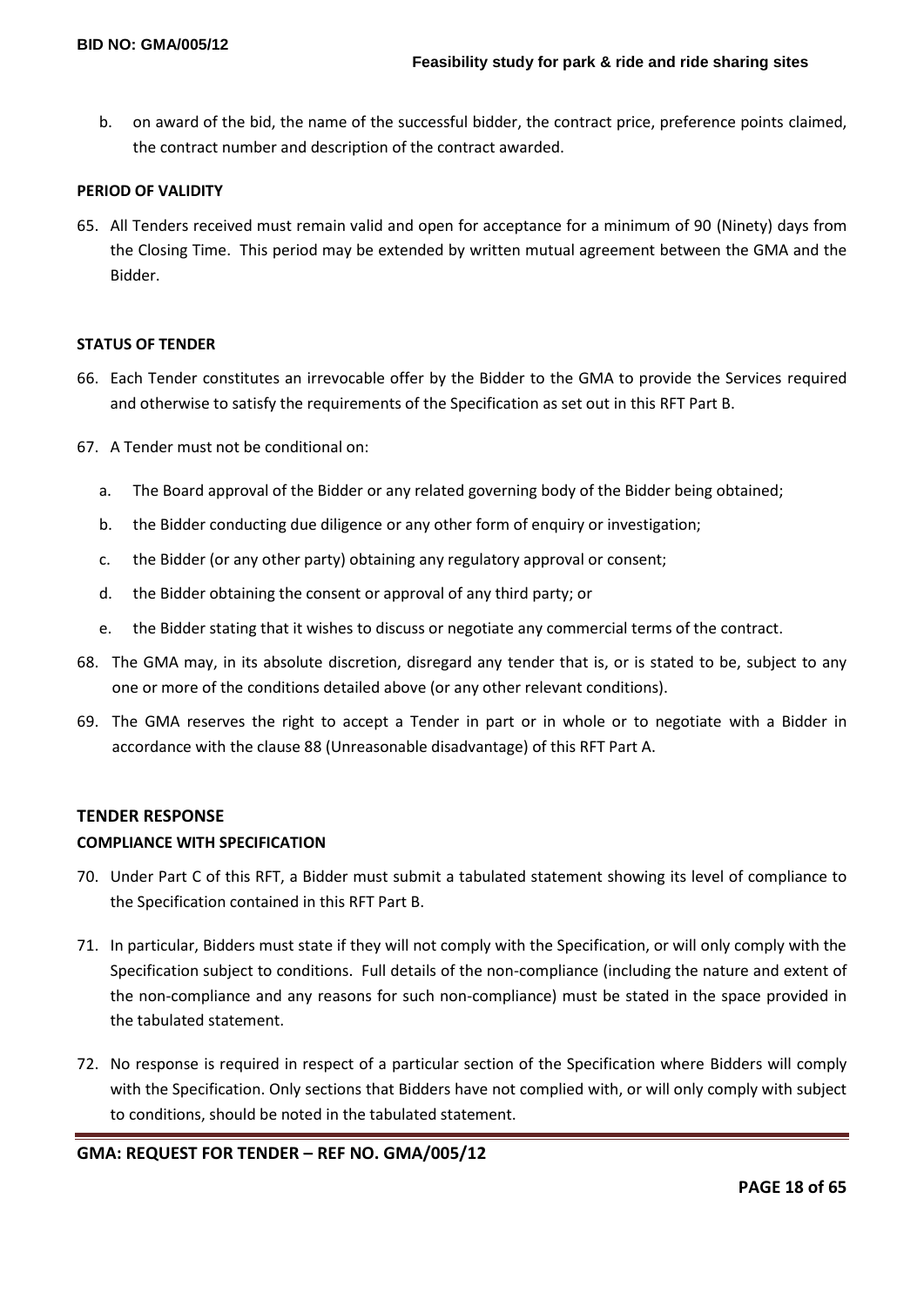- 73. The GMA is prepared to contemplate minor variations or departures from the Specification proposed by Bidders.
- 74. However, Bidders should note that significant or substantive variations or departures from the Specifications will not be viewed favourably unless the Bidder is able to clearly demonstrate to the satisfaction of the GMA the necessity for such variations or departures.

*Note to Bidders: The GMA will assume that a Bidders Response complies in all relevant respects with the Specification unless the Bidder states otherwise. Failure to notify the GMA of any non-compliance may result in a Bidders Response being disregarded.*

75. For the purposes of clauses 70 and 71:

- **Yes/Complies** means that in all respects the Bidders Response meets or otherwise satisfies all specified outputs, characteristics or performance standards.
- **Will comply subject to conditions** means that the specified outputs, characteristics or performance standards can only be met by the Bidder subject to certain conditions.
- **No/Will not comply** means that the specified outputs, characteristics or performance standards is not met by the Bidders Response.

#### **GENERAL**

- 76. Indefinite responses such as "noted", "to be discussed" or "to be negotiated" are not acceptable.
- 77. Where the Bidder is unwilling to accept a specified condition, the non-acceptance must be clearly and expressly stated. Prominence must be given to the statement detailing the non-acceptance. It is not sufficient that the statement appears only as part of an attachment to the Tender, or be included in a general statement of the Bidders usual operating conditions.
- 78. An incomplete Tender may be disqualified or assessed solely on the information completed or received with the Tender.

# **ALTERNATIVE TENDER**

- 79. A Bidder may submit an alternative proposal. An alternative proposal will only be accepted if:
	- a. The Bidder also provides a conforming Bidders Response; and
	- b. the alternative proposal is clearly identified as an "Alternative Tender".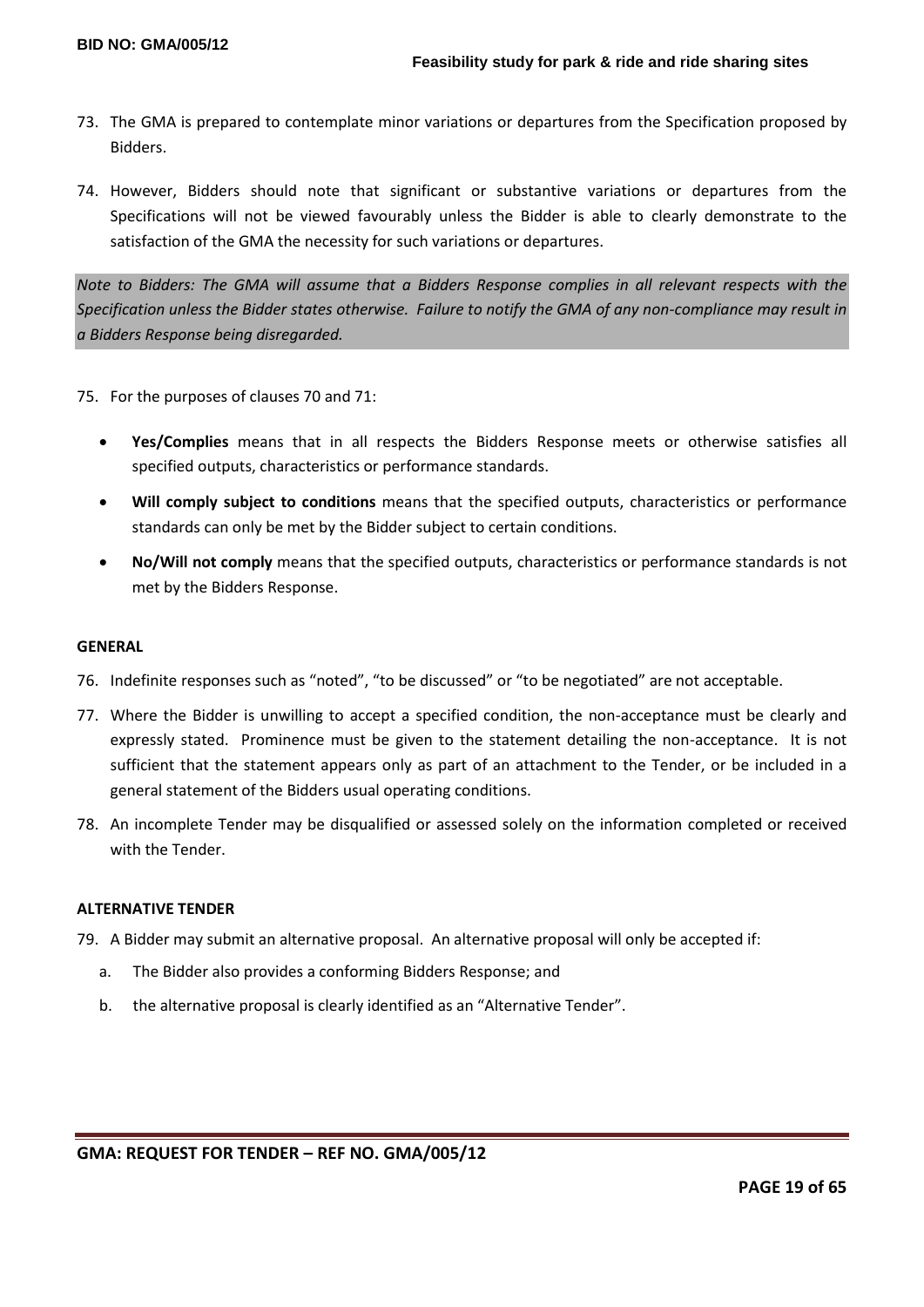- 80. An Alternative Tender may:
	- a. Not comply with the Specifications for the relevant Services due to inherent design or capability in the operation of the Services; or
	- b. provide the Services in a manner different to that specified in this RFT Part B.

#### **INNOVATIVE SOLUTIONS**

- 81. Bidders are encouraged to offer options or solutions which may, in an innovative way, contribute to the GMA's ability to carry out its operations in a more cost-effective manner.
- 82. These options or solutions may be related to:
	- a. The outputs, functional, performance and technical aspects of the requirement; or
	- b. opportunities for more advantageous commercial arrangements.
- 83. Any such options or solutions will be considered by the GMA on a "commercial in confidence" basis if so requested by the Bidder.
- 84. Where a Bidder submits an offer which meets the requirements of this RFT in an alternative and practical manner, the Tender must also include any supplementary material (including such pricing and costing details as may be necessary to enable the GMA to fully assess the financial impact of the alternative proposal), which demonstrates in detail that such an alternative will fully achieve and/or exceed all the specified requirements, together with references as to why the additional features may be advantageous.
- 85. The GMA reserves the right to consider such offers on their merits or not to consider them at all.

## **CONTRACT DISCLOSURE REQUIREMENTS**

#### **DISCLOSURE OF INFORMATION**

- 86. The Conditions of Tendering include a provision for the disclosure of contract information (refer to this RFT Part A dealing with "Use of Tenders").
- 87. If a Bidder wishes to withhold the disclosure of specific contract information, the Bidder must clearly outline how the release of this information will expose trade secrets, business strategy or unique methodologies that may expose the business unreasonably to disadvantage.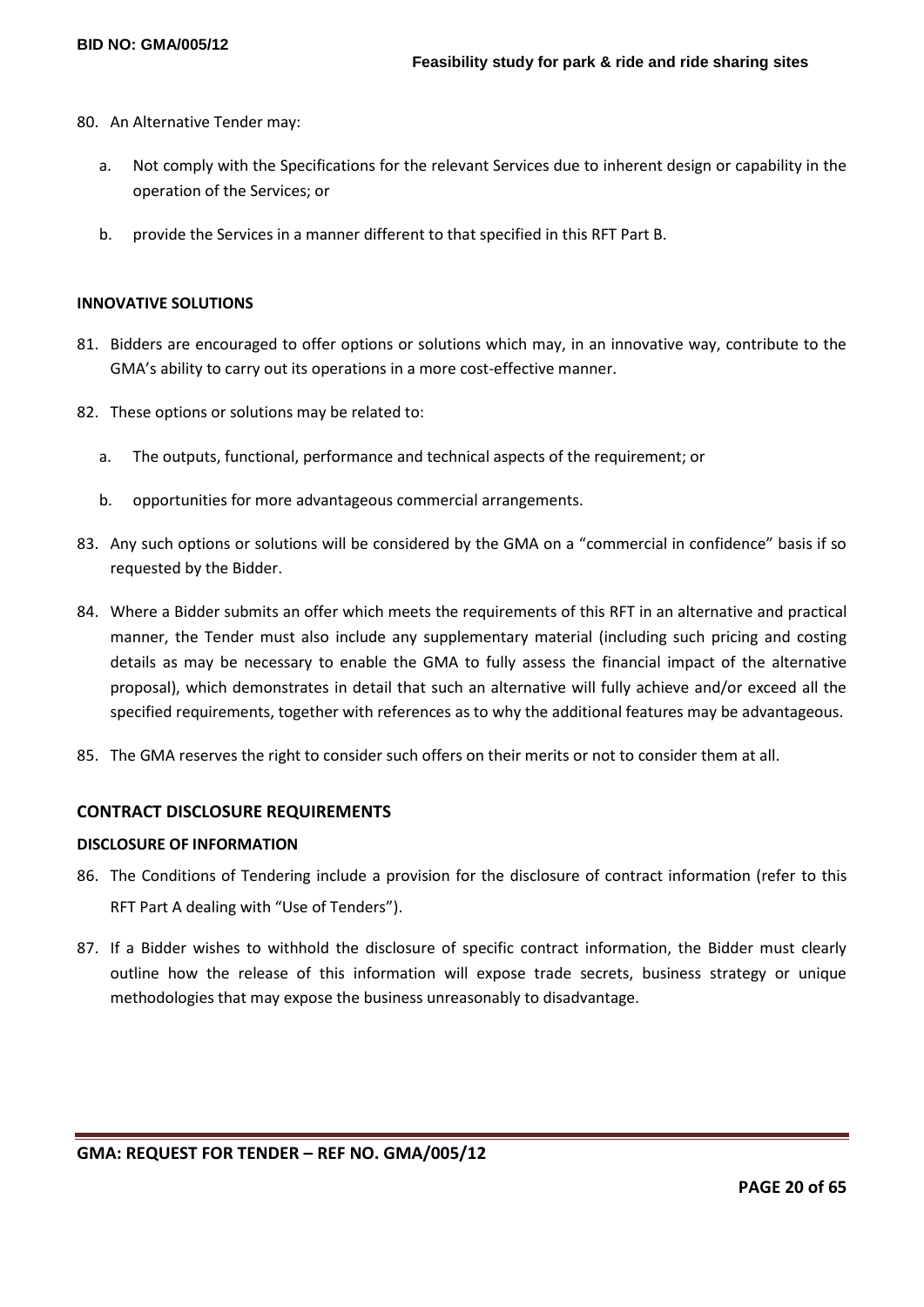#### **TRADE SECRETS**

- 88. In considering whether specific information should be categorised as a trade secret, Bidders' should assess:
	- a. The extent to which it is known outside of the Bidders business;
	- b. the extent to which it is known by the persons engaged in the Bidders business;
	- c. any measures taken to guard its secrecy;
	- d. its value to the Bidders business and to any competitors;
	- e. the amount of money and effort invested in developing the information; and
	- f. the ease or difficulty with which others may acquire or develop this information.

#### **UNREASONABLE DISADVANTAGE**

- 89. In determining whether disclosure of specific information will expose a Bidders business unreasonably to disadvantage, the following should be considered:
	- a. Whether the information is generally available to competitors; and
	- b. whether it could be disclosed without causing substantial harm to the competitive position of the business.

The GMA will consider these applications in the Tender evaluation and negotiations (if any) with Bidders.

#### **EVALUATION OF TENDERS**

#### **EVALUATION PROCESS**

- 90. Following the Closing Time, the GMA intends to evaluate the Tenders received.
- 91. Tenders will be evaluated against the Evaluation Criteria specified under the section "Evaluation Criteria Format".
- 92. Without limiting the GMA's rights in the RFT, the GMA may at any time during the Tendering Process choose to:
	- a. Shortlist one or more Bidders;
	- b. commence or continue discussions with all or some Bidders without short listing any Bidders; or
	- c. accept one or more of the Tenders.

# **GMA: REQUEST FOR TENDER – REF NO. GMA/005/12**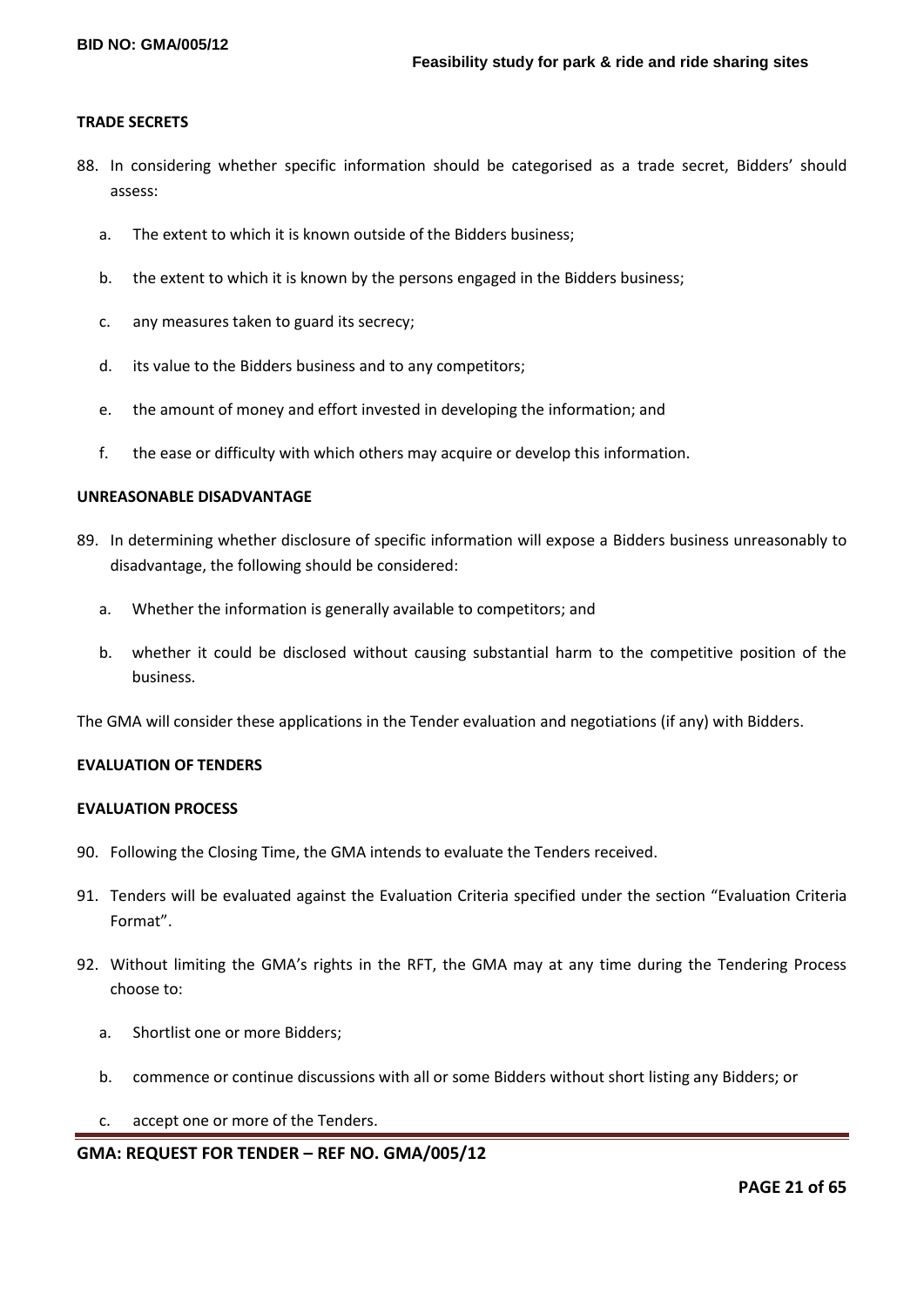- 93. Unless the Evaluation Criteria explicitly require, the GMA may, but is not in any way bound to, shortlist, to select as successful, or to accept the Tender offering the lowest price.
- 94. Should the GMA choose to include a short listing stage in its evaluation process, the GMA is not, at any time, required to notify Bidders or any other person or organisation interested in submitting a Tender.
- 95. A Bidders Response will not be deemed to be unsuccessful until such time as the Bidder is formally notified of that fact by the GMA. The commencement of negotiations by the GMA with one or more other Bidders is not to be taken as an indication that any particular Bidders Response has not been successful.

# **EVALUATION CRITERIA FORMAT**

- 96. The evaluation criteria is weighted to reflect the importance of project requirements noted in the Specifications:
- 97. In evaluating Bidders Responses, the GMA will have regard to:
	- a. Specific evaluation criteria identified in the list below;
	- b. the overall value for money proposition presented in the Bidders Response; and
	- c. particular weighting assigned to any or all of the evaluation criteria specified below.
- 98. For the purposes of this RFT clause 96, 'value for money' is a measurement of financial and non-financial factors, including:
	- a. Quality levels; and
	- b. performance standards.
- 99. Value for money will be assessed on a 'whole of life' basis (including the transitioning-in, the contract term and the transitioning-out phases of the relationship between the GMA and a Bidder), with a view to long-term sustainability of the value for money proposition and with a focus on ensuring that value for money outcomes are promoted and protected following the conclusion of any contract that may result from this RFT.
- 100. Administrative compliance will be determined in accordance with the conditions listed in this RFT.
- 101. It is estimated that some of the proposals received will be over a value of R 1,000,000 and therefore in terms of the Gautrain Management Agency's Supply Chain Management Policy the 90/10 preference point system shall apply.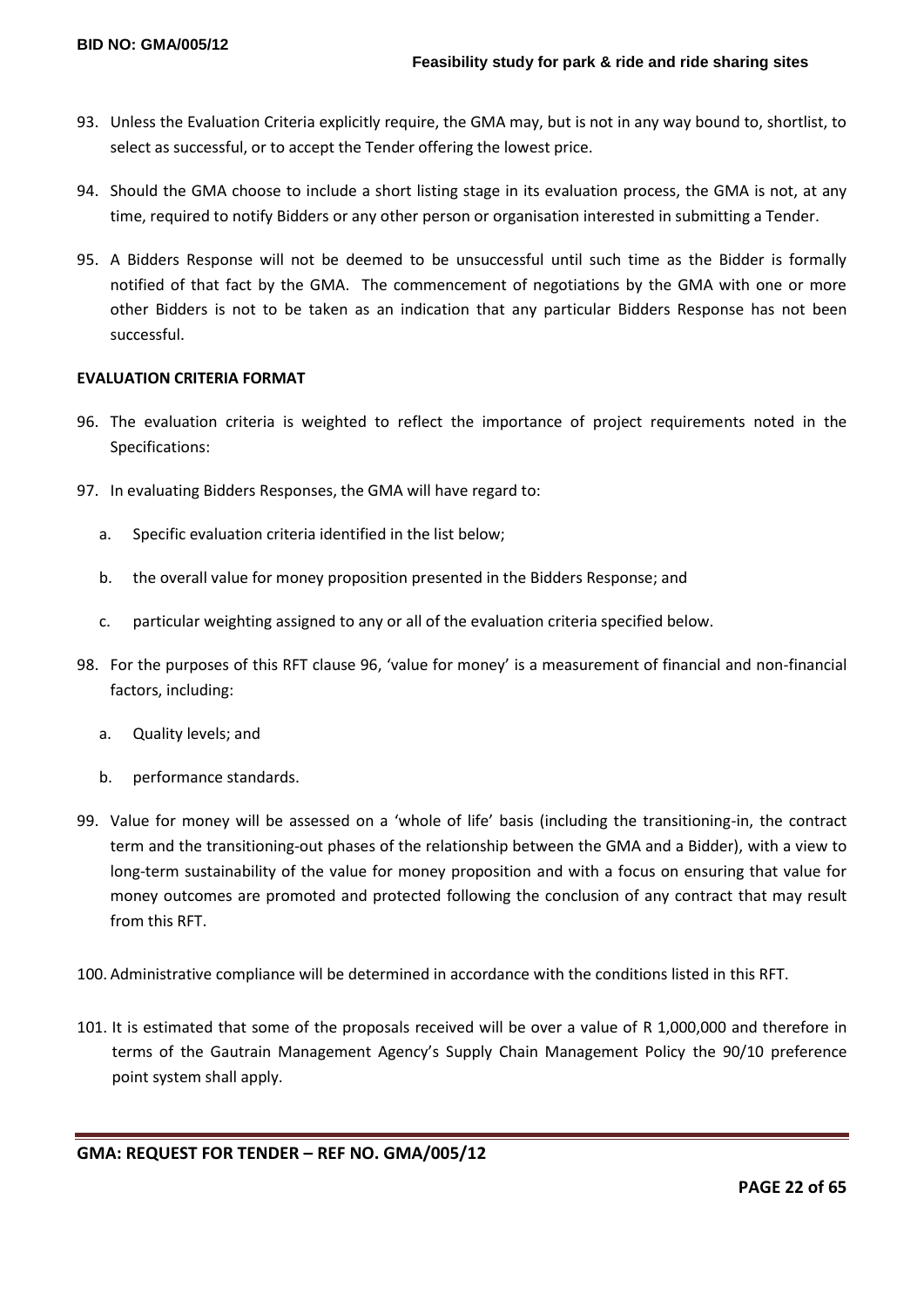102. Functionality is included as a criterion in the evaluation of this RFT. The evaluation criteria for measuring functionality, and the weighting attached to each criterion is listed in the table below.

| <b>FUNCTIONALITY EVALUATION CRITERIA</b>                        | <b>MAXIMUM POINTS</b> |
|-----------------------------------------------------------------|-----------------------|
| Compliance with specification (All Annexures and supporting     |                       |
| documents completed and submitted & Pages 45-47 duly            | 5                     |
| completed including word and page limits)                       |                       |
| Detailed Project Plan and Timeline                              | 10                    |
| Proposal and Methodology                                        | 40                    |
| Detailed costing                                                | 10                    |
| Knowledge and Professional Experience of the company related to | 10                    |
| the assignment                                                  |                       |
| Experience and expertise of members in the project team<br>5    |                       |
| including organogram                                            |                       |
| <b>Communication Plan</b>                                       | 5                     |
| Affiliation to or membership of professional bodies             | 5                     |
| Innovation and strategy                                         | 10                    |
| <b>TOTAL POINTS</b>                                             | 100                   |

- 103. A minimum threshold for functionality of 70 (Seventy) points is required. Bids that do not meet this threshold will automatically be disqualified for further evaluation.
- 104. Thereafter, only the qualifying bids will be evaluated in terms of the 90/10 preference point system, where a maximum of 90 points are allocated for price only and a maximum of 10 points are allocated in respect of the level of B-BBEE contribution of the bidder.

# **THE 90/10 PREFERENCE POINTS SYSTEM**

| <b>EVALUATION CRITERIA</b>                               | <b>MAXIMUM POINTS</b> |
|----------------------------------------------------------|-----------------------|
| Price                                                    | 90                    |
| <b>B-BBEE Status Level of Contributor</b>                | 10                    |
| <b>TOTAL POINTS FOR PRICE AND B-BBEE MUST NOT EXCEED</b> | <b>100</b>            |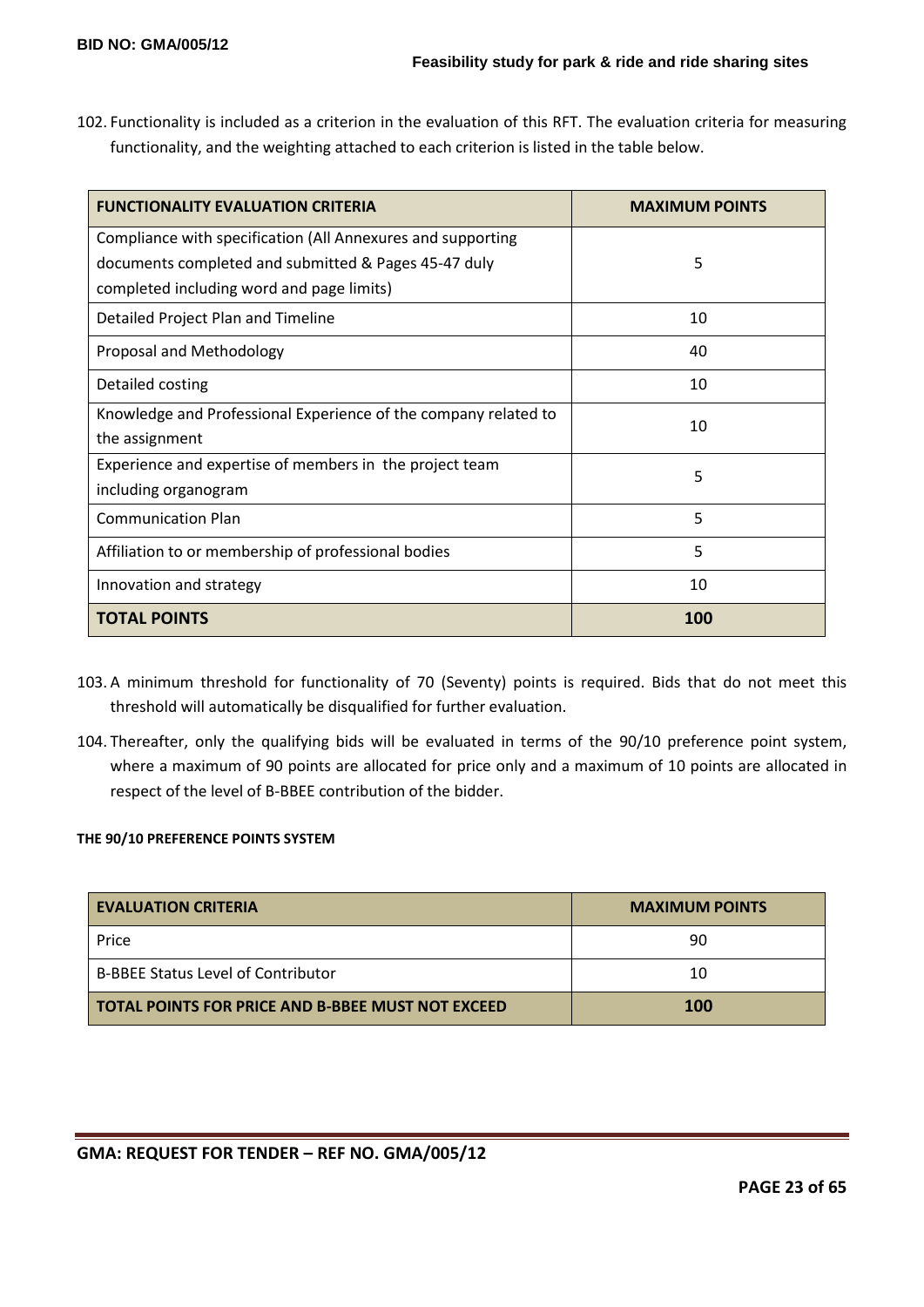#### **PRICE EVALUATION**

105. Price points will be allocated based on how benefits are charged and on the fee structures proposed.

#### **POINTS AWARDED FOR B-BBEE STATUS LEVEL OF CONTRIBUTION**

106. The preference points claimed by each bidder for attaining the B-BBEE Status Level of Contributor will be allocated to each qualifying bid when determining the total bid score under the preference points system. The points scored by a bidder in respect of the level of B-BBEE contribution contemplated in Annexure E, will be added to the points scored for price, calculated as described in Annexure E.

#### **CLARIFICATION OF TENDERS**

- 107. The GMA may seek clarification from and enter into discussions with any or all of the Bidders in relation to their Tender. The GMA may use such information in interpreting the Tender and evaluating the cost and risk in accepting the Tender. Failure to supply clarification to the satisfaction of the GMA may render the Tender liable to disqualification.
- 108. The GMA is under no obligation to seek clarification of anything in a Tender and reserves the right to disregard any clarification that the GMA considers to be unsolicited or otherwise impermissible in accordance with the rules set out in this RFT.

#### **DISCUSSION WITH BIDDERS**

- 109. The GMA may elect to engage in detailed discussions with any one or more Bidders, with a view to maximising the benefits of this RFT as measured against the evaluation criteria and in fully understanding a Bidders offer.
- 110. As part of this process, the GMA may request such Bidders to improve one or more aspects of their Tender, including any technical, financial, corporate or legal components.
- 111. In its absolute discretion, the GMA may invite some or all Bidders to give a presentation to the GMA in relation to their submissions, that may include a demonstration of software, programs or unique methodologies proposed, if applicable.
- 112. The GMA is under no obligation to undertake discussions with, or to invite any presentations from Bidders.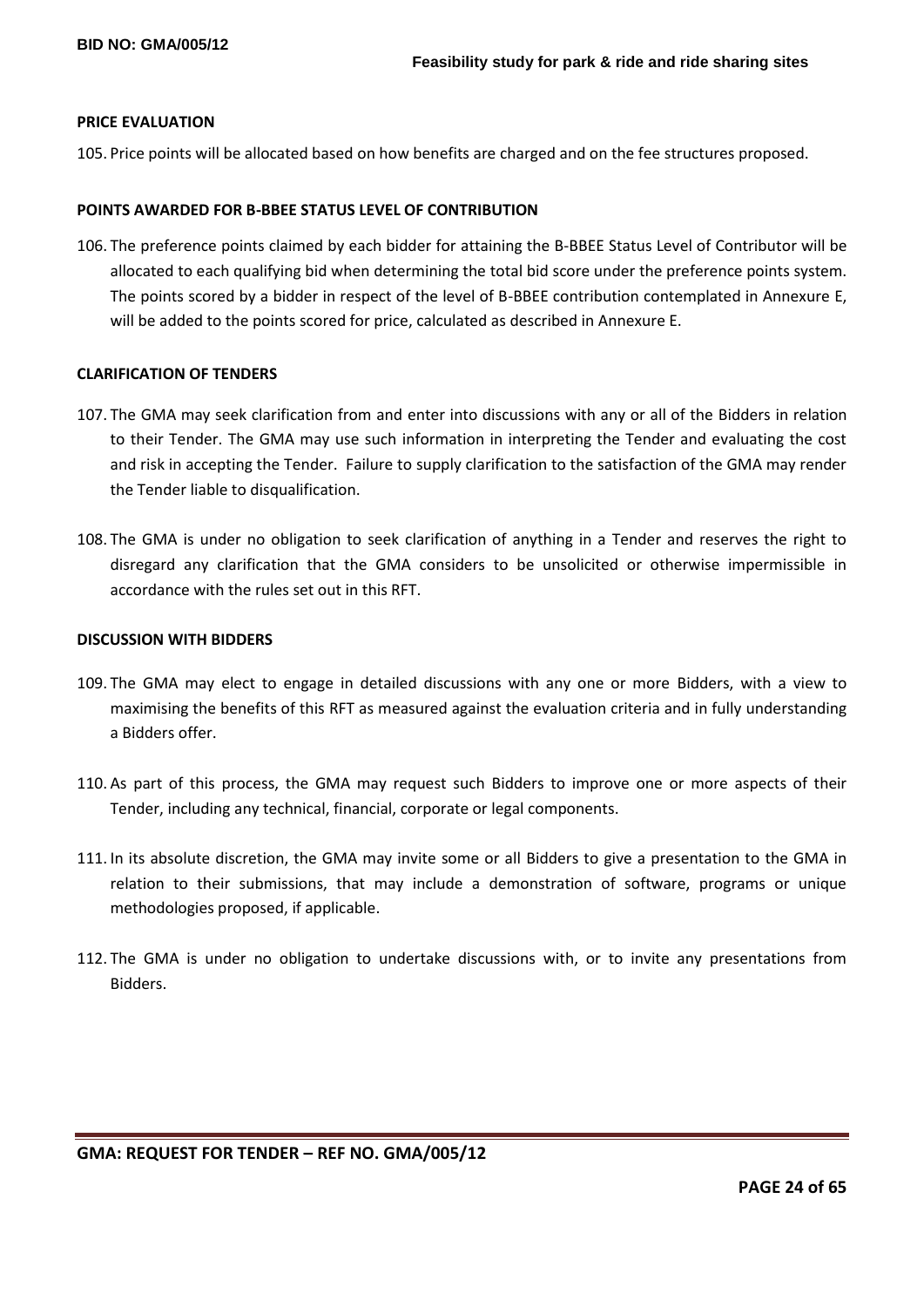113. In addition to presentations and discussions, the GMA may request some or all Bidders to:

- a. Conduct a site visit, if applicable;
- b. provide references or additional information; and/or
- c. make themselves available for panel interviews.

#### **BEST AND FINAL OFFERS**

- 114. Bidders or where the Tendering Process involves a short listing process, shortlisted Bidders may be invited by the GMA to submit a best and final offer in relation to all or certain aspects of their respective Tenders.
- 115. The GMA is under no obligation to give Bidders the opportunity to submit a best and final offer. If the GMA chooses to give Bidders the opportunity to submit a best and final offer, it is under no obligation to give notification before the Closing Time that such opportunity will be given.
- 116. Notwithstanding the possibility that the GMA may give Bidders the opportunity to submit a best and final offer, Bidders should be aware that the GMA will, in conducting its evaluation of Tenders, rely on all information (including all representations) contained in such Tenders. Bidders are therefore encouraged to submit their best and final offers in the first instance.

#### **SUCCESSFUL TENDERS**

#### **NO LEGALLY BINDING CONTRACT**

117. Selection as a successful Bidder does not give rise to a contract (express or implied) between the successful Bidder and the GMA for the supply of the Services. No legal relationship will exist between the GMA and a successful Bidder for the supply of the Services until such time as a binding contract is executed by them.

#### **PRE-CONTRACTUAL NEGOTIATIONS**

- 118. The GMA may, in its absolute discretion, decide not to enter into pre-contractual negotiations with a successful Bidder.
- 119. A Bidder is bound by its Tender and all other documents forming part of the Bidders Response and, if selected as a successful Bidder, must enter into a contract on the basis of the Tender without negotiation.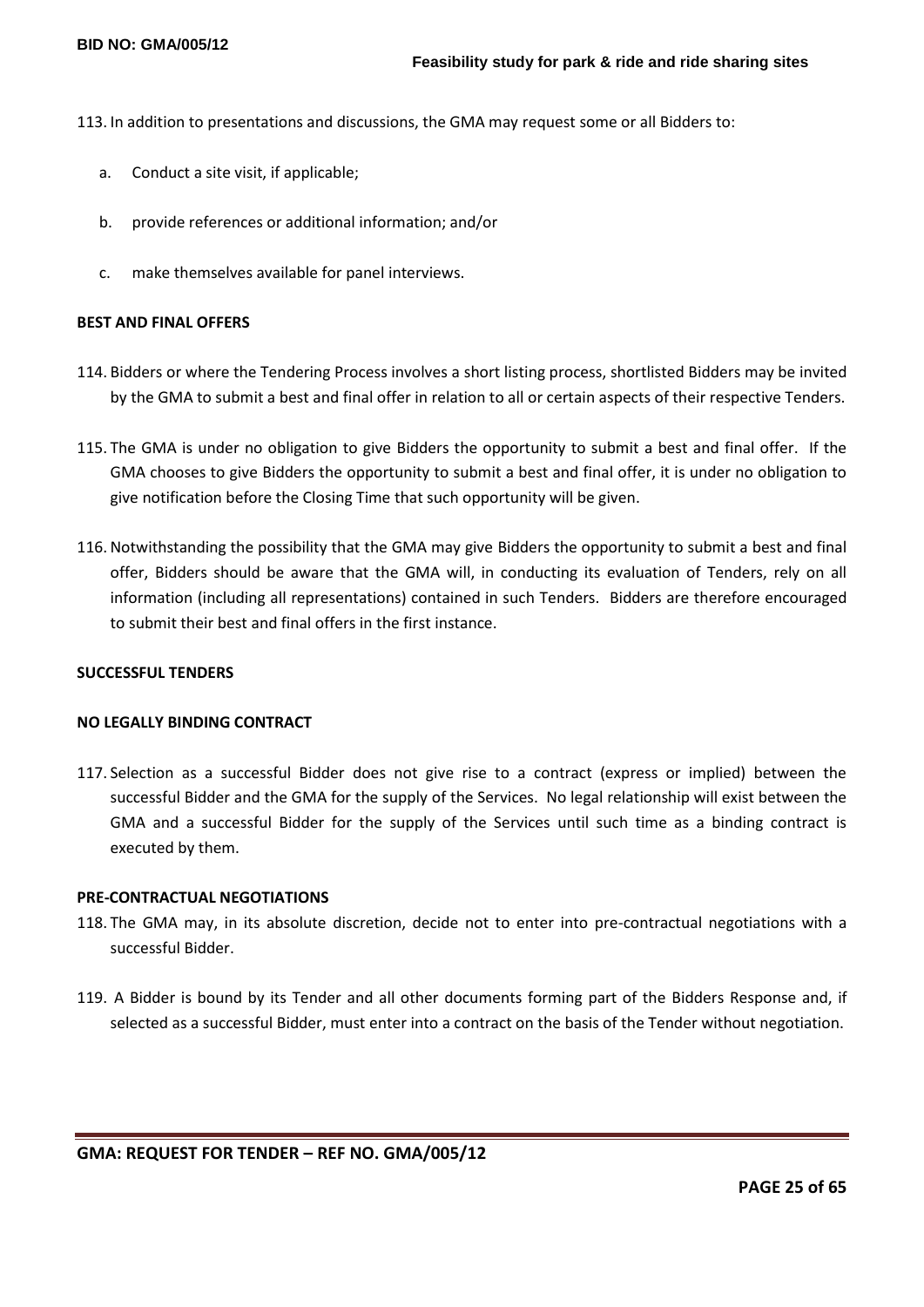#### **NO OBLIGATION TO ENTER INTO CONTRACT**

- 120. The GMA is under no obligation to appoint a successful Bidder or Bidders (as the case may be), or to enter into a contract with a successful Bidder or any other person, if it is unable to identify a Tender that complies in all relevant respects with the requirements of the GMA, or if due to changed circumstances, there is no longer a need for the Services requested, or if funds are no longer available to cover the total envisaged expenditure. For the avoidance of any doubt, in these circumstances the GMA will be free to proceed via any alternative process.
- 121. The GMA may conduct a debriefing session for all Bidders (successful and unsuccessful). Attendance at such debriefing session is optional.

#### **ADDITIONAL RULES**

- 122. It is a condition of the tendering process that Bidders will be required to complete all the forms annexed to this RFT Part C.
- 123. A Bidder who does not submit all the information as required by the GMA will be disqualified from the Tendering Process.

#### **BIDDER WARRANTIES**

124. By submitting a Tender, a Bidder warrants that:

- a. In lodging its Tender it did not rely on any express or implied statement, warranty or representation, whether oral, written, or otherwise made by or on behalf of the GMA, its officers, employees, or advisers other than any statement, warranty or representation expressly contained in the RFT;
- b. it did not use the improper assistance of GMA employees or information unlawfully obtained from the GMA in compiling its Tender;
- c. it is responsible for all costs and expenses related to the preparation and lodgement of its Tender, any subsequent negotiation, and any future process connected with or relating to the Tendering Process;
- d. it otherwise accepts and will comply with the rules set out in this RFT; and
- e. it will provide additional information in a timely manner as requested by the GMA to clarify any matters contained in the Tender.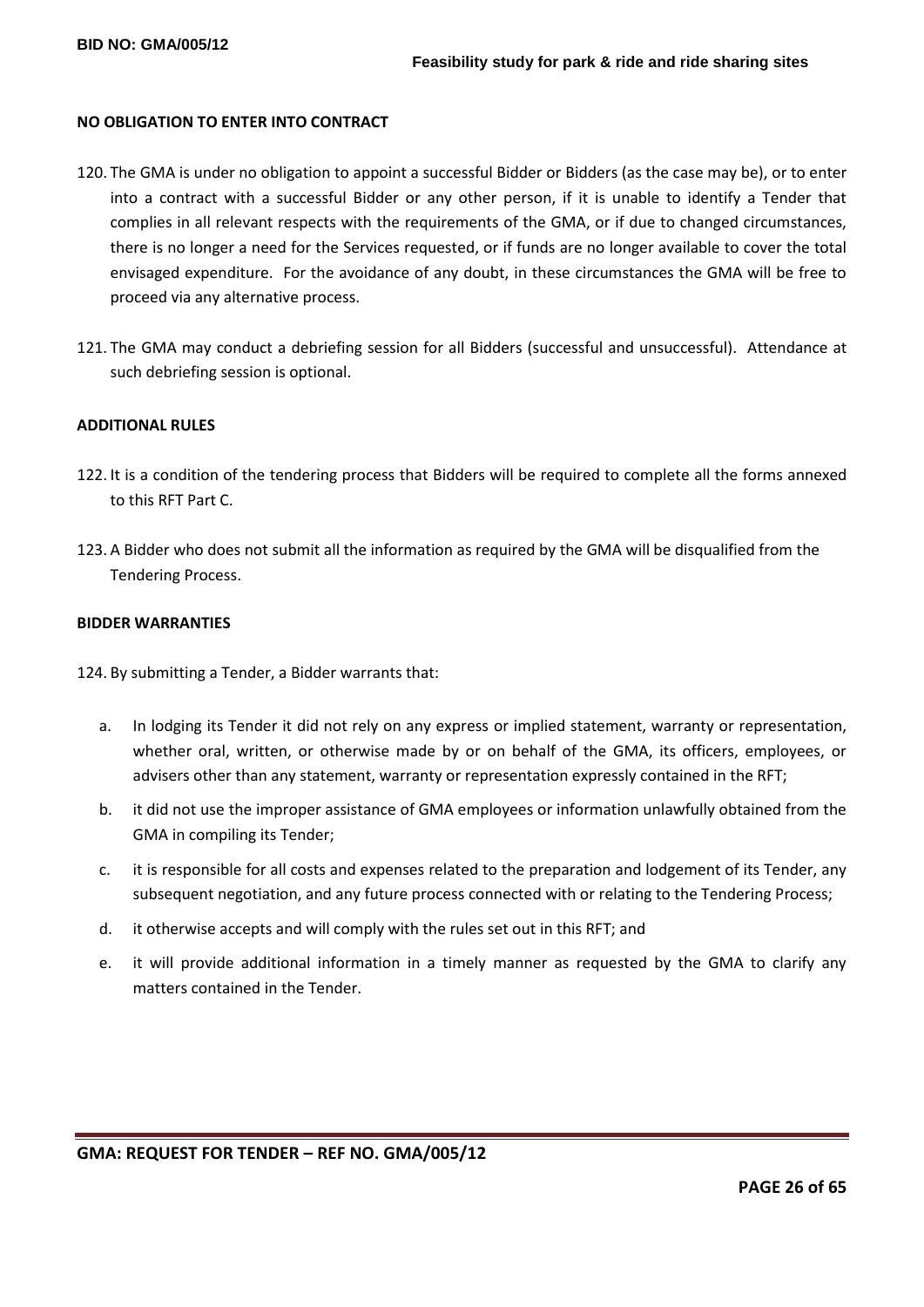#### **GMA'S RIGHTS**

- 125. Notwithstanding anything else in this RFT, and without limiting its rights at law or otherwise, the GMA reserves the right, in its absolute discretion at any time, to:
	- a. Cease to proceed with, or suspend the Tendering Process prior to the execution of a formal written contract;
	- b. alter the structure and/or the timing of this RFT or the Tendering Process;
	- c. vary or extend any time or date specified in this RFT for all or any Bidder or other persons;
	- d. terminate the participation of any Bidder or any other person in the Tendering Process;
	- e. require additional information or clarification from any Bidder or any other person or provide additional information or clarification;
	- f. negotiate with any one or more Bidder and allow any Bidder to alter its Tender;
	- g. call for new Tenders;
	- h. reject any Tender received after the Closing Time;
	- i. reject any Tender that does not comply with the requirements of this RFT; or
	- j. consider and accept or reject any alternative tender.

# **GOVERNING LAWS**

126. This RFT and the Tendering Process is governed by the laws applying in the Republic of South Africa.

- 127. Each Bidder must comply with all relevant laws in preparing and lodging its Tender and in taking part in the Tendering Process.
- 128. All tenders must be completed using the English language and all costing must be in South African Rands.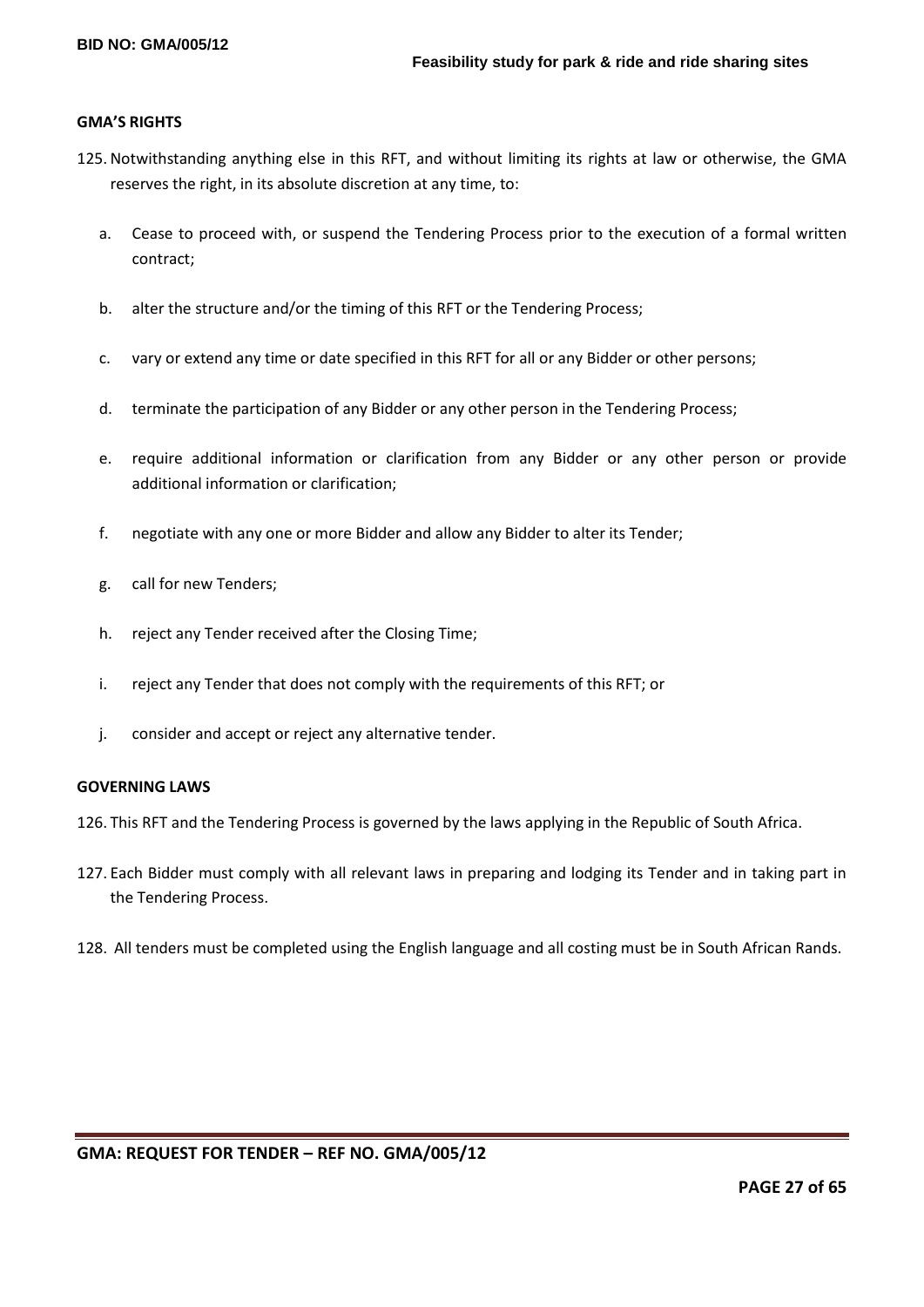#### **INCONSISTENCY**

- 128 If there is any inconsistency between any parts of this RFT, a descending order of precedence must be accorded to:
	- (a) the conditions of tendering in Part A and Part B of this RFT, and any annexure or attachments;
	- (b) the Bidders response in Part C of this RFT;
	- (c) any other part of this RFT, so that the provision in the higher ranked document, to the extent of the inconsistency, prevails.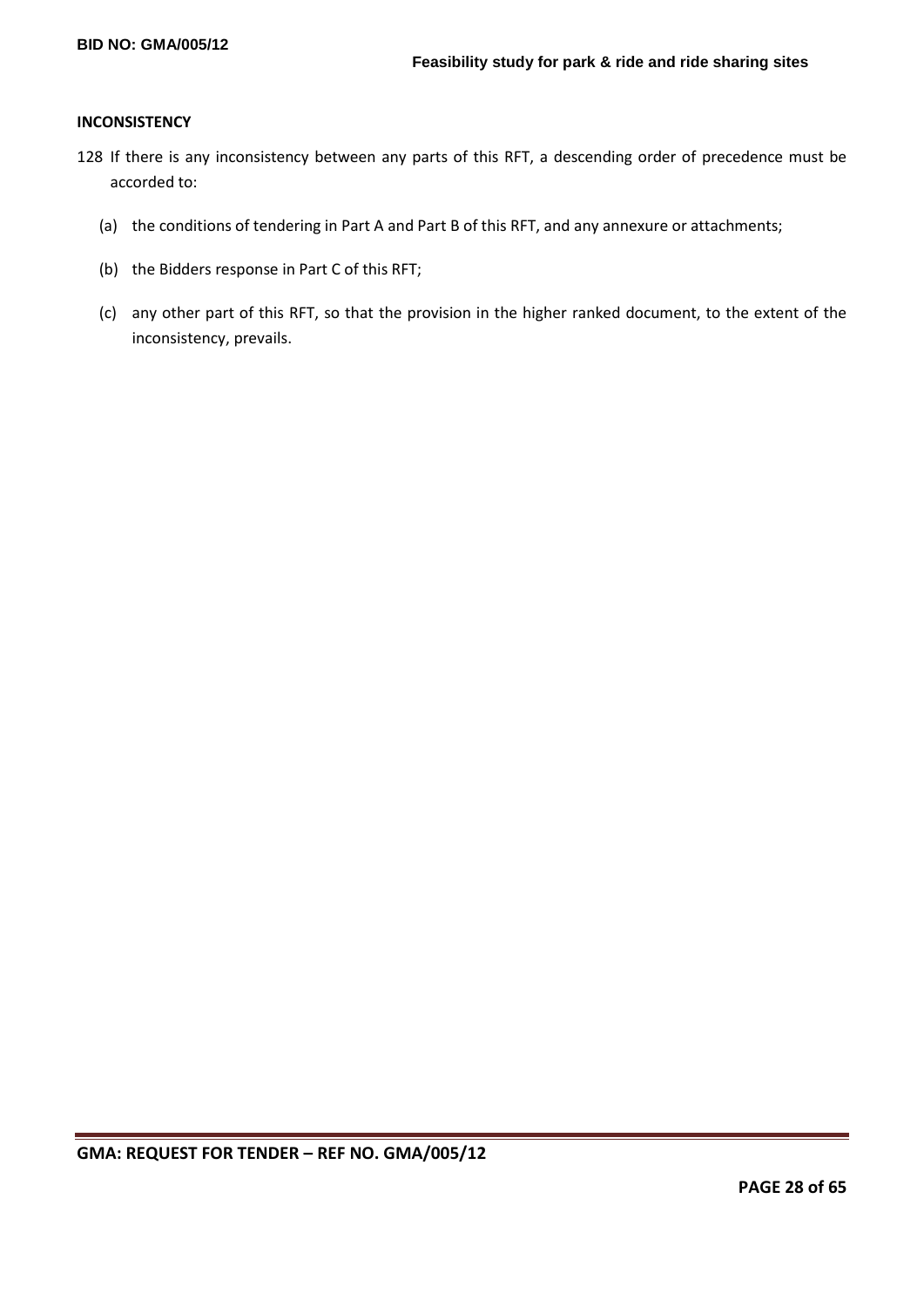# **RFT - PART B:**

# **TENDER SPECIFICATION**

# **SCOPE OF SERVICES**

## **1. Background**

The Gautrain Management Agency (GMA) is a stakeholder in the Johannesburg Intermodal Planning Committee (JIPC) which was established by the City of Johannesburg in terms of the National Land Transport Act (5 of 2009) to initiate, develop and co-ordinate short and long term measures to ensure integrated public transport. The other stakeholders include PRASA, Rea Vaya, SANRAL and the taxi industry.

The City of Johannesburg's overall objective is to promote the use of public transport, walking and cycling as a mode of choice and reducing congestion. The GMA is experiencing parking capacity constraints at Gautrain stations and requires additional or alternative parking sites to provide more capacity in order to fully support the initiatives of promoting the use of public transport. One of the strategies initiated by the JIPC is to conduct a feasibility study on the possibility of working with the private sector institutions, shopping centres and other private sector partners to facilitate the use their parking spaces as park & ride sites.

For the purpose of the feasibility study, park & ride has the following meaning:

 **Park & ride** – secure and convenient parking site where commuters are able to park their private cars and transfer to a public transport system such as Gautrain , Metrorail, BRT or Metrobus to reach their final destinations.

# **2. Objective**

The purpose of the Request for Proposal (RFP) is to find a service provider with the required expertise and experience who can undertake a feasibility study on the implementation of park & ride options within the City of Johannesburg for various transport stakeholders (including Gautrain, Rea Vaya, PRASA and SANRAL) and to investigate the availability of alternative parking spaces within a 300m radius from Gautrain stations and along specific Gautrain bus routes. The study will provide practical solutions that can be implemented to encourage private car users to switch to public transport. Although this is a GMA and City of Johannesburg initiative, the GMA is the appointing authority for the issuing of the Request for Tender (RFT). The GMA Project Manager will oversee the activities of the service provider to ensure compliance with the specified requirements. Certain sections of the project will involve selected members of the JIPC.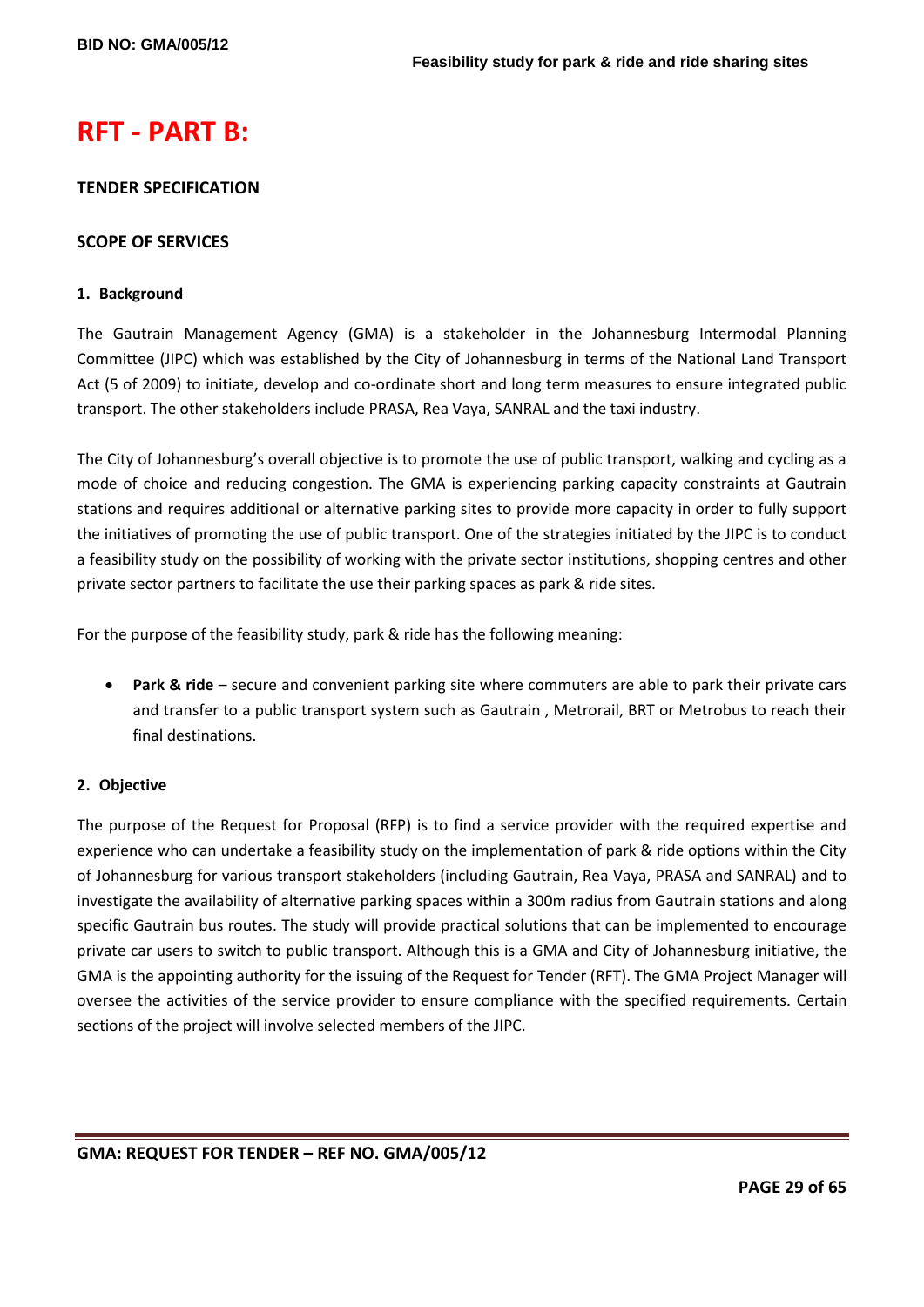# **3. Scope of work**

# 3.1 Terms of Reference

The successful service provider would be required to:

1. Investigate (defined as; to be all the work necessary to identify the property zoning, restrictions, ownership, suitability for surface or structured parking and likely commercial terms for lease or purchase of the property with adequate documentation to back conclusions thereon) the availability of alternative parking spaces within a 300m radius from Gautrain Stations and along the specific Gautrain routes. The list below indicates what needs to be investigated per station area:

| <b>Gautrain Station Name</b> | <b>Activity</b>                                                                                                                                                                                                                                                                                                              |
|------------------------------|------------------------------------------------------------------------------------------------------------------------------------------------------------------------------------------------------------------------------------------------------------------------------------------------------------------------------|
| Hatfield                     | Investigate parking sites (including Shopping centres) along the<br>following bus routes:<br>Brooklyn<br>Lynwood<br>Arcadia<br>Queenswood<br>Menlyn                                                                                                                                                                          |
| Pretoria                     | Investigate parking sites (including Shopping centres) along the<br>$\bullet$<br>following bus route:<br>Groenkloof (new route)                                                                                                                                                                                              |
| Centurion                    | Investigate parking sites(including shopping centres) along the<br>$\bullet$<br>following bus routes:<br>Techno Park (extended route)<br>Rooihuiskraal<br>Wierda Park<br>Southdown                                                                                                                                           |
| Rosebank                     | Investigate parking sites within a radius of 300m from the station<br>Investigate parking sites along the following bus routes:<br>Melrose Arch<br>$\equiv$<br>Killarney<br>Craighall<br>Illovo                                                                                                                              |
| Rhodesfield                  | Investigate parking sites (including Shopping centres) along the<br>$\bullet$<br>following bus route:<br><b>Kempton Park</b><br>Investigate the feasibility of using the following shopping centres<br>as parking sites:<br>Eastrand (possible future bus route extension)<br>Lakeside (possible future bus route extension) |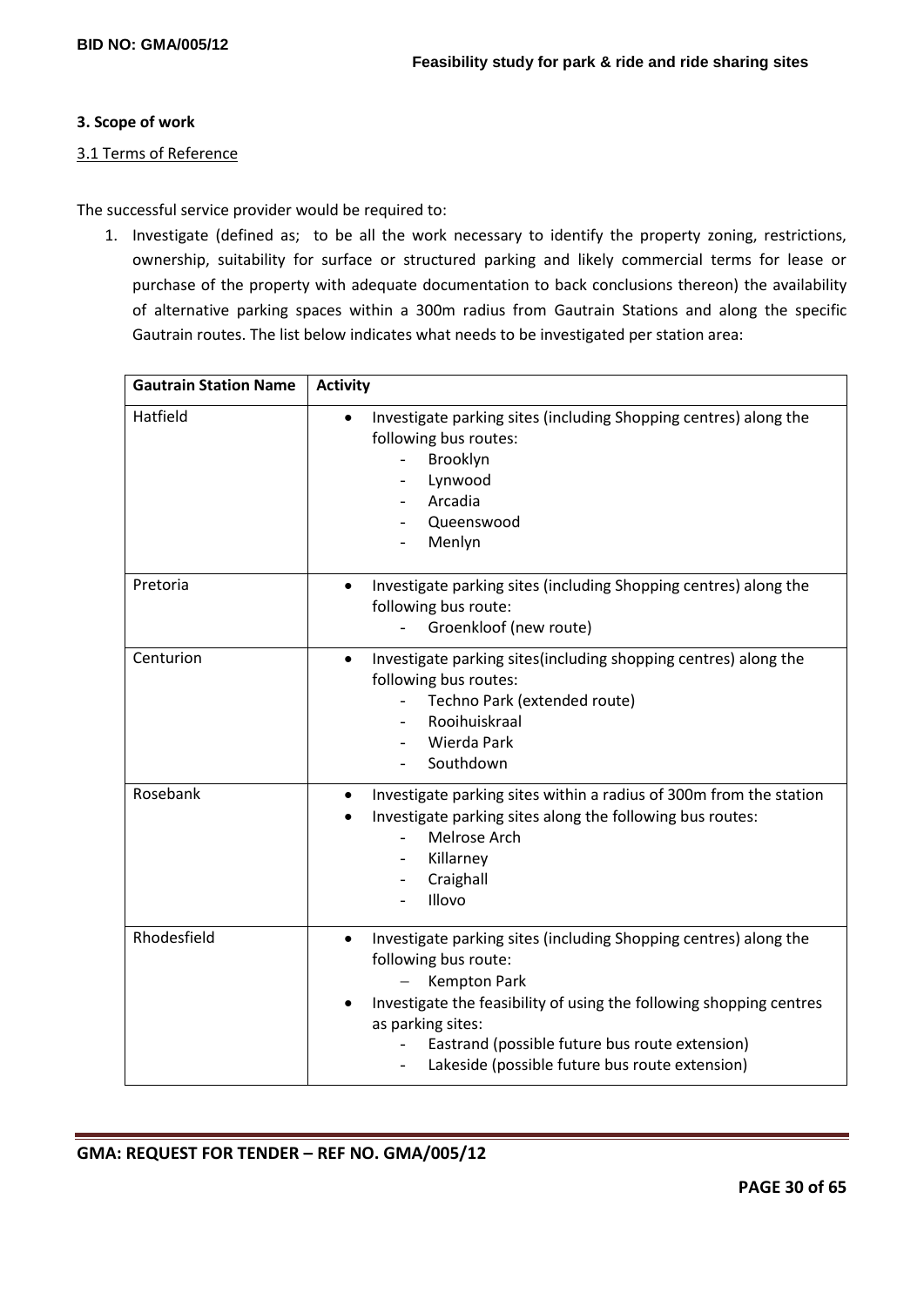2. Conduct a study on the feasibility (which should include all work to establish the likely usage (demand for parking) of such parking as well as travel times to and from stations, likely commercial terms of usage for specific durations of time) of using the parking sites and shopping centres listed below for park & ride. Investigate their suitability in terms of safety, security and proximity to the existing public transport routes. Additional parking sites identified during this exercise should be within the City of Johannesburg.

| <b>Description</b>      | <b>Name</b>                                                  |
|-------------------------|--------------------------------------------------------------|
| <b>Shopping Centres</b> | Killarney<br>$\bullet$                                       |
|                         | Melrose Arch                                                 |
|                         | Campus Square<br>$\bullet$                                   |
|                         | Cresta                                                       |
|                         | <b>Balfour</b>                                               |
|                         | Greenstone                                                   |
|                         | Rosebank area including Galleria<br>$\bullet$                |
|                         | Sandton City and surrounding shopping<br>$\bullet$           |
|                         | centres                                                      |
|                         | Maponya<br>٠                                                 |
|                         | The Glen                                                     |
|                         |                                                              |
| <b>Other Sites</b>      | Orlando Stadium<br>$\bullet$                                 |
|                         | <b>FNB Stadium</b><br>٠                                      |
|                         | Nasrec                                                       |
|                         | Montecasino                                                  |
|                         | Cnr Jan Smuts & Wells Street, Parkwood                       |
|                         | Cnr Riviera & Main Street, Riviera                           |
|                         | Cnr 7 <sup>th</sup> & 3 <sup>rd</sup> Avenue, Parktown North |

- (a) Approach owners of shopping centres and other large existing private parking areas, including FNB Stadium and Nasrec, along the Gauteng Freeway Improvement Scheme road network, existing or potential City of Johannesburg BRT (Rea Vaya), Metrobus, Gautrain bus routes/stations, City of Tshwane BRT and the PRASA rail network. Establish their willingness and ability to partner with the City of Johannesburg and GMA on the provision of park & ride sites and determine ways of such partnership;
- (b) Collect information on the availability of parking sites, existing fares, existing fare collection systems and owner expectations in terms of fares if their facilities can be used for park & ride during business weekdays.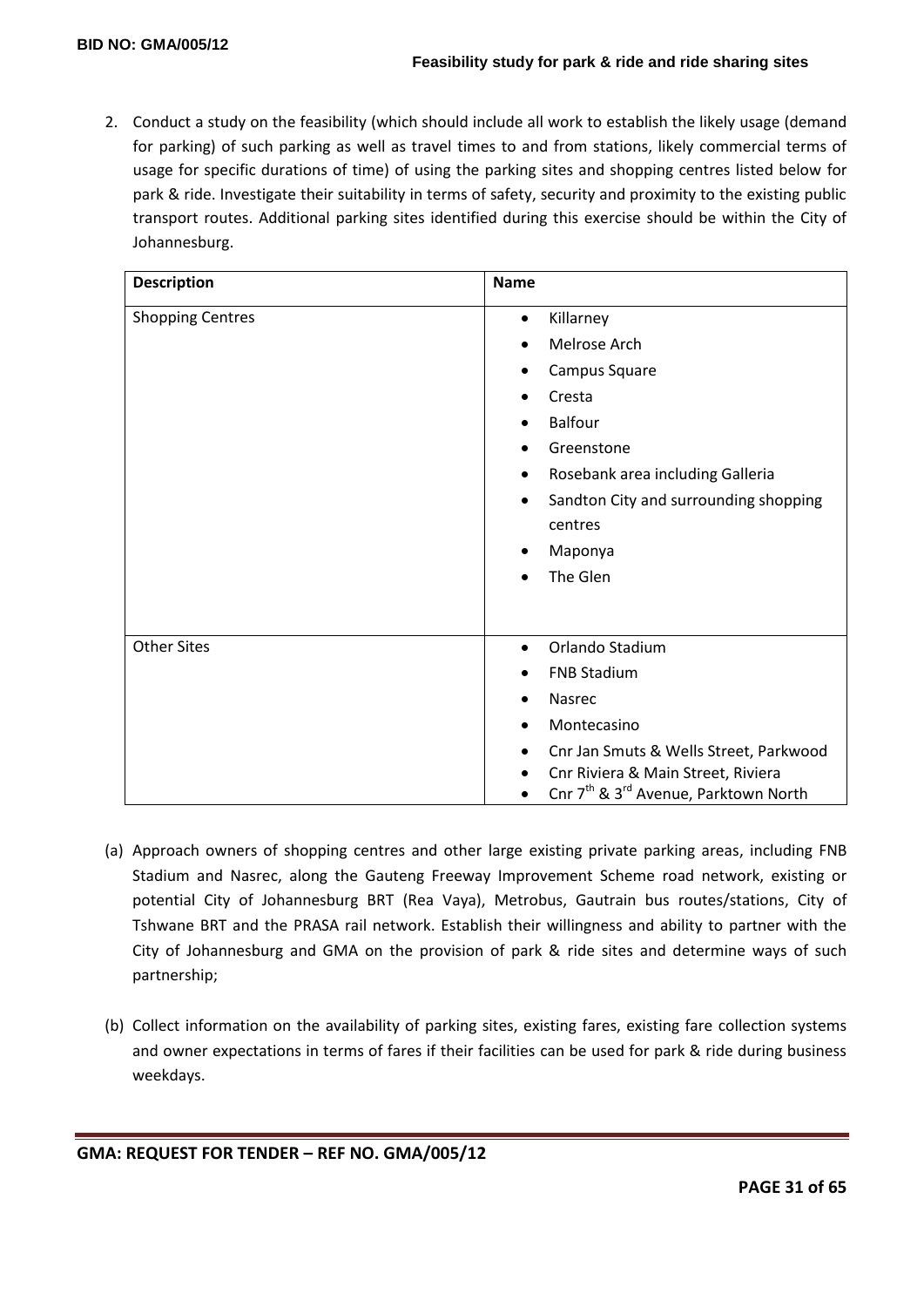- (c) Investigate if ride sharing options in Johannesburg exist and if so, propose how to partner with these existing or investigate the possibility of introducing a new government sponsored ride sharing system;
- (d) Determine the appropriate technical mechanisms on how both park and ride and ride sharing partnerships could work; and
- (e) On the basis of the above, propose an appropriate institutional (including funding) arrangement to carry out park and rides.

# 3.2 Consultation, Communication and Interaction

The service provider would be required to liaise with the owners of possible parking sites, park & ride facilities and other relevant stakeholders. The service provider would be required to regularly communicate with the GMA Project Manager and selected JIPC members by means of monthly meetings and progress reports. The details should be included in the communication plan.

# **4. Bidder requirements**

# 4.1 Information to be submitted

The bidder in completing the bid should set out:

- A detailed proposal and methodology to be used including in respect of consultation;
- Formats on how the information will be presented;
- Number and nature of staff resources;
- Timelines for different tasks; and
- Detailed costing

# 4.2 Conditions

The bidder is required to provide:

- Details of relevant expertise/experience of the company regarding transport planning, fare media and taxi route planning including written references;
- Details of personnel who would be working on the tender (the possibility of using students in the relevant field of study should be explored);
- A sworn affidavit setting out the manner in which any partnerships, consortiums or joint ventures will be structured and controlled, if relevant. Copies of the relevant agreements must also be submitted;
- A valid Original Tax Clearance Certificate must be submitted in respect of all companies or entities that form any partnership, consortium or joint venture.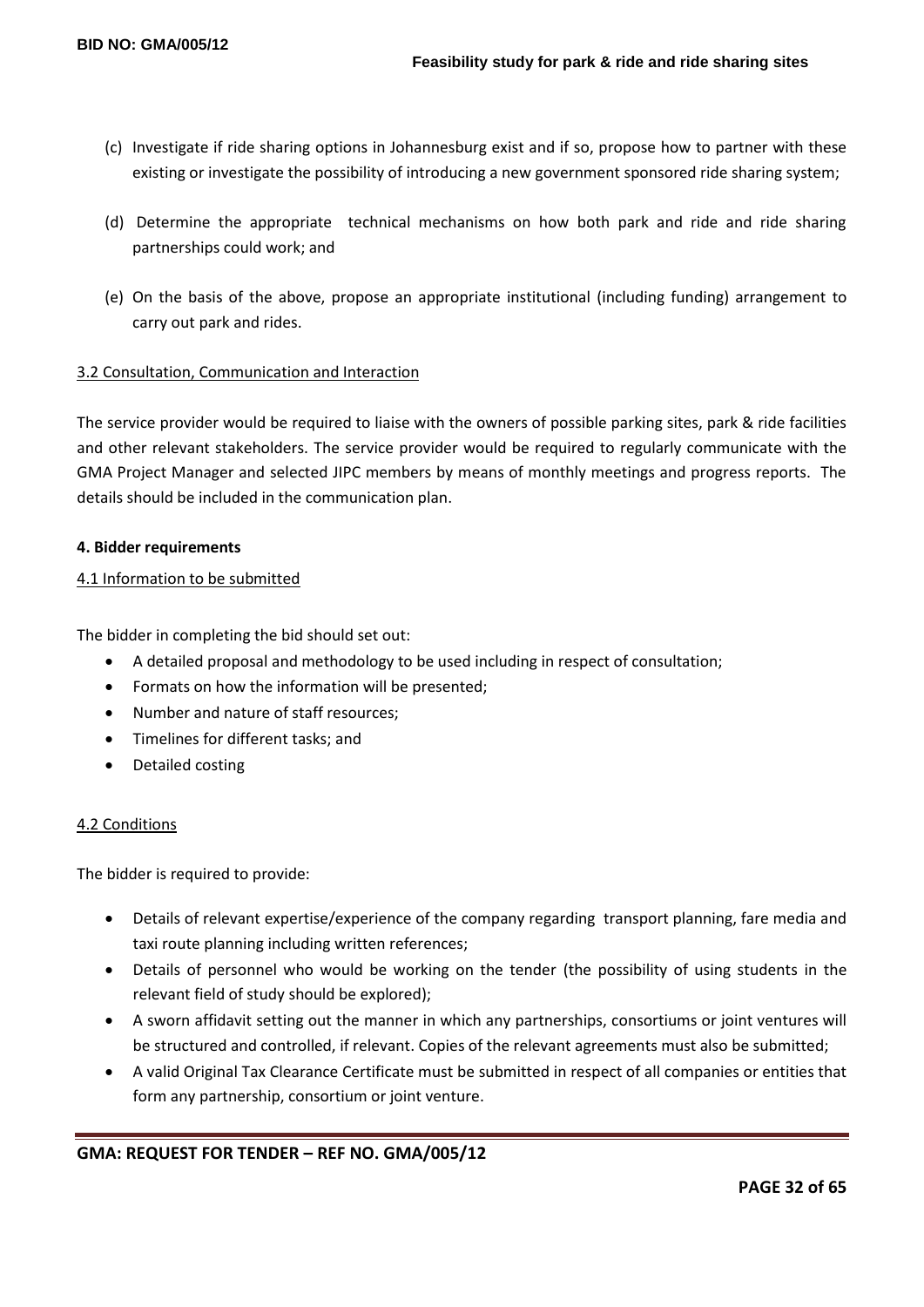# **RFT - PART C:**

# **BIDDERS DECLARATION**

All responses must be provided within the specified boxes, must comply with the word and page limits imposed and must respond to this RFT Part B in accordance with the Conditions of Tendering in this RFT Part A. All Annexures form part of the Bidders Response and must be completed in full and signed.

| <b>BIDDERS DECLARATION</b>                                                                                                           |                            |  |  |
|--------------------------------------------------------------------------------------------------------------------------------------|----------------------------|--|--|
| that:                                                                                                                                | (full name) hereby certify |  |  |
| $\Box$ I have read, understood and accept the conditions contained in this RFT.                                                      |                            |  |  |
| I have supplied all the required information, and all the information submitted as part of the RFT is<br>$\Box$<br>true and correct. |                            |  |  |
| <b>NAME OF THE BIDDER</b>                                                                                                            |                            |  |  |
| <b>IDENTITY NUMBER</b>                                                                                                               |                            |  |  |
| <b>POSITION</b>                                                                                                                      |                            |  |  |
| <b>AUTHORISED SIGNATORY</b>                                                                                                          |                            |  |  |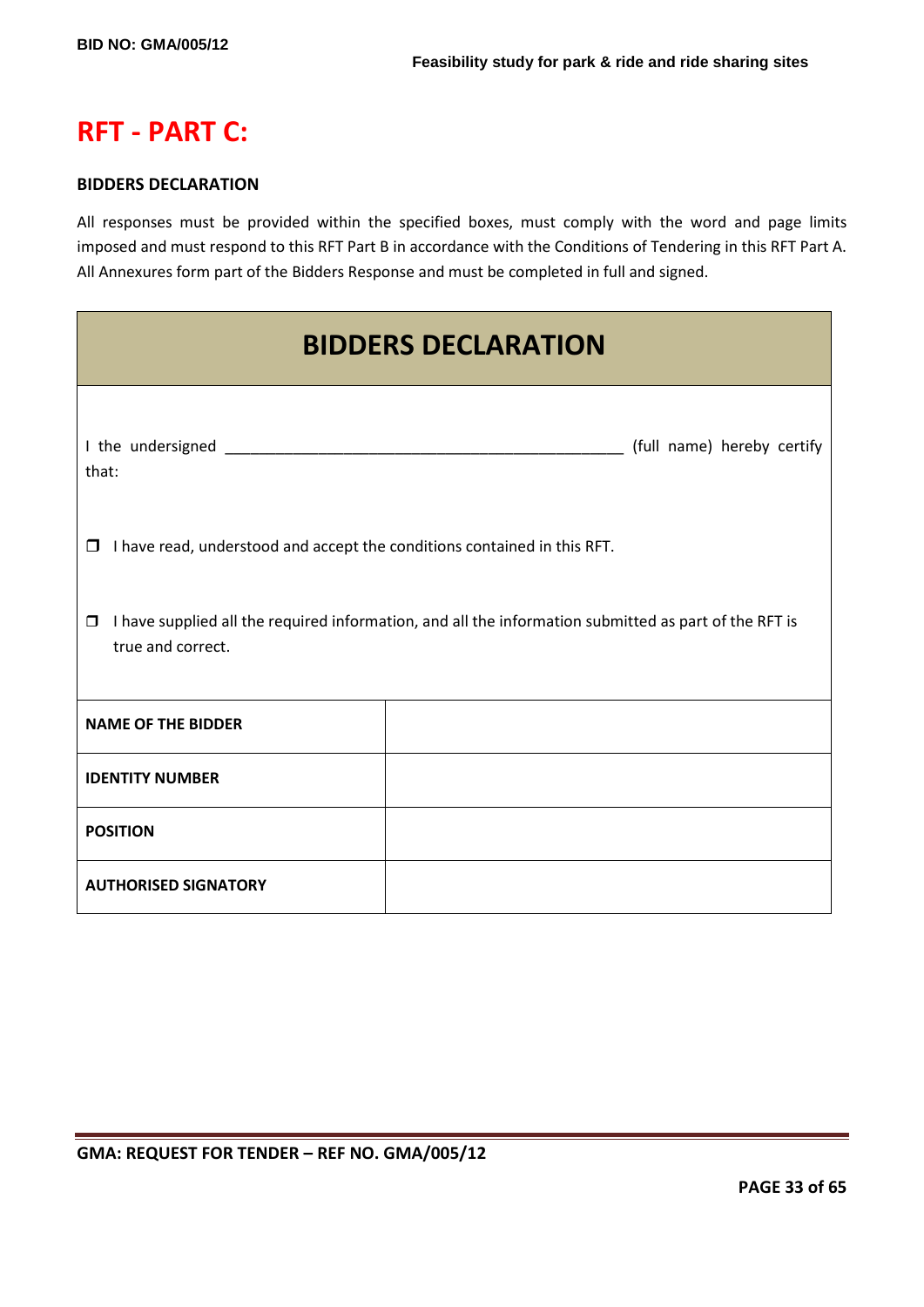| <b>BIDDERS RESPONSE</b>           |             |               |  |  |
|-----------------------------------|-------------|---------------|--|--|
| <b>FULL NAME</b>                  |             |               |  |  |
| <b>POSTAL ADDRESS</b>             |             |               |  |  |
| <b>PHYSICAL ADDRESS</b>           |             |               |  |  |
| <b>ENTITY REGISTRATION NUMBER</b> |             |               |  |  |
| <b>VAT REGISTRATION NUMBER</b>    |             |               |  |  |
| <b>CONTACT PERSON'S FULL NAME</b> |             |               |  |  |
| <b>TELEPHONE NUMBER 1</b>         | <b>CODE</b> | <b>NUMBER</b> |  |  |
| <b>TELEPHONE NUMBER 2</b>         | <b>CODE</b> | <b>NUMBER</b> |  |  |
| <b>FACSIMILE NUMBER</b>           | <b>CODE</b> | <b>NUMBER</b> |  |  |
| <b>CELLULAR PHONE NUMBER</b>      |             |               |  |  |
| <b>E-MAIL ADDRESS</b>             |             |               |  |  |
| <b>TAX CLEARANCE CERTIFICATE</b>  | <b>YES</b>  | <b>NO</b>     |  |  |
| FULL NAME OF AUTHORISED AGENT     |             |               |  |  |
| <b>TITLE OF AUTHORISED AGENT</b>  |             |               |  |  |
| SIGNATURE OF AUTHORISED AGENT     |             |               |  |  |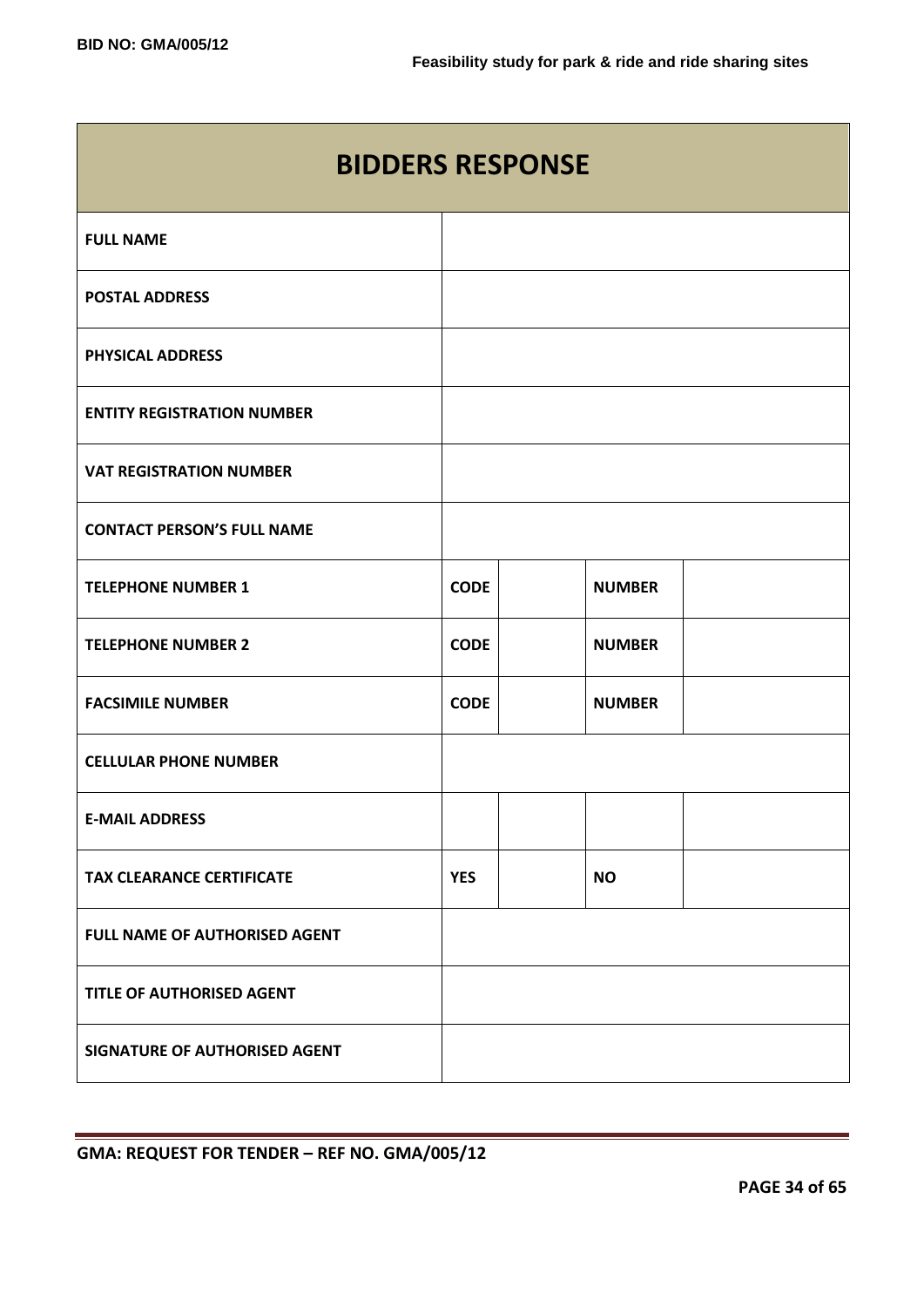| <b>DATE OF SIGNATURE</b>                                                                                                                                                                                                                                                                                                                                                                                                         |                                                           |
|----------------------------------------------------------------------------------------------------------------------------------------------------------------------------------------------------------------------------------------------------------------------------------------------------------------------------------------------------------------------------------------------------------------------------------|-----------------------------------------------------------|
| <b>TOTAL BID PRICE</b>                                                                                                                                                                                                                                                                                                                                                                                                           |                                                           |
| <b>ALTERNATIVE TENDER</b>                                                                                                                                                                                                                                                                                                                                                                                                        | Word limit - [500] words                                  |
| Where a Bidder also submits an Alternative<br>Tender, it must include any supplementary<br>material, together with associated prices, which<br>demonstrates in detail that such an alternative<br>will fully achieve and/ or exceed all the<br>specifications or requirements together with<br>references as to why the alternative proposal/s<br>may be advantageous. This should be cross-<br>referenced to the Specification. |                                                           |
| <b>COMPLIANCE WITH SPECIFICATION (5 pts)</b>                                                                                                                                                                                                                                                                                                                                                                                     |                                                           |
| Please indicate whether you have complied with<br>the specification and the provision of information<br>as required in this RFT (including all documents<br>required and completed Annexures)<br>Please insert the number of words/pages used<br>per line item in this table                                                                                                                                                     | Page limit - [1] page                                     |
| DETAILED PROJECT PLAN AND TIMELINE (10<br>pts)                                                                                                                                                                                                                                                                                                                                                                                   |                                                           |
| Provide a detailed description of your timeline<br>and project plan<br><b>PROPOSAL &amp; METHODOLOGY (40 pts)</b>                                                                                                                                                                                                                                                                                                                | Page limit - [5] pages                                    |
| Describe in detail your proposed methodology or<br>approach in executing the assignment                                                                                                                                                                                                                                                                                                                                          | Page limit - [20] pages                                   |
| <b>DETAILED COSTING (10 pts)</b>                                                                                                                                                                                                                                                                                                                                                                                                 |                                                           |
| Pricing schedule<br>Provide detailed costing schedule<br>Provide details of any other cost associated with<br>this contract                                                                                                                                                                                                                                                                                                      | Complete as attached in Annexure B<br>Page limit [1] page |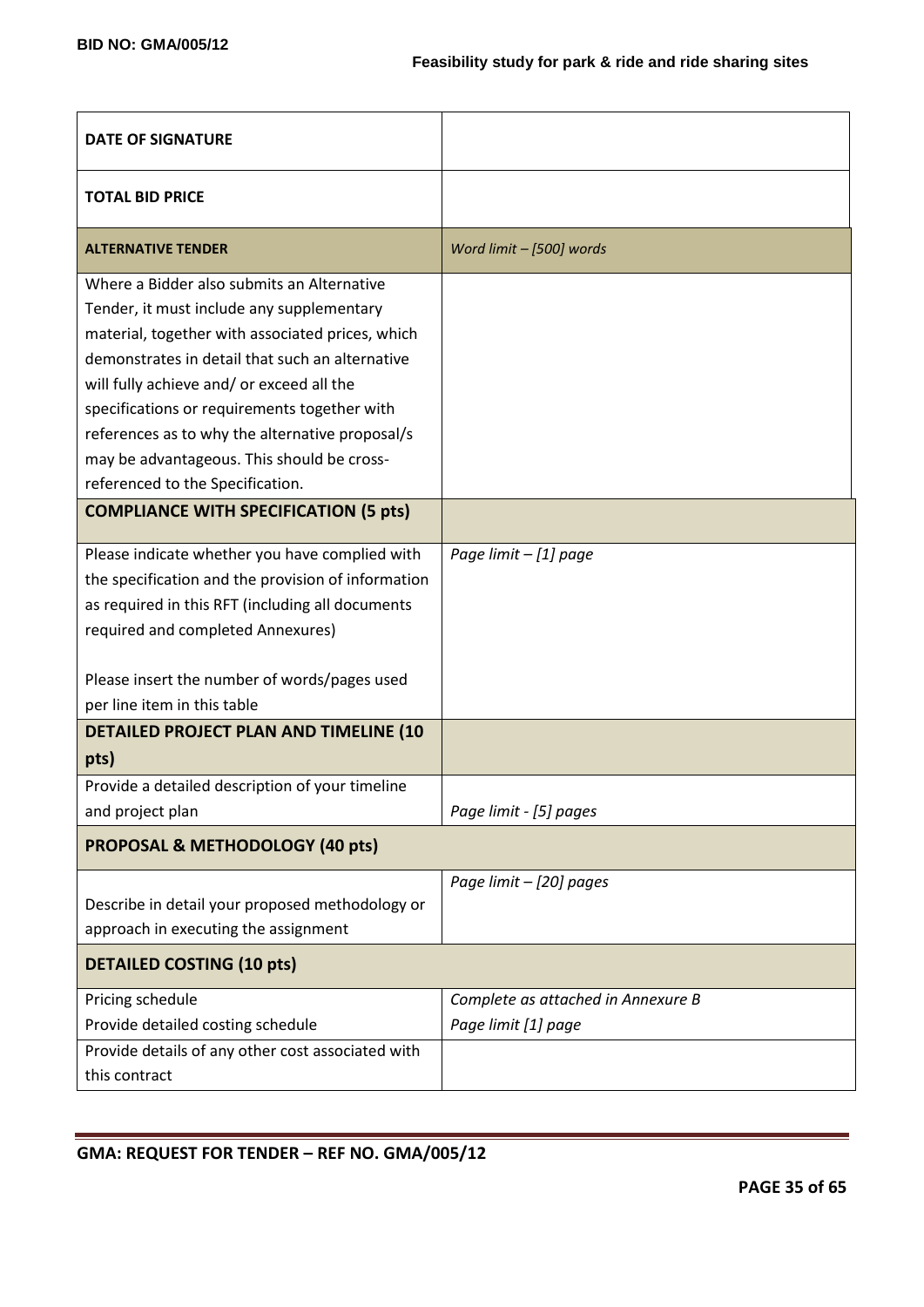| <b>CAPABILITY: KNOWLEDGE &amp; PROFESSIONAL EXPERIENCE (10 pts)</b> |                          |  |
|---------------------------------------------------------------------|--------------------------|--|
| Provide details of your organisation's knowledge                    |                          |  |
| and professional experience in the industry as it                   |                          |  |
| applies to the required Services.                                   | Page limit - [1] page    |  |
| Detail previous work related to the requirements                    |                          |  |
| detailed in the Specification                                       | Page limit - [2] pages   |  |
| Detail current work related to the requirements                     |                          |  |
| detailed in the Specification                                       | Page limit - [1] page    |  |
| Briefly describe previous public sector experience                  |                          |  |
| in the past 3 years and reference the ways in                       |                          |  |
| which this relates to the requirements detailed in                  |                          |  |
| the Specification                                                   | Page limit $-$ [2] pages |  |
| <b>SPECIFIC: EXPERIENCE &amp; EXPERTISE (5 pts)</b>                 |                          |  |
| Provide a brief curriculum vitae for each member                    |                          |  |
| of staff you are proposing for the work to deliver                  |                          |  |
| the Services including details of qualifications,                   |                          |  |
| experience and skills. Each member listed here                      |                          |  |
| must also be listed in the Annexure B - Pricing                     |                          |  |
| Schedule                                                            | Page limit - [5] pages   |  |
| <b>COMMUNICATION PLAN (5 pts)</b>                                   |                          |  |
| Describe your organisation's proposed initiatives                   |                          |  |
| for capacity building of your own team, JIC task                    |                          |  |
| team and other partners                                             | Page limit - [2] pages   |  |
| <b>AFFILIATION/MEMBERSHIP OF PROFESSIONAL BODIES (5 pts)</b>        |                          |  |
| List affiliation to or membership of all applicable                 |                          |  |
| professional bodies.                                                | Word limit - [250] words |  |
| Attach all relevant certificates.                                   | Page limit - [5] pages   |  |
| <b>INNOVATION AND STRATEGY (10 pts)</b>                             |                          |  |
| Provide brief details of the innovative or unique                   |                          |  |
| component of your proposal, which for example,                      |                          |  |
| involves the use of leading technologies,                           |                          |  |
| innovative solutions, methodologies and best                        |                          |  |
| practice.                                                           | Page limit $-[2]$ pages  |  |
| What strategies will be used to ensure continuous                   |                          |  |
| and "value for money" improvements for the                          |                          |  |
| service?                                                            | Page limit - [2] pages   |  |

**GMA: REQUEST FOR TENDER – REF NO. GMA/005/12**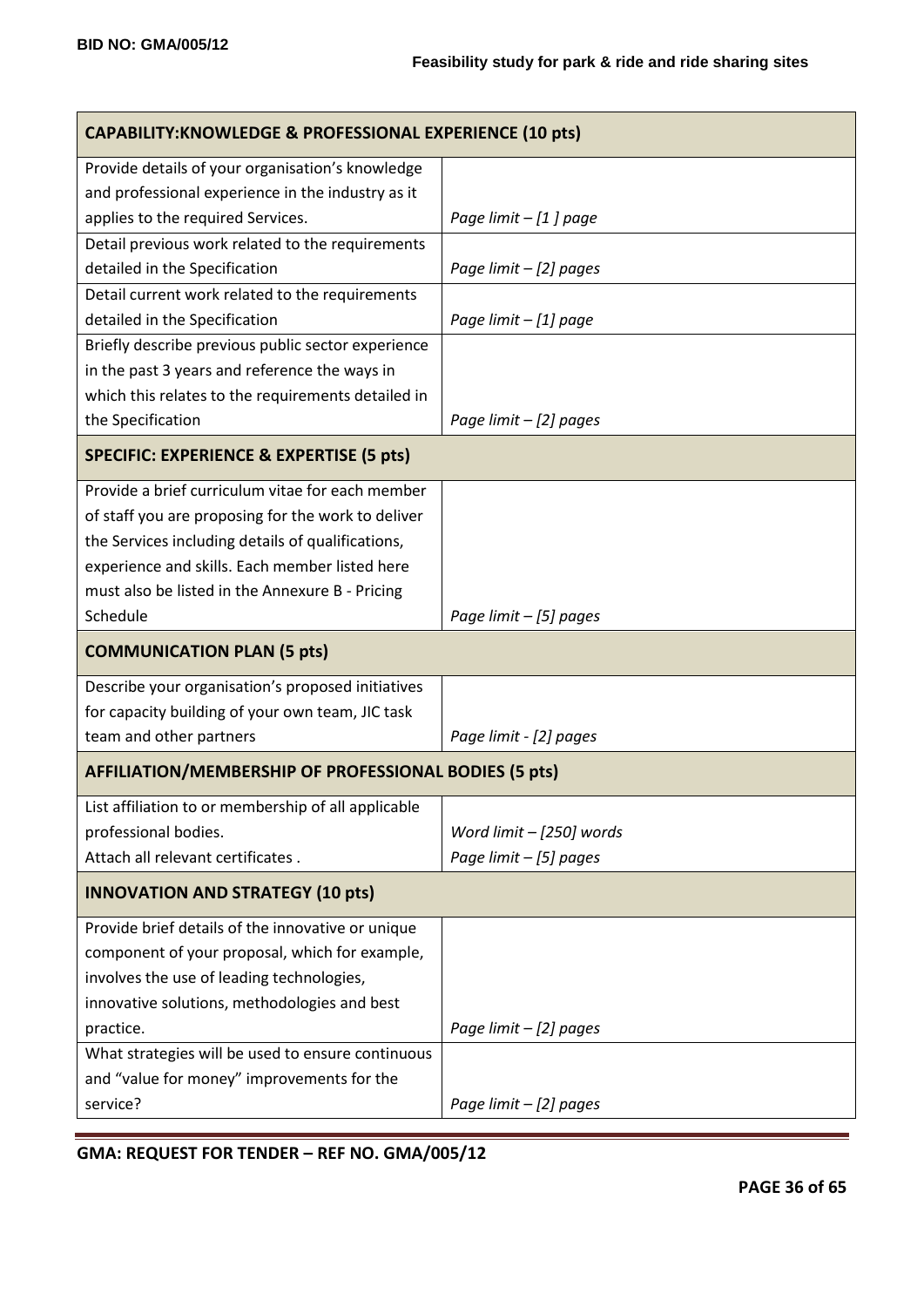| <b>ANY OTHER MATTER</b>                          |  |
|--------------------------------------------------|--|
| Detail any other matter which has not been       |  |
| covered in the previous sections, and which you  |  |
| believe needs to be considered in the evaluation |  |
| of your Tender.                                  |  |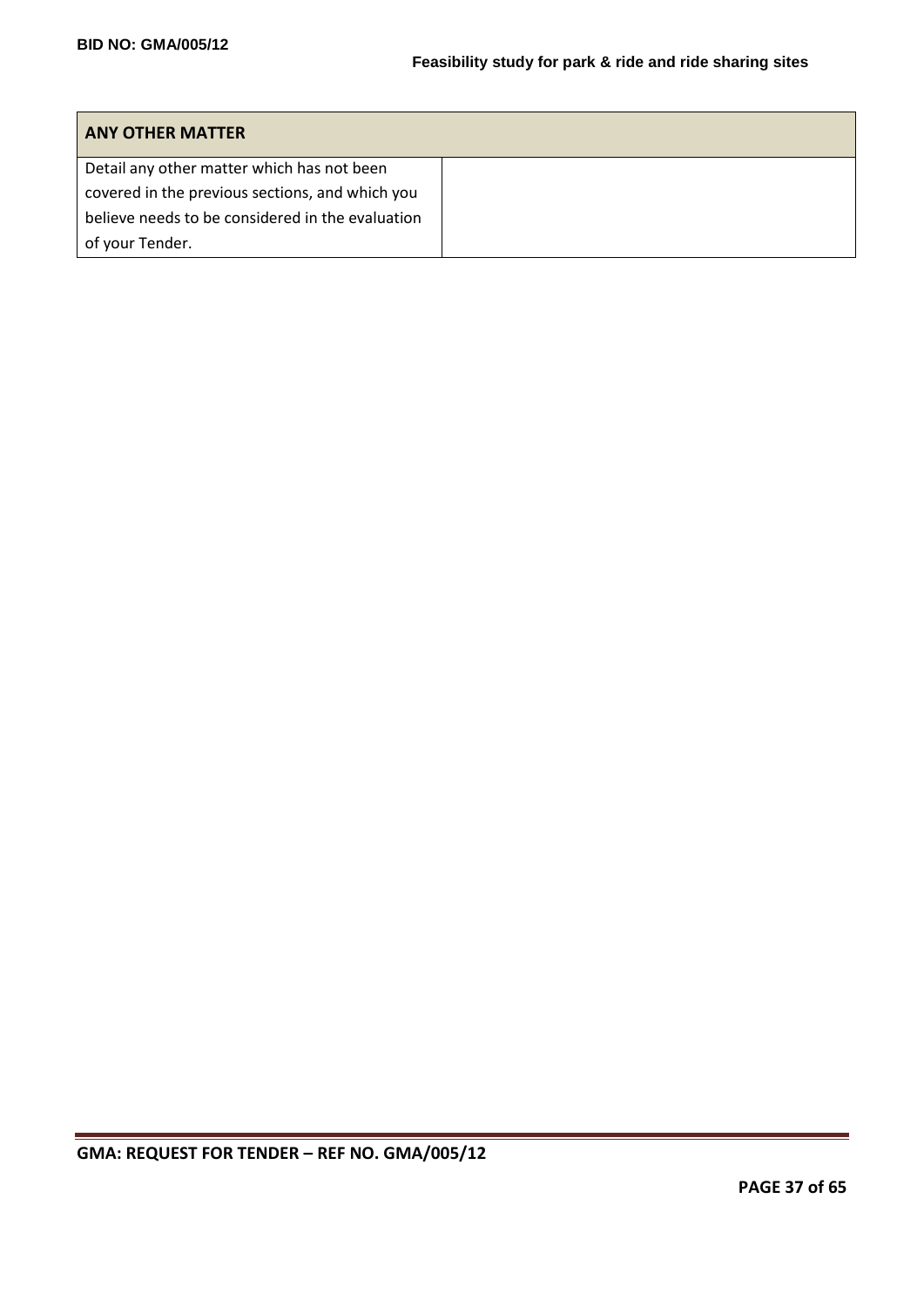#### **ANNEXURE A**

# **A1. TAX CLEARANCE CERTIFICATE REQUIREMENTS**

**It is a condition of bid that the taxes of the successful bidder must be in order, or that satisfactory arrangements have been made with South African Revenue Service (SARS) to meet the Bidders tax obligations.**

- 1 In order to meet this requirement bidders are required to complete in full the form TCC 001 "Application for a Tax Clearance Certificate" and submit it to any SARS branch office nationally. The Tax Clearance Certificate Requirements are also applicable to foreign bidders / individuals who wish to submit bids.
- 2 SARS will then furnish the bidder with a Tax Clearance Certificate that will be valid for a period of 1 (one) year from the date of approval.
- 3 The original Tax Clearance Certificate must be submitted together with the bid. Failure to submit the original and valid Tax Clearance Certificate will result in the invalidation of the bid. Certified copies of the Tax Clearance Certificate will not be acceptable.
- 4 In bids where Consortia / Joint Ventures / Sub-contractors are involved, each party must submit a separate Tax Clearance Certificate.
- 5 Copies of the TCC 001 "Application for a Tax Clearance Certificate" form are available from any SARS branch office nationally or on the website [www.sars.gov.za.](http://www.sars.gov.za/)
- 6 Applications for the Tax Clearance Certificates may also be made via eFiling. In order to use this provision, taxpayers will need to register with SARS as eFilers through the website [www.sars.gov.za](http://www.sars.gov.za/)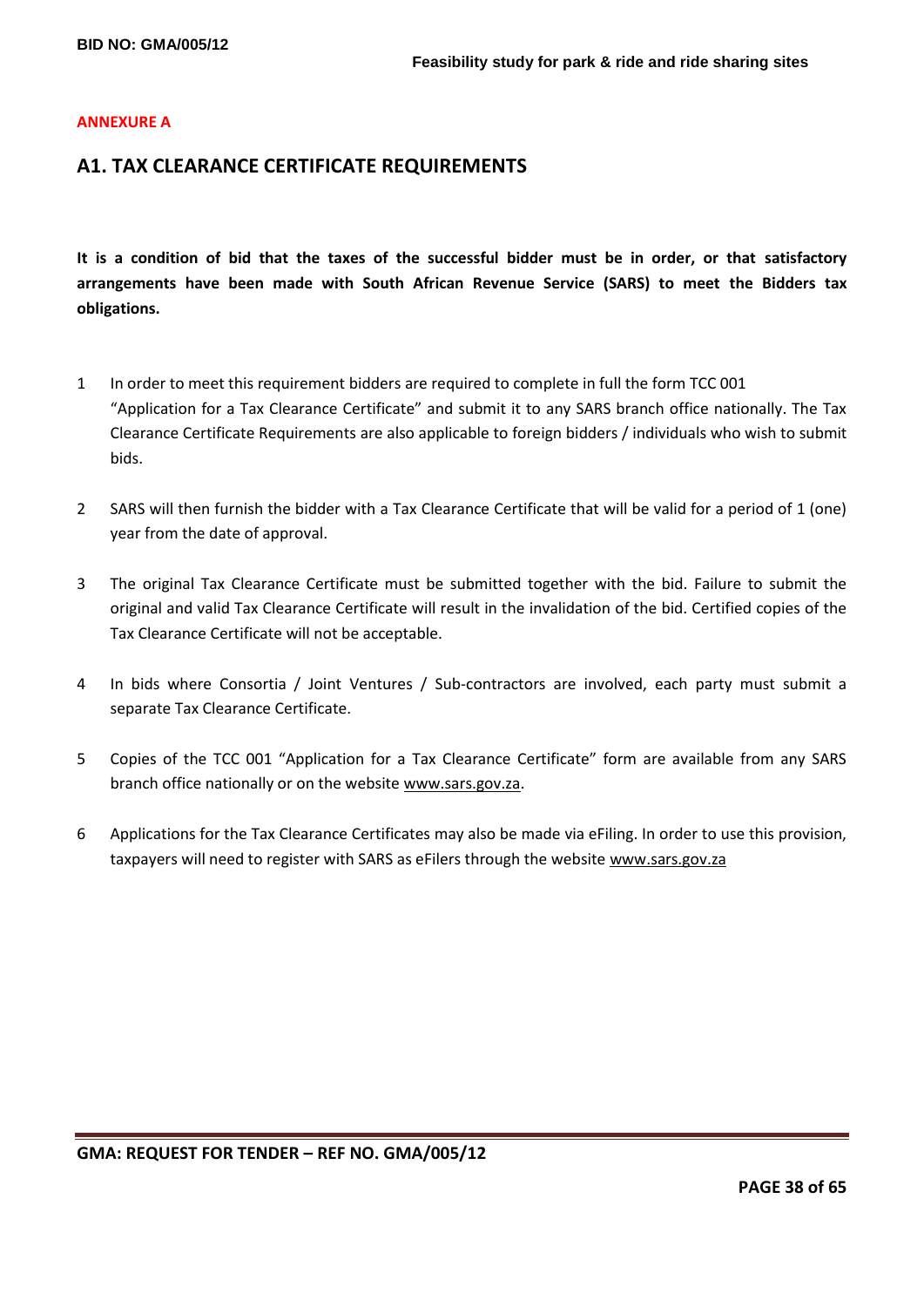# **A2. FINANCIAL VIABILITY REQUIREMENTS**

1. Are there any significant events, matters, occurrences or circumstances which have arisen since the end of your last financial year which may significantly affect operations and your ability to operate as a going concern.

\_\_\_\_\_\_\_\_\_\_\_\_\_\_\_\_\_\_\_\_\_\_\_\_\_\_\_\_\_\_\_\_\_\_\_\_\_\_\_\_\_\_\_\_\_\_\_\_\_\_\_\_\_\_\_\_\_\_\_\_\_\_\_\_\_\_\_\_\_\_\_

\_\_\_\_\_\_\_\_\_\_\_\_\_\_\_\_\_\_\_\_\_\_\_\_\_\_\_\_\_\_\_\_\_\_\_\_\_\_\_\_\_\_\_\_\_\_\_\_\_\_\_\_\_\_\_\_\_\_\_\_\_\_\_\_\_\_\_\_\_\_\_

\_\_\_\_\_\_\_\_\_\_\_\_\_\_\_\_\_\_\_\_\_\_\_\_\_\_\_\_\_\_\_\_\_\_\_\_\_\_\_\_\_\_\_\_\_\_\_\_\_\_\_\_\_\_\_\_\_\_\_\_\_\_\_\_\_\_\_\_\_\_\_

\_\_\_\_\_\_\_\_\_\_\_\_\_\_\_\_\_\_\_\_\_\_\_\_\_\_\_\_\_\_\_\_\_\_\_\_\_\_\_\_\_\_\_\_\_\_\_\_\_\_\_\_\_\_\_\_\_\_\_\_\_\_\_\_\_\_\_\_\_\_\_

\_\_\_\_\_\_\_\_\_\_\_\_\_\_\_\_\_\_\_\_\_\_\_\_\_\_\_\_\_\_\_\_\_\_\_\_\_\_\_\_\_\_\_\_\_\_\_\_\_\_\_\_\_\_\_\_\_\_\_\_\_\_\_\_\_\_\_\_\_\_\_

\_\_\_\_\_\_\_\_\_\_\_\_\_\_\_\_\_\_\_\_\_\_\_\_\_\_\_\_\_\_\_\_\_\_\_\_\_\_\_\_\_\_\_\_\_\_\_\_\_\_\_\_\_\_\_\_\_\_\_\_\_\_\_\_\_\_\_\_\_\_\_

\_\_\_\_\_\_\_\_\_\_\_\_\_\_\_\_\_\_\_\_\_\_\_\_\_\_\_\_\_\_\_\_\_\_\_\_\_\_\_\_\_\_\_\_\_\_\_\_\_\_\_\_\_\_\_\_\_\_\_\_\_\_\_\_\_\_\_\_\_\_\_

# **A3. RISK AND PROFESSIONAL INDEMNITY**

- 1. Provide details of all relevant insurances maintained by the Bidder, including risk management strategies applicable in the context of the supply of the Services - attach copy of the policy document detailing the following :
	- Name of Insurer
	- Policy Type (public liability, professional indemnity)
	- Policy number(s)
	- Expiry dates
	- Limit of Liability
	- Relevant exclusions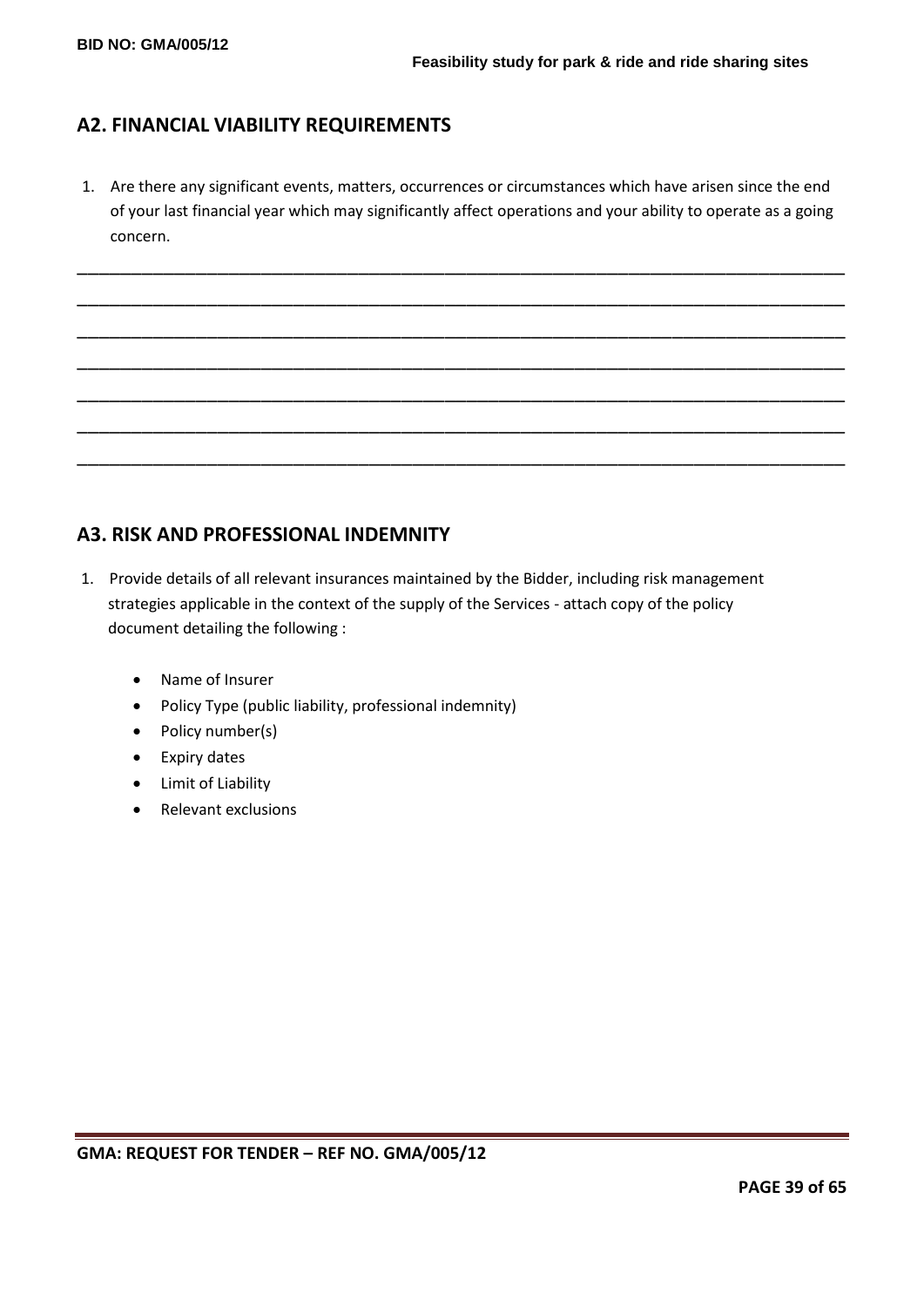**ANNEXURE B**

# **PRICING SCHEDULE**

|                        | Ref Number: GMA/005/12       |
|------------------------|------------------------------|
| Closing Time: 11H00 AM | Closing Date 26 October 2012 |

# **OFFER TO BE VALID FOR 90 DAYS FROM THE CLOSING DATE OF BID.**

| ITEM | <b>DESCRIPTION</b> | <b>BID PRICE IN RSA CURRENCY</b> |
|------|--------------------|----------------------------------|
| NO.  |                    | <b>INCLUSIVE OF VAT</b>          |

- 1. The accompanying information must be used for the formulation of proposals.
- 2. Bidders are required to indicate a ceiling price based on the total estimated cost for the provision of the services according to the specification including all expenses inclusive of VAT for the project.

R………..………………………...………….

#### 3. **PERSONS WHO WILL BE INVOLVED IN THE PROJECT AND RATES APPLICABLE**

| <b>PERSON AND POSITION</b> | <b>HOURLY RATE</b> | <b>DAILY RATE</b> |
|----------------------------|--------------------|-------------------|
|                            |                    |                   |
|                            |                    |                   |
|                            |                    |                   |
|                            |                    |                   |
|                            |                    |                   |

4. **LIST PHASES ACCORDING TO WHICH THE PROJECT WILL BE COMPLETED, STAFF MEMBERS ALLOCATED TO EACH PHASE, RATE PER STAFF MEMBER, HOURS TO BE SPENT, AND TOTAL COST.**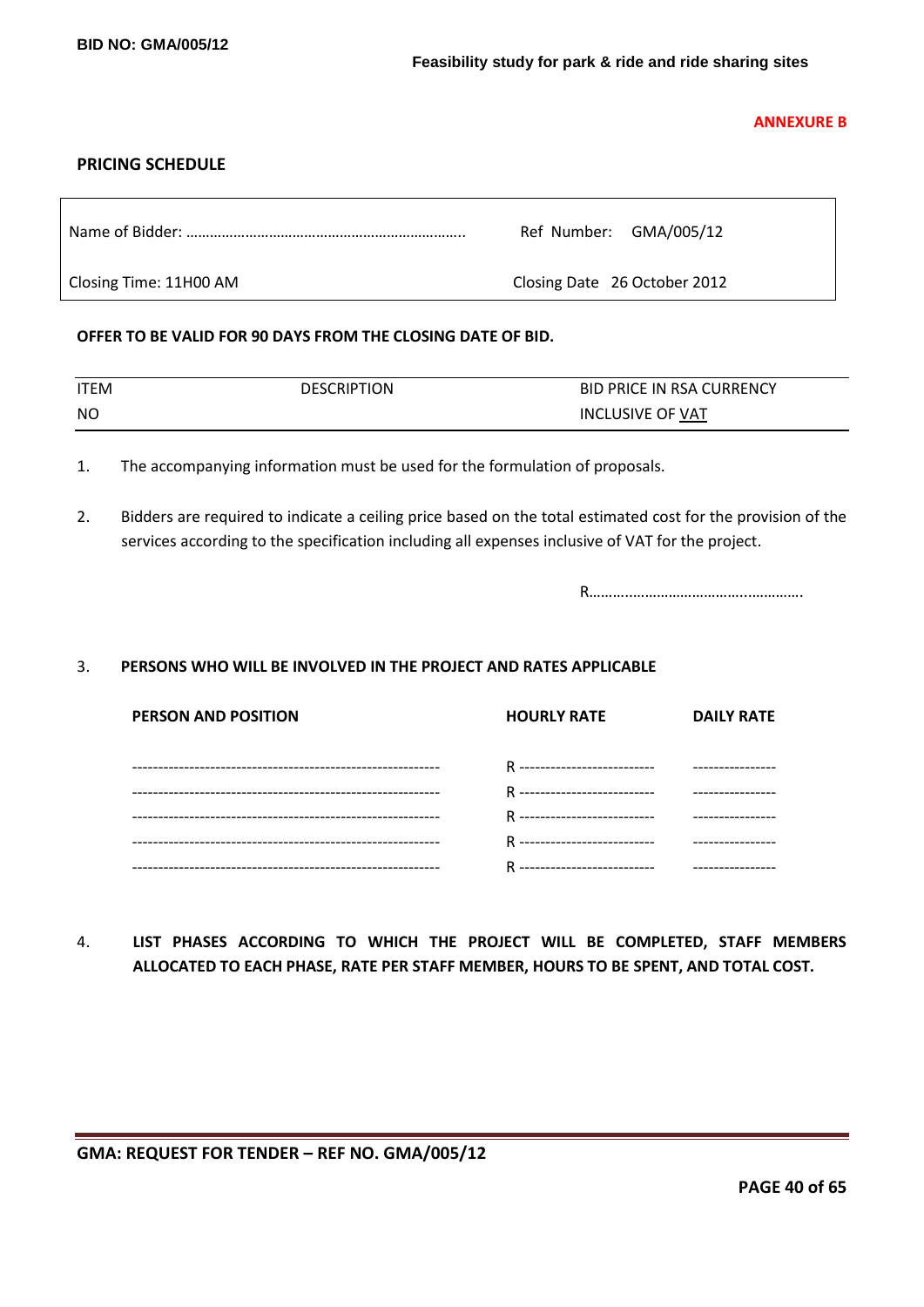4.1 List travel expenses (specify, for example rate/km and total km, class of air travel, etc.). Only actual costs are recoverable. Proof of the expenses incurred must accompany certified invoices.

| DESCRIPTION OF EXPENSE TO BE INCURRED | <b>RATE</b>   | <b>QUANTITY</b> | <b>AMOUNT</b> |
|---------------------------------------|---------------|-----------------|---------------|
|                                       |               |                 | R             |
|                                       |               |                 | R             |
|                                       | <b>TOTAL:</b> | R               |               |

4.2 List other expenses, for example accommodation (specify, e.g. three star hotel, bed and breakfast, telephone cost, reproduction cost, etc.). On basis of these particulars, certified invoices will be checked for correctness. Proof of the expenses must accompany invoices.

|    | <b>DESCRIPTION OF EXPENSE TO BE INCURRED</b> | <b>RATE</b>   | <b>QUANTITY</b> | <b>AMOUNT</b> |
|----|----------------------------------------------|---------------|-----------------|---------------|
|    |                                              |               |                 | R             |
|    |                                              |               |                 | R             |
|    |                                              |               |                 | R             |
|    |                                              |               |                 | R             |
|    |                                              |               |                 | R             |
|    |                                              | <b>TOTAL:</b> |                 |               |
| 5. |                                              |               |                 |               |
| 6. |                                              |               |                 |               |
| 7. |                                              |               |                 |               |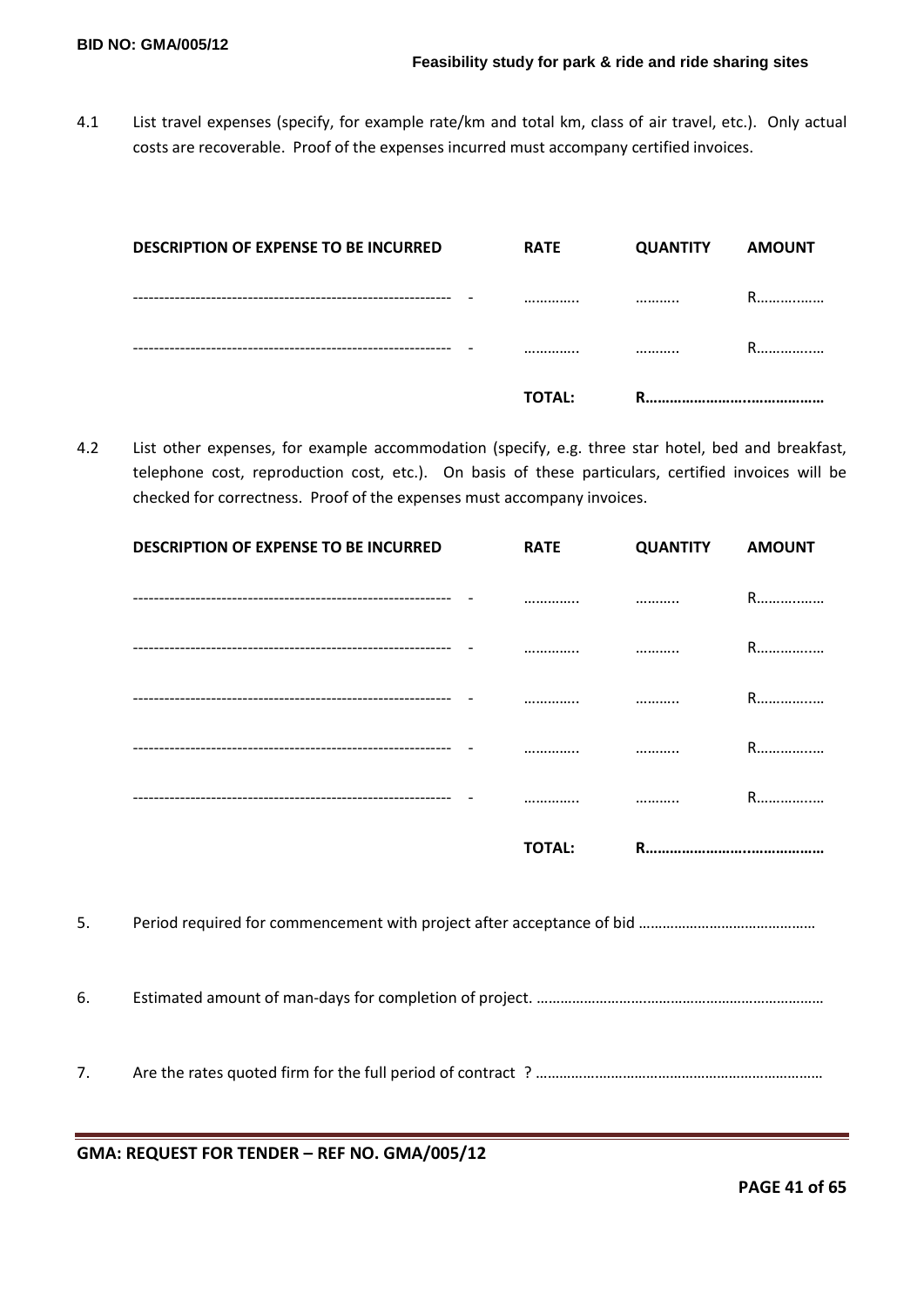8. If not firm for the full period, provide details of the basis on which adjustments will be applied for, for example consumer price index. …………………………………………………………………………………..……………...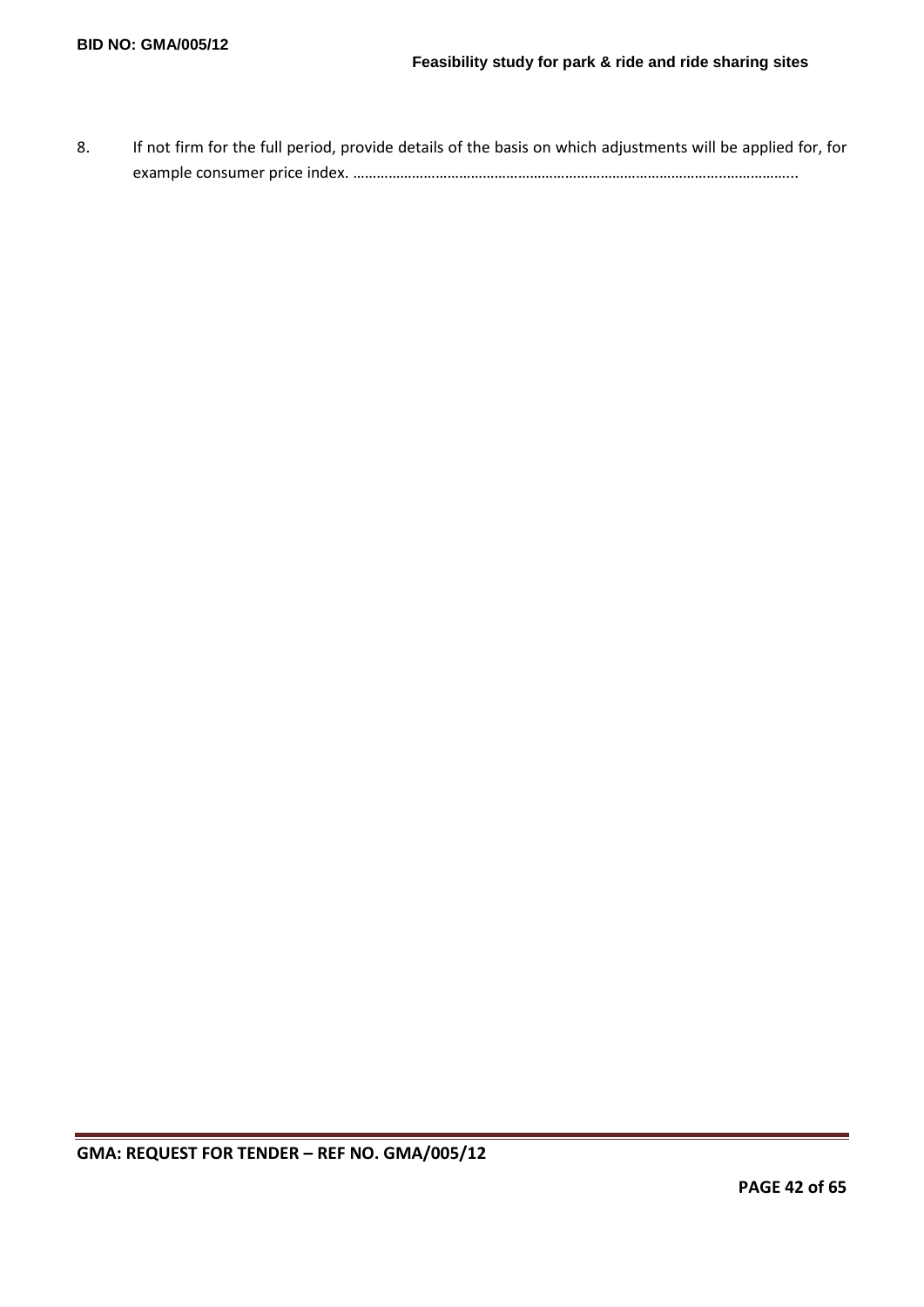**ANNEXURE C**

## **PRICING DECLARATION**

Dear Sir/Madam

After having carefully read through and examined this RFT Reference Number GMA/004/12 in its entirety together with all the provisions contained in each section of the RFP document,

We hereby offer to render professional services to the GMA as detailed in Specification section of the Request for Tender document:

IN AMOUNTS:

| R         | (including VAT) |
|-----------|-----------------|
| IN WORDS: |                 |
| R         | (including VAT) |

We confirm that this price covers all activities associated with the supply of the services to the GMA as per the requirements in the specification.

We confirm that GMA will incur no additional costs whatsoever over and above this amount in connection with the provision of this service.

We undertake to hold this offer open for acceptance for a period of 90 (Ninety) days from the date of submission of offers. We further undertake that upon final acceptance of our offer, we will commence with the provision of service when required to do so by the Client.

Moreover, we agree that until formal Contract Documents have been prepared and executed, this Form of Tender, together with a written acceptance from the Client shall constitute a binding agreement between us, governed by the terms and conditions set out in this Request for Tender.

We understand that you are not bound to accept the lowest or any offer and that we must bear all costs which we have incurred in connection with preparing and submitting this tender.

We hereby undertake for the period during which this tender remains open for acceptance not to divulge to any persons, other than the persons to which the tender is submitted, any information relating to the submission of this tender or the details therein except where such is necessary for the submission of this tender.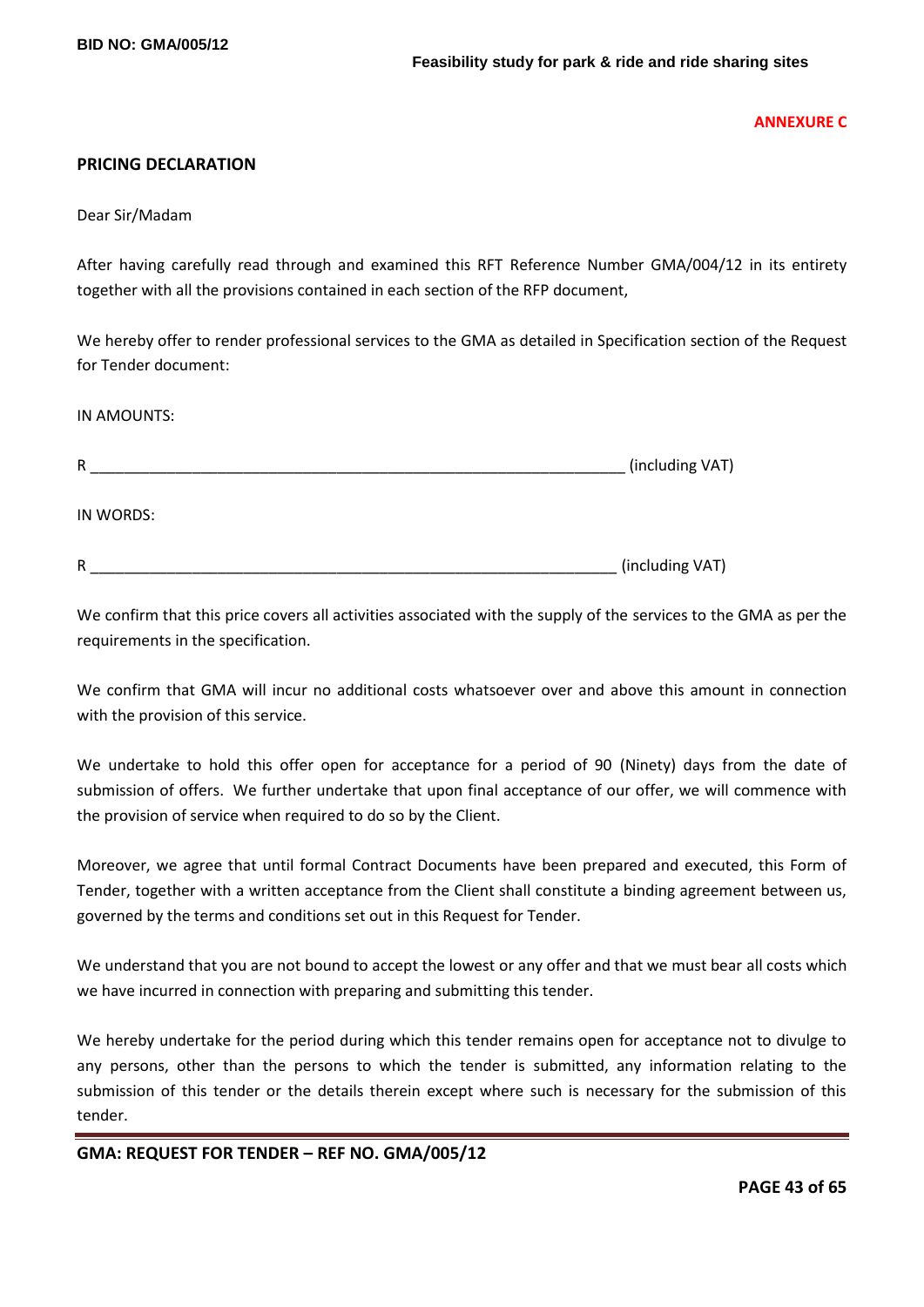| <b>PRICE DECLARATION</b><br>(MANDATORY INFORMATION)                                                                                                          |  |  |  |  |
|--------------------------------------------------------------------------------------------------------------------------------------------------------------|--|--|--|--|
| (full name) hereby certify<br>that:                                                                                                                          |  |  |  |  |
| I have read, understood and unconditionally accept that the conditions contained in above Section of<br>$\Box$<br>this RFT.                                  |  |  |  |  |
| I have supplied all the required information, and all the information submitted as part of the Pricing<br>$\Box$<br>Section of this RFT is true and correct. |  |  |  |  |
| <b>NAME OF BIDDER</b>                                                                                                                                        |  |  |  |  |
| <b>IDENTITY NUMBER</b>                                                                                                                                       |  |  |  |  |
| <b>POSITION</b>                                                                                                                                              |  |  |  |  |
| SIGNATURE OF AUTHORISED SIGNATORY                                                                                                                            |  |  |  |  |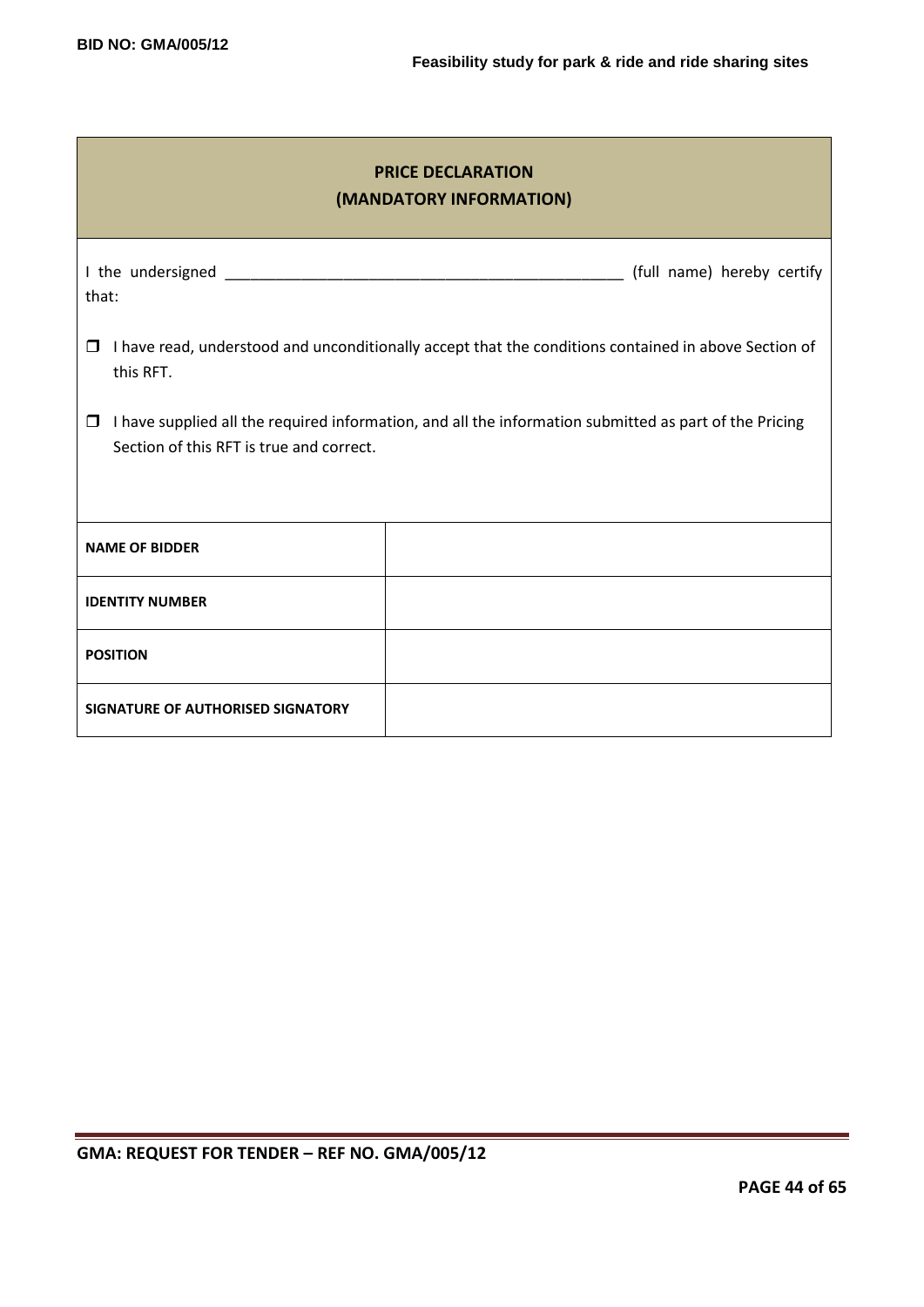#### **ANNEXURE D**

# **DECLARATION OF INTEREST**

- 1. Any legal person, including persons employed by the state<sup>1</sup>, or persons having a kinship with persons employed by the state, including a blood relationship, may make an offer or offers in terms of this invitation to bid (includes an advertised competitive bid, a limited bid, a proposal or written price quotation). In view of possible allegations of favouritism, should the resulting bid, or part thereof, be awarded to persons employed by the state, or to persons connected with or related to them, it is required that the bidder or his/her authorised representative declare his/her position in relation to the evaluating/adjudicating authority where
	- the bidder is employed by the state; and/or
	- the legal person on whose behalf the bidding document is signed, has a relationship with persons/a person who are/is involved in the evaluation and or adjudication of the bid(s), or where it is known that such a relationship exists between the person or persons for or on whose behalf, the declarant acts and persons who are involved with the evaluation and or adjudication of the bid.

# 2. **In order to give effect to the above, the following questionnaire must be completed and submitted with the bid.**

| 2.1          |                                                                                                                                                                                                                      |  |
|--------------|----------------------------------------------------------------------------------------------------------------------------------------------------------------------------------------------------------------------|--|
| 2.2          |                                                                                                                                                                                                                      |  |
| 2.3          |                                                                                                                                                                                                                      |  |
| 2.4          | Registration number of company, enterprise, close corporation, partnership agreement or                                                                                                                              |  |
| 2.5          |                                                                                                                                                                                                                      |  |
| 2.6<br>2.6.1 | The names of all directors / trustees / shareholders / members, their individual identity numbers, tax<br>reference numbers and, if applicable, employee / PERSAL numbers must be indicated in paragraph 3<br>below. |  |
| 2.7          | <b>YES/NO</b><br>Are you or any person connected with the bidder<br>YES/NO<br>Are you or any person connected with the bidder presently employed by the state?                                                       |  |

**GMA: REQUEST FOR TENDER – REF NO. GMA/005/12**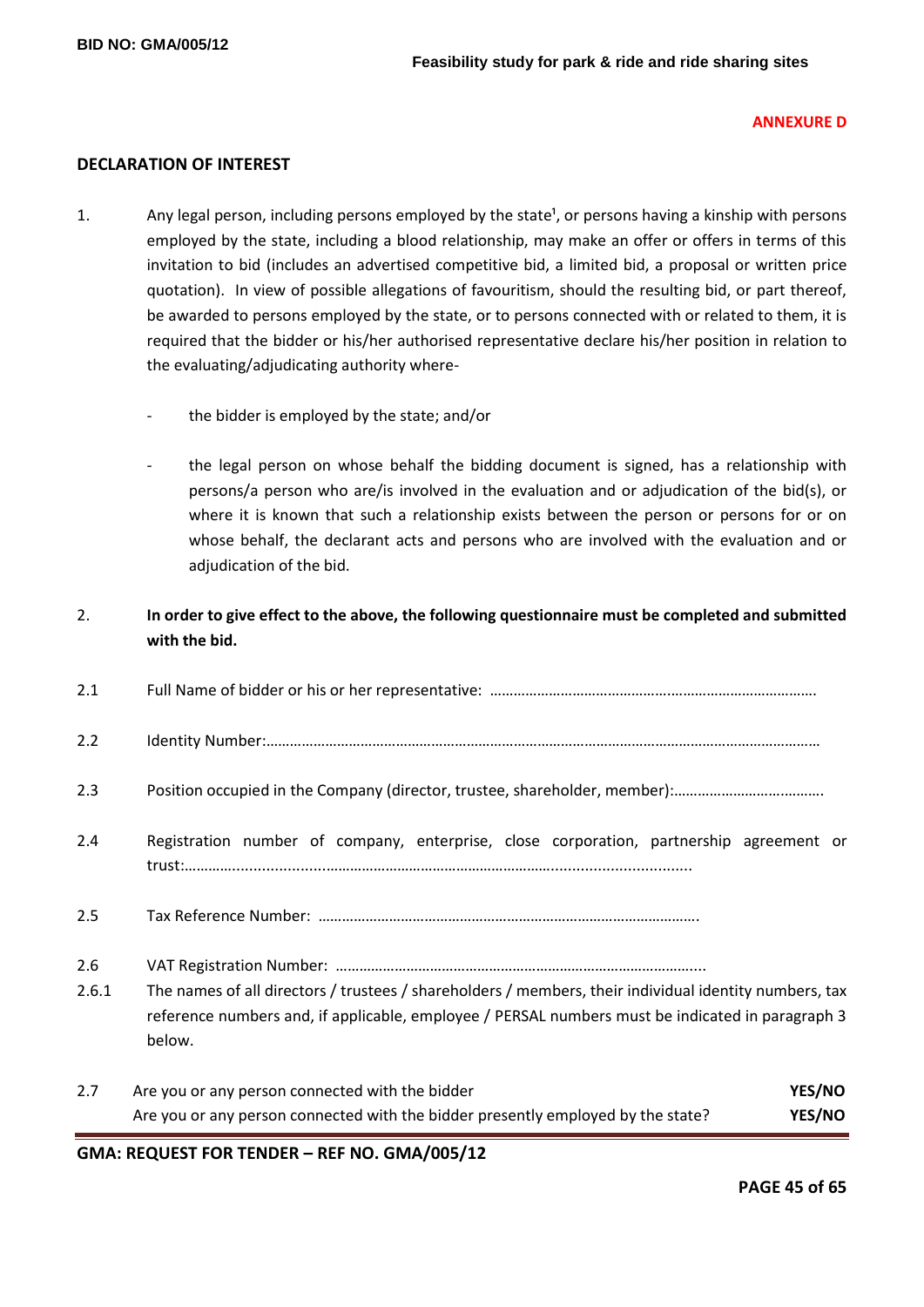| 2.7.1 | If so, furnish the following particulars:                                                                                                                       |        |
|-------|-----------------------------------------------------------------------------------------------------------------------------------------------------------------|--------|
|       | Name of person / director / trustee / shareholder/ member:<br>Name of state institution at which you or the person<br>connected to the bidder is employed:      |        |
|       | Position occupied in the state institution:                                                                                                                     |        |
|       | Any other particulars:                                                                                                                                          |        |
|       |                                                                                                                                                                 |        |
|       |                                                                                                                                                                 |        |
| 2.7.2 | If you are presently employed by the state, did you obtain the appropriate authority to undertake<br>remunerative work outside employment in the public sector? | YES/NO |
|       | 2.7.1.1 If yes, did you attach proof of such authority to the bid document?                                                                                     | YES/NO |
|       | (Note: Failure to submit proof of such authority, where<br>applicable, may result in the disqualification of the bid.                                           |        |
|       | 2.7.1.2 If no, furnish reasons for non-submission of such proof:                                                                                                |        |
|       |                                                                                                                                                                 |        |
| 2.8   | Did you or your spouse, or any of the company's directors / trustees / shareholders / members                                                                   |        |
|       | or their spouses conduct business with the state in the previous 12 months                                                                                      | YES/NO |
| 2.8.1 | If so, furnish particulars:                                                                                                                                     |        |

………………………………………………………………….. ………………………………………………………………….. …………………………………………………………………...

2.9 Do you, or any person connected with the bidder, have any relationship (family, friend, other) with a person employed by the state and who may be involved with the evaluation and or adjudication of this bid? **YES/NO**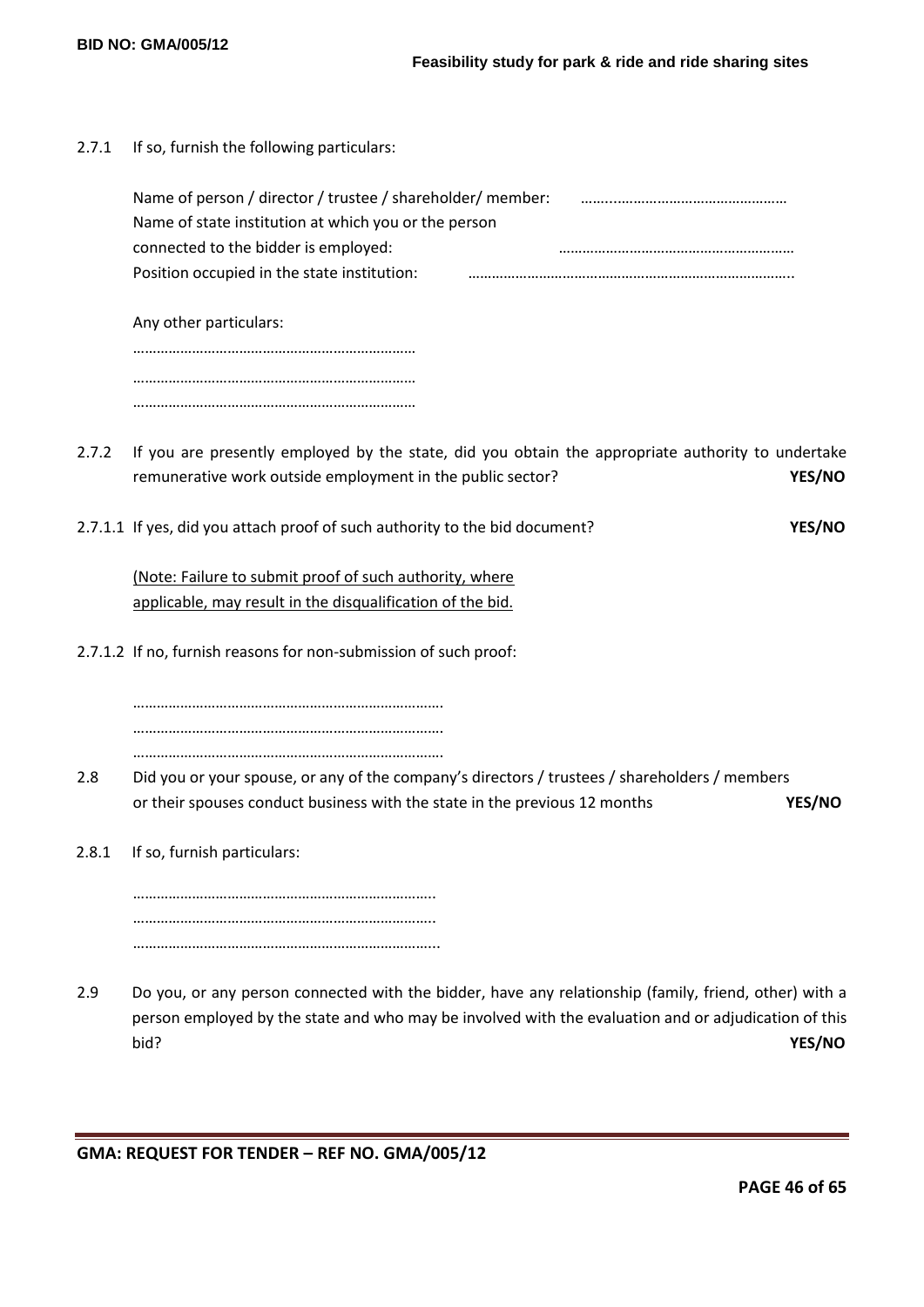2.9.1 If so, furnish particulars.

……………………………………………………………... …………………………………………………………..…. ………………………………………………………………

- 2.10 Are you, or any person connected with the bidder, aware of any relationship (family, friend, other) between any other bidder and any person employed by the state who may be involved with the evaluation and or adjudication of this bid? **YES/NO**
- 2.10.1 If so, furnish particulars**.**

……………………………………………………………… ……………………………………………………………… ………………………………………………………………

- 2.11 Do you or any of the directors / trustees / shareholders / members of the company have any interest in any other related companies whether or not they are bidding for this contract? **YES/NO**
- 2.11.1If so, furnish particulars: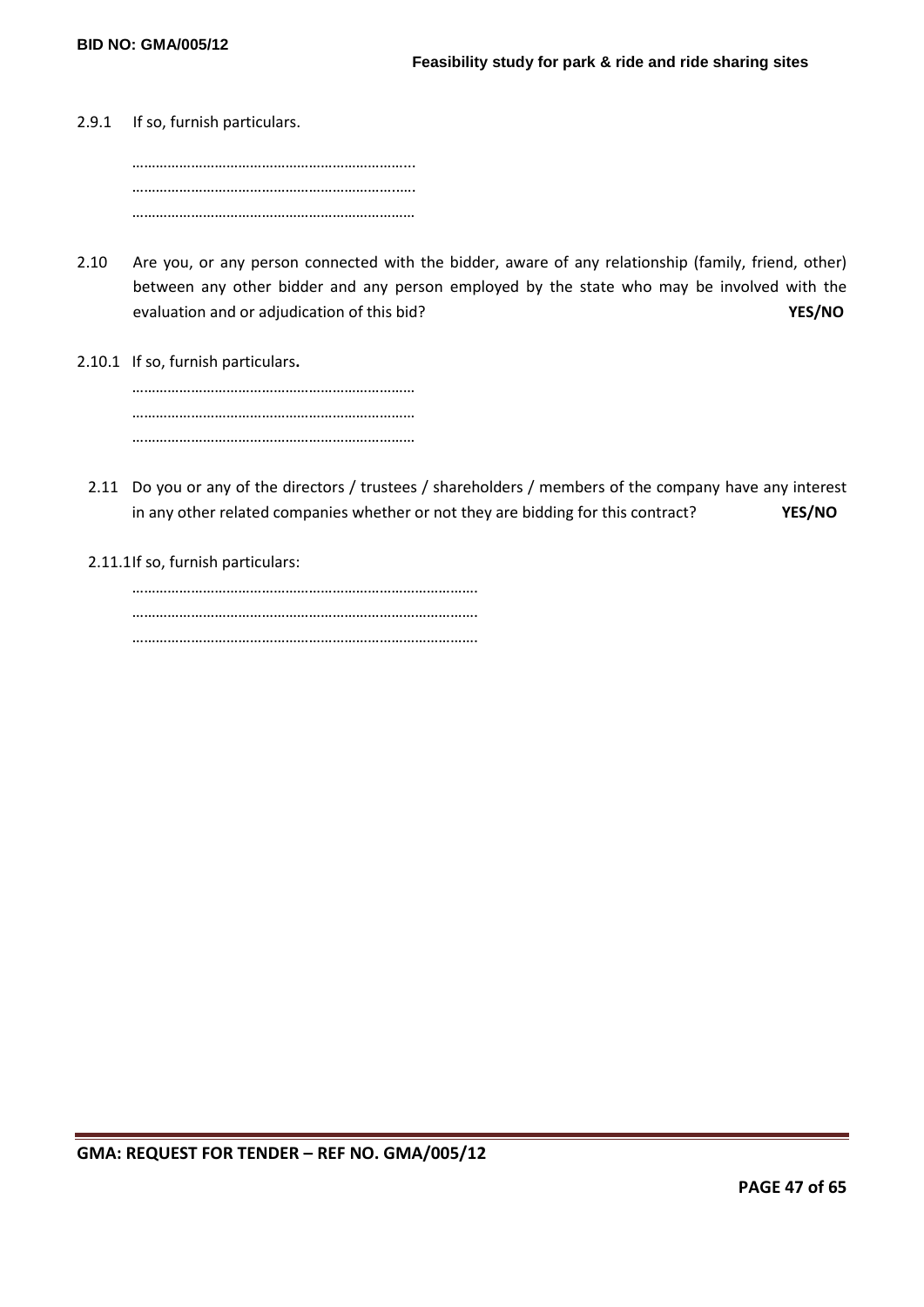# **3. Full details of director /trustees/members/shareholders.**

| <b>Full Name</b> | <b>Identity Number</b> | Personal Income<br><b>Tax</b> | <b>State Employee Number</b> |
|------------------|------------------------|-------------------------------|------------------------------|
|                  |                        | <b>Reference Number</b>       | / Persal Number              |
|                  |                        |                               |                              |
|                  |                        |                               |                              |
|                  |                        |                               |                              |
|                  |                        |                               |                              |
|                  |                        |                               |                              |
|                  |                        |                               |                              |
|                  |                        |                               |                              |
|                  |                        |                               |                              |
|                  |                        |                               |                              |
|                  |                        |                               |                              |
|                  |                        |                               |                              |
|                  |                        |                               |                              |
|                  |                        |                               |                              |
|                  |                        |                               |                              |
|                  |                        |                               |                              |
|                  |                        |                               |                              |
|                  |                        |                               |                              |
|                  |                        |                               |                              |
|                  |                        |                               |                              |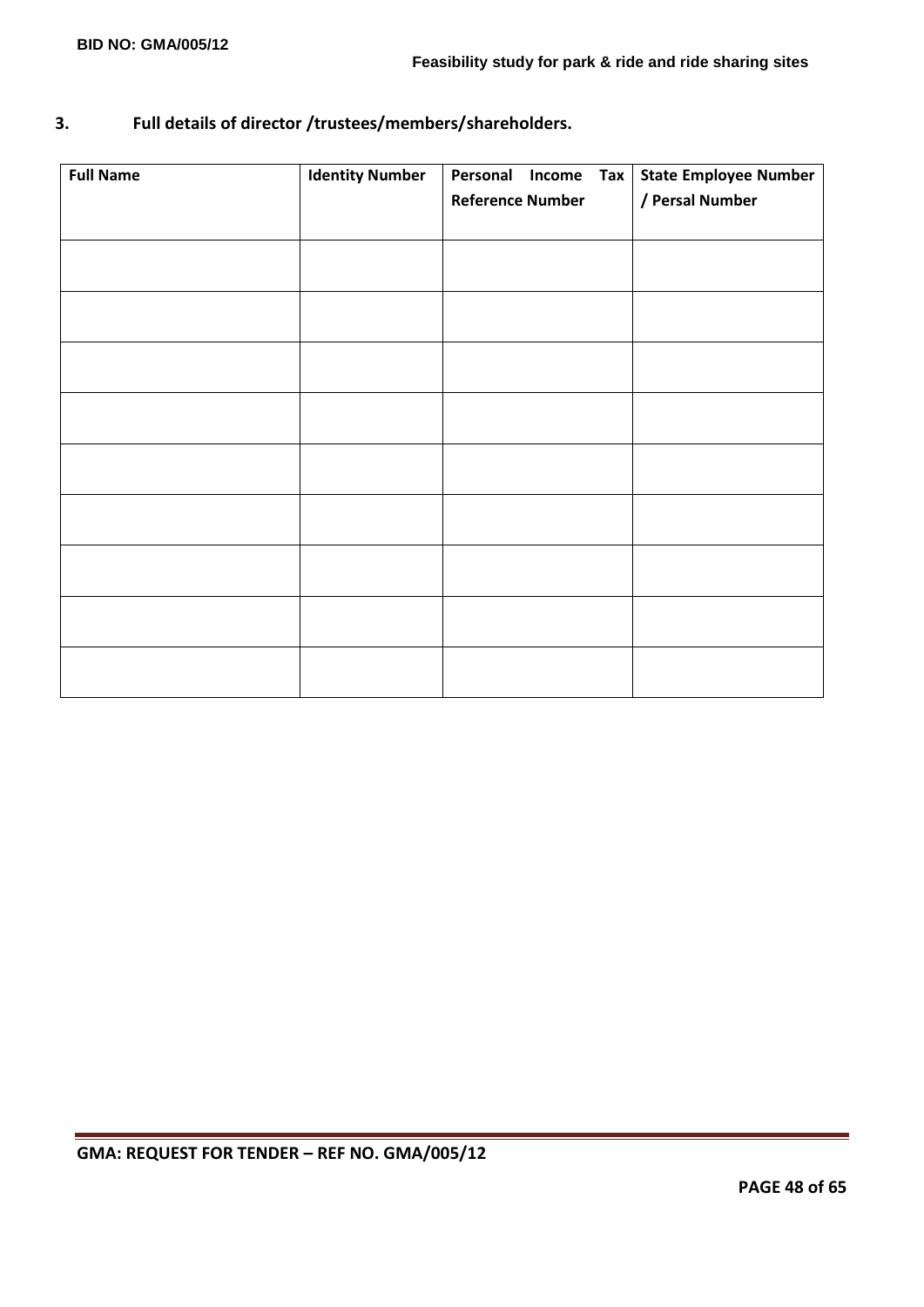| 4.                                                                                                                  | <b>DECLARATION</b> |  |  |
|---------------------------------------------------------------------------------------------------------------------|--------------------|--|--|
|                                                                                                                     |                    |  |  |
| CERTIFY THAT THE INFORMATION FURNISHED IN PARAGRAPHS 2 AND 3 ABOVE IS<br>$\Box$<br>CORRECT.                         |                    |  |  |
| <b>I I ACCEPT THAT THE STATE MAY REJECT THE BID OR ACT AGAINST ME SHOULD THIS</b><br>DECLARATION PROVE TO BE FALSE. |                    |  |  |
| <b>NAME OF BIDDER</b>                                                                                               |                    |  |  |
| <b>IDENTITY NUMBER</b>                                                                                              |                    |  |  |
| <b>POSITION</b>                                                                                                     |                    |  |  |
| SIGNATURE OF AUTHORISED SIGNATORY                                                                                   |                    |  |  |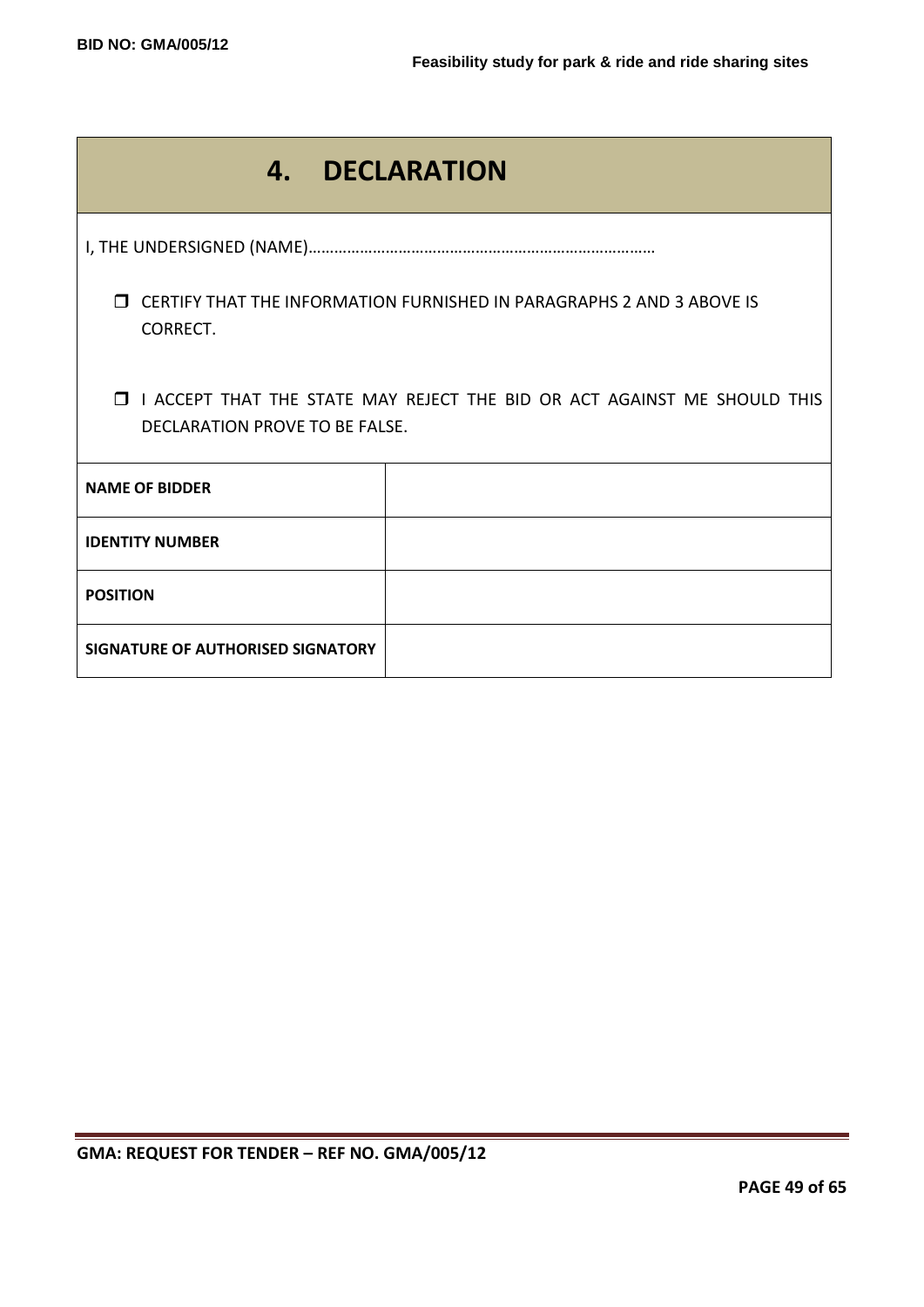#### **ANNEXURE E**

# **PREFERENCE POINTS CLAIM FORM IN TERMS OF THE PREFERENTIAL PROCUREMENT REGULATIONS 2011**

This preference form must form part of all bids invited. It contains general information and serves as a claim form for preference points for Broad-Based Black Economic Empowerment (B-BBEE) Status Level of Contribution

**NB: BEFORE COMPLETING THIS FORM, BIDDERS MUST STUDY THE GENERAL CONDITIONS, DEFINITIONS AND DIRECTIVES APPLICABLE IN RESPECT OF B-BBEE, AS PRESCRIBED IN THE PREFERENTIAL PROCUREMENT REGULATIONS, 2011.** 

#### **1. GENERAL CONDITIONS**

- 1.1 The following preference point systems are applicable to all bids:
	- the 80/20 system for requirements with a Rand value of up to R1 000 000 (all applicable taxes included); and
	- the 90/10 system for requirements with a Rand value above R1 000 000 (all applicable taxes included).
- 1.2 The value of this bid is estimated to exceed R 1,000,000 (all applicable taxes included) and therefore the 90/10 system shall be applicable.
- 1.3 Preference points for this bid shall be awarded for:

| (a) | Price                                      | maximum points | 90 |
|-----|--------------------------------------------|----------------|----|
| (b) | <b>B-BBEE Status Level of Contribution</b> | maximum points |    |

- 1.4 Bidders with annual total revenue of R5 million or less qualify as Exempted Micro Enterprises (EMEs) in terms of the Broad-Based Black Economic Empowerment Act, and must submit a certificate issued by a registered auditor, accounting officer or an accredited verification agency.
- 1.5 Bidders other than Exempted Micro-Enterprises (EMEs) must submit their original and valid B-BBEE status level verification certificate or a certified copy thereof, substantiating their B-BBEE rating.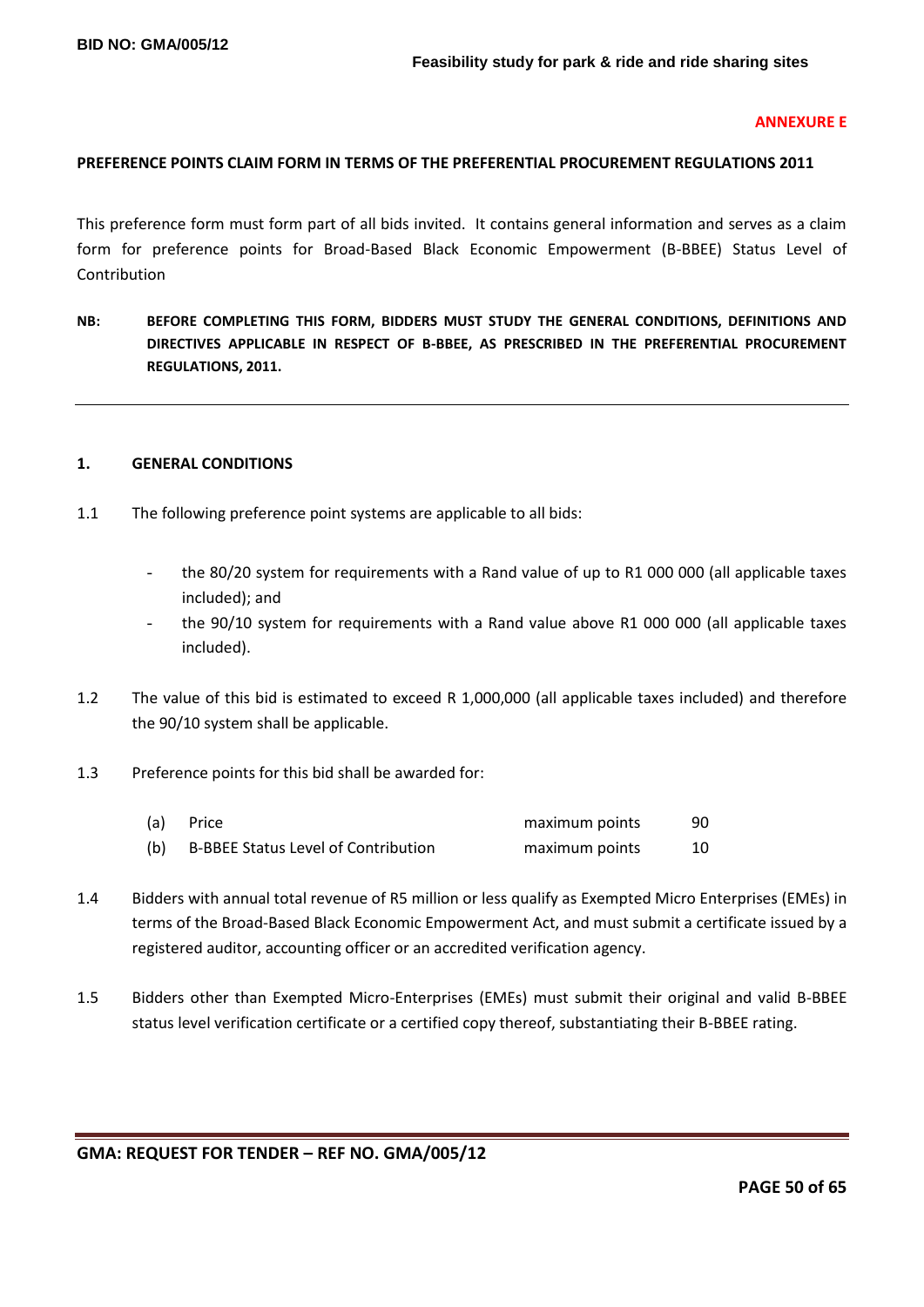- 1.6 The submission of such certificates must comply with the requirements of instructions and guidelines issued by National Treasury and be in accordance with notices published by the Department of Trade and Industry in the Government Gazette.
- 1.7 The B-BEEE status level attained by the bidder shall be used to determine the number of points contemplated in section 5.1 below.
- 1.8 Failure on the part of a bidder to complete and/or to sign this form and submit a B-BBEE Verification Certificate from a Verification Agency accredited by the South African Accreditation System (SANAS) or a Registered Auditor approved by the Independent Regulatory Board of Auditors (IRBA) or an Accounting Officer as contemplated in the Close Corporation Act (CCA) together with the bid, will be interpreted to mean that preference points for B-BBEE status level of contribution are not claimed.
- 1.9. The GMA reserves the right to require of a bidder, either before a bid is adjudicated or at any time subsequently, to substantiate any claim in regard to preferences, in any manner required by the GMA.

# **2. DEFINITIONS**

- 2.1 **"All applicable taxes"** includes value-added tax, pay as you earn, income tax, unemployment insurance fund contributions and skills development levies;
- 2.2 **"B-BBEE"** means broad-based black economic empowerment as defined in section 1 of the Broad-Based Black Economic Empowerment Act;
- 2.3 "**B-BBEE status level of contributor"** means the B-BBEE status received by a measured entity based on its overall performance using the relevant scorecard contained in the Codes of Good Practice on Black Economic Empowerment, issued in terms of section 9(1) of the Broad-Based Black Economic Empowerment Act;
- 2.4 **"Bid"** means a written offer in a prescribed or stipulated form in response to an invitation by an organ of state for the provision of services, works or goods, through price quotations, advertised competitive bidding processes or proposals;
- 2.5 **"Broad-Based Black Economic Empowerment Act"** means the Broad-Based Black Economic Empowerment Act, 2003 (Act No. 53 of 2003);
- 2.6 **"Comparative price"** means the price after the factors of a non-firm price and all unconditional discounts that can be utilized have been taken into consideration;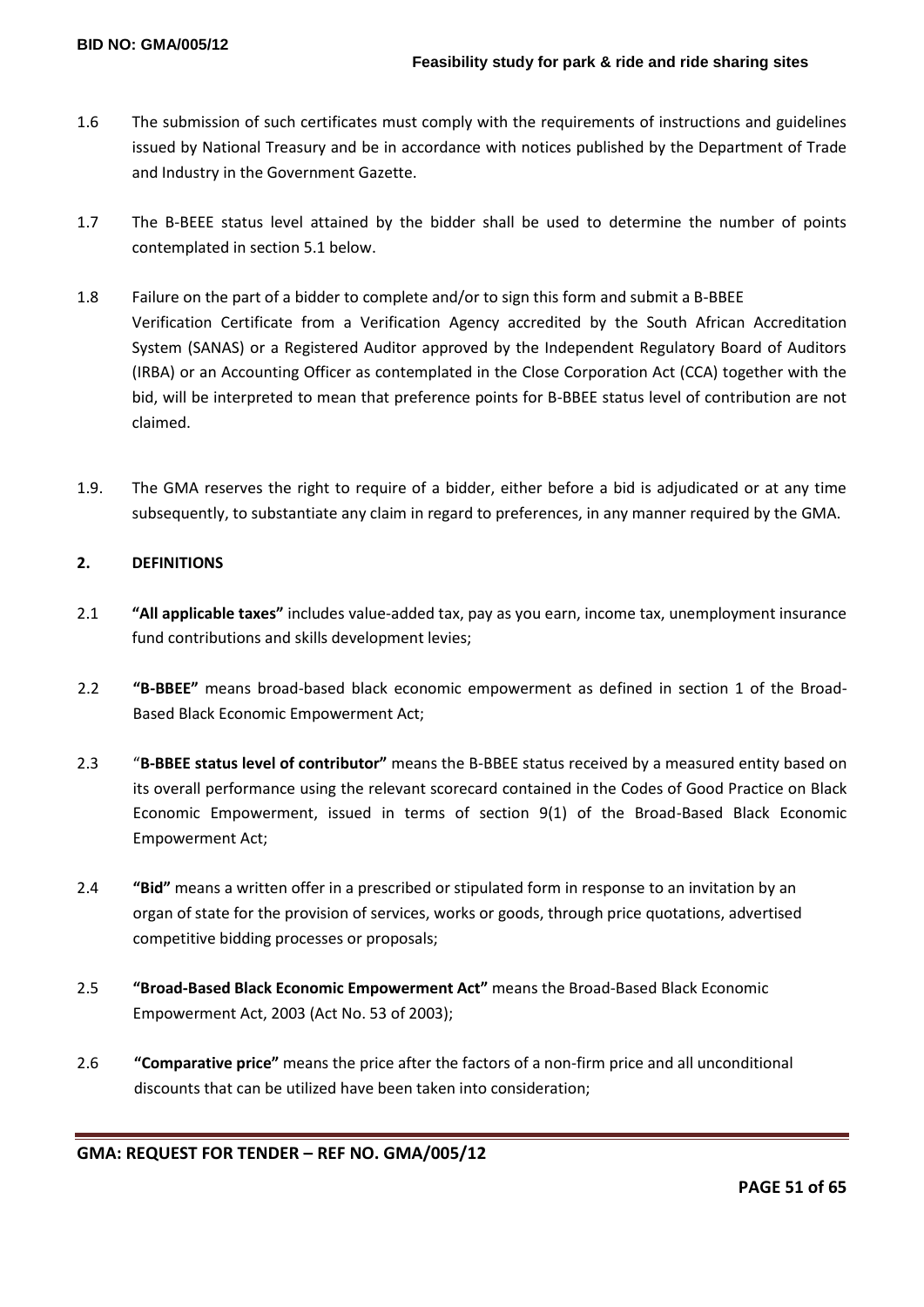- 2.7 **"Consortium or joint venture"** means an association of persons for the purpose of combining their expertise, property, capital, efforts, skill and knowledge in an activity for the execution of a contract;
- 2.8 **"Contract"** means the agreement that results from the acceptance of a bid by an organ of state;
- 2.9 **"EME"** means any enterprise with annual total revenue of R5 million or less;
- 2.10 **"Firm price"** means the price that is only subject to adjustments in accordance with the actual increase or decrease resulting from the change, imposition, or abolition of customs or excise duty and any other duty, levy, or tax, which, in terms of the law or regulation, is binding on the contractor and demonstrably has an influence on the price of any supplies, or the rendering costs of any service, for the execution of the contract;
- 2.11 **"Functionality"** means the measurement according to predetermined norms, as set out in the bid documents, of a service or commodity that is designed to be practical and useful, working or operating, taking into account, among other factors, the quality, reliability, viability and durability of a service and the technical capacity and ability of a bidder;
- 2.12 **"Non-firm prices"** means all prices other than "firm" prices;
- 2.13 **"Person"** includes a juristic person;
- 2.14 **"Rand value"** means the total estimated value of a contract in South African currency, calculated at the time of bid invitations, and includes all applicable taxes and excise duties;
- 2.15 **"Sub-contract"** means the primary contractor's assigning, leasing, making out work to, or employing, another person to support such primary contractor in the execution of part of a project in terms of the contract;
- 2.16 **"Total revenue"** bears the same meaning assigned to this expression in the Codes of Good Practice on Black Economic Empowerment, issued in terms of section 9(1) of the Broad-Based Black Economic Empowerment Act and promulgated in the *Government Gazette* on 9 February 2007;
- 2.17 **"Trust"** means the arrangement through which the property of one person is made over or bequeathed to a trustee to administer such property for the benefit of another person; and
- 2.18 **"Trustee"** means any person, including the founder of a trust, to whom property is bequeathed in order for such property to be administered for the benefit of another person.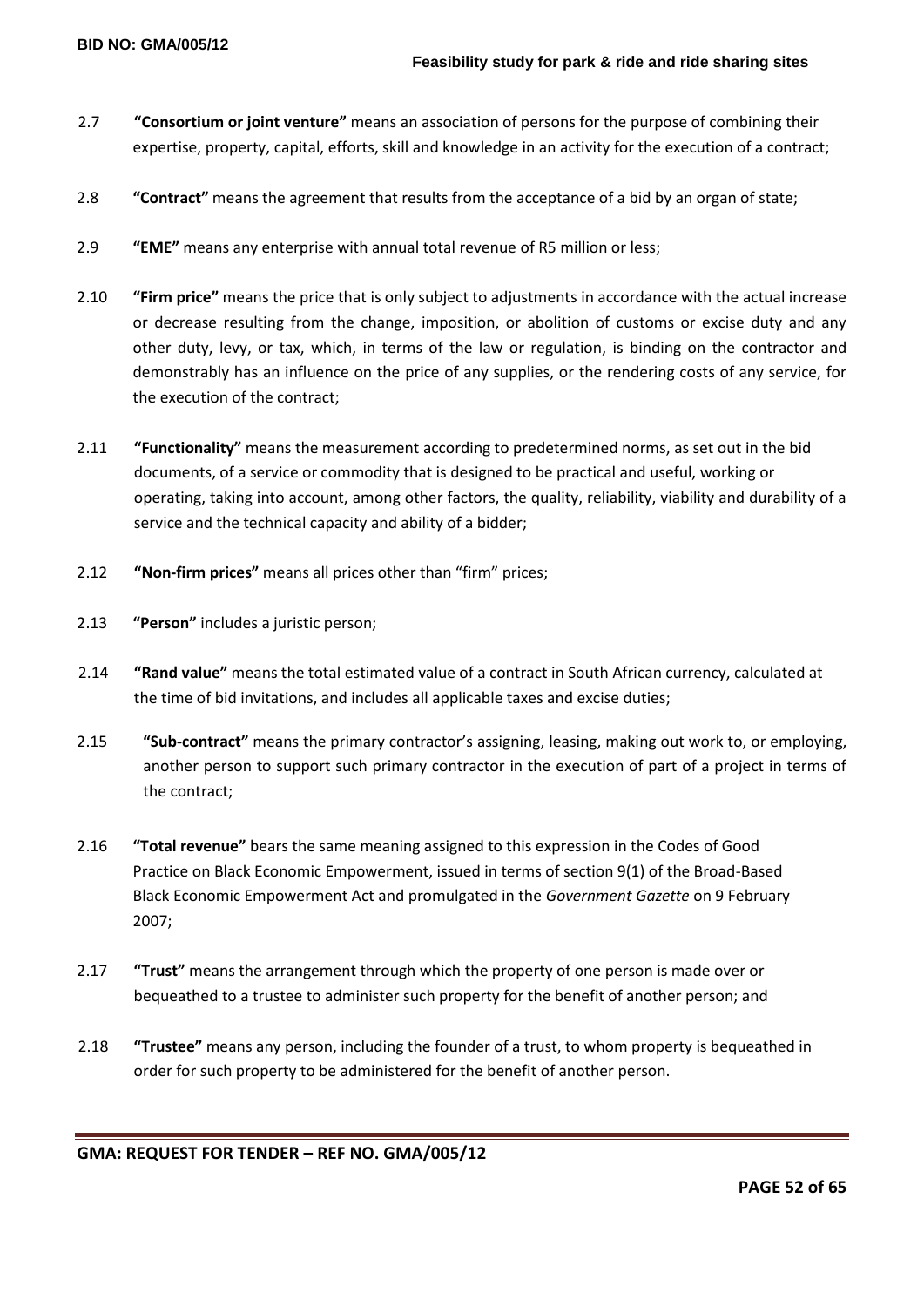#### **BID NO: GMA/005/12**

### **3. ADJUDICATION USING A POINT SYSTEM**

- 3.1 The bidder obtaining the highest number of total points will be awarded the contract.
- 3.2 Preference points shall be calculated after prices have been brought to a comparative basis taking into account all factors of non-firm prices and all unconditional discounts;
- 3.3 Points scored shall be rounded off to the nearest 2 decimal places;
- 3.4 In the event that two or more bids have scored equal total points, the successful bid shall be the one scoring the highest number of preference points for B-BBEE;
- 3.5 However, when functionality is part of the evaluation process and two or more bids have scored equal points including equal preference points for B-BBEE, the successful bid shall be the one scoring the highest score for functionality; and
- 3.6 Should two or more bids be equal in all respects, the award shall be decided by the drawing of lots.

# **4. POINTS AWARDED FOR PRICE**

# **4.1 The 90/10 Preference Point System**

A maximum of 90 points is allocated for price on the following basis:

$$
Ps = 90 \left( 1 - \frac{Pt - P \min}{P \min} \right)
$$

Where

| Ps     | $=$ | Points scored for comparative price of bid under consideration |
|--------|-----|----------------------------------------------------------------|
| $Pt =$ |     | Comparative price of bid under consideration                   |
| Pmin   | $=$ | Comparative price of lowest acceptable bid                     |

# **5. POINTS AWARDED FOR B-BBEE STATUS LEVEL OF CONTRIBUTION**

5.1 In terms of Regulation 5 (2) and 6 (2) of the Preferential Procurement Regulations, preference points must be awarded to a bidder for attaining the B-BBEE status level of contributor in accordance with the table below: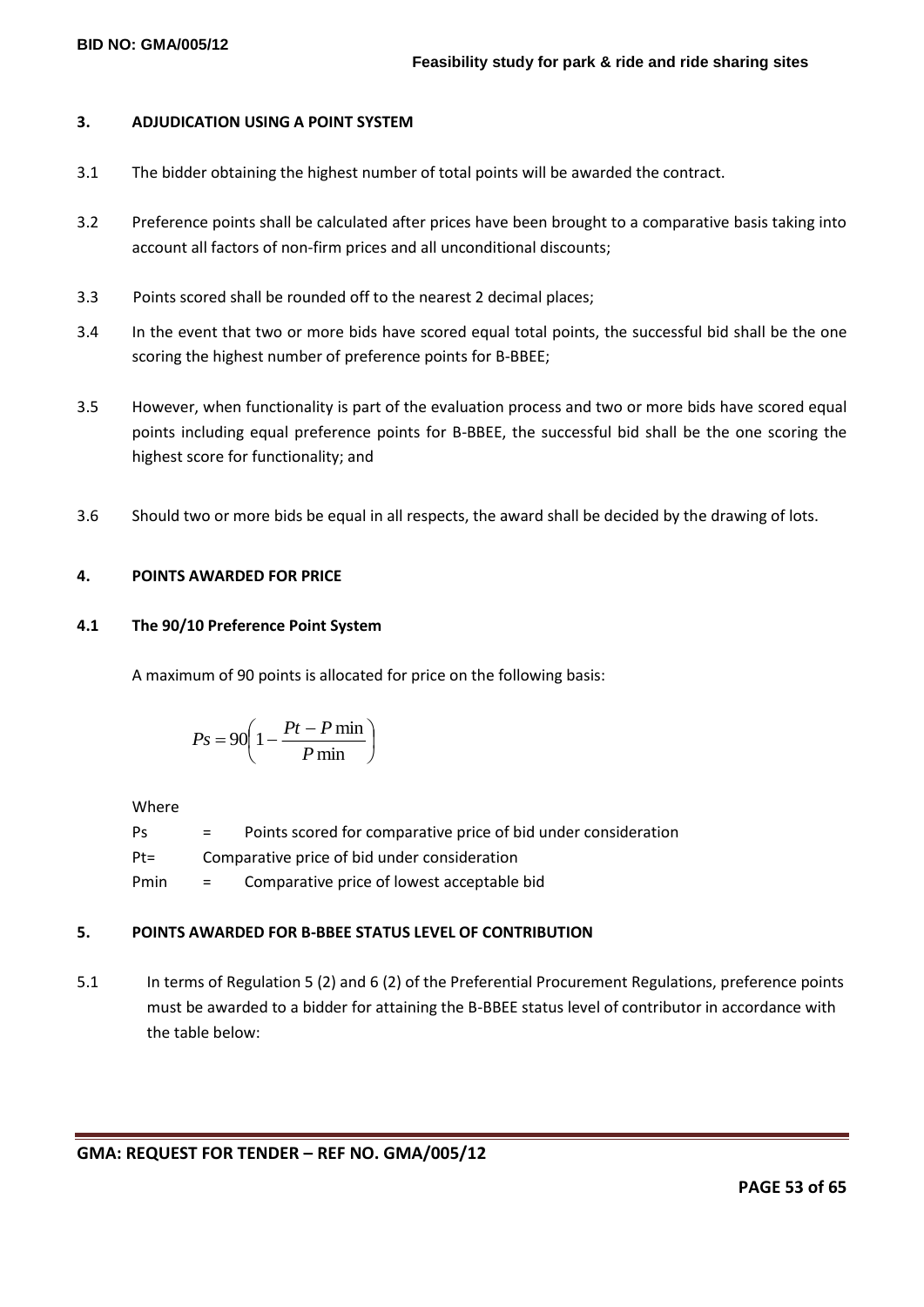| <b>B-BBEE Status Level of Contributor</b> | <b>Number of points</b> |
|-------------------------------------------|-------------------------|
|                                           |                         |
| $\mathbf{1}$                              | 10                      |
| $\overline{2}$                            | 9                       |
| 3                                         | 8                       |
| 4                                         | 5                       |
| 5                                         | 4                       |
| 6                                         | 3                       |
| 7                                         | $\overline{2}$          |
| 8                                         | 1                       |
| Non-compliant contributor                 | O                       |
|                                           |                         |

#### 5.2

- 5.3 Bidders who qualify as EMEs in terms of the B-BBEE Act must submit a certificate issued by an Accounting Officer as contemplated in the CCA or a Verification Agency accredited by SANAS or a Registered Auditor. Registered auditors do not need to meet the prerequisite for IRBA's approval for the purpose of conducting verification and issuing EMEs with B-BBEE Status Level Certificates.
- 5.4 Bidders other than EMEs must submit their original and valid B-BBEE status level verification certificate or a certified copy thereof, substantiating their B-BBEE rating issued by a Registered Auditor approved by IRBA or a Verification Agency accredited by SANAS.
- 5.5 A trust, consortium or joint venture, will qualify for points for their B-BBEE status level as a legal entity, provided that the entity submits their B-BBEE status level certificate.
- 5.6 A trust, consortium or joint venture will qualify for points for their B-BBEE status level as an unincorporated entity, provided that the entity submits their consolidated B-BBEE scorecard as if they were a group structure and that such a consolidated B-BBEE scorecard is prepared for every separate bid.
- 5.7 Tertiary institutions and public entities will be required to submit their B-BBEE status level certificates in terms of the specialized scorecard contained in the B-BBEE Codes of Good Practice.
- 5.8 A person will not be awarded points for B-BBEE status level if it is indicated in the bid documents that such a bidder intends sub-contracting more than 25% of the value of the contract to any other enterprise that does not qualify for at least the points that such a bidder qualifies for, unless the intended sub-contractor is an EME that has the capability and ability to execute the sub-contract.

**GMA: REQUEST FOR TENDER – REF NO. GMA/005/12**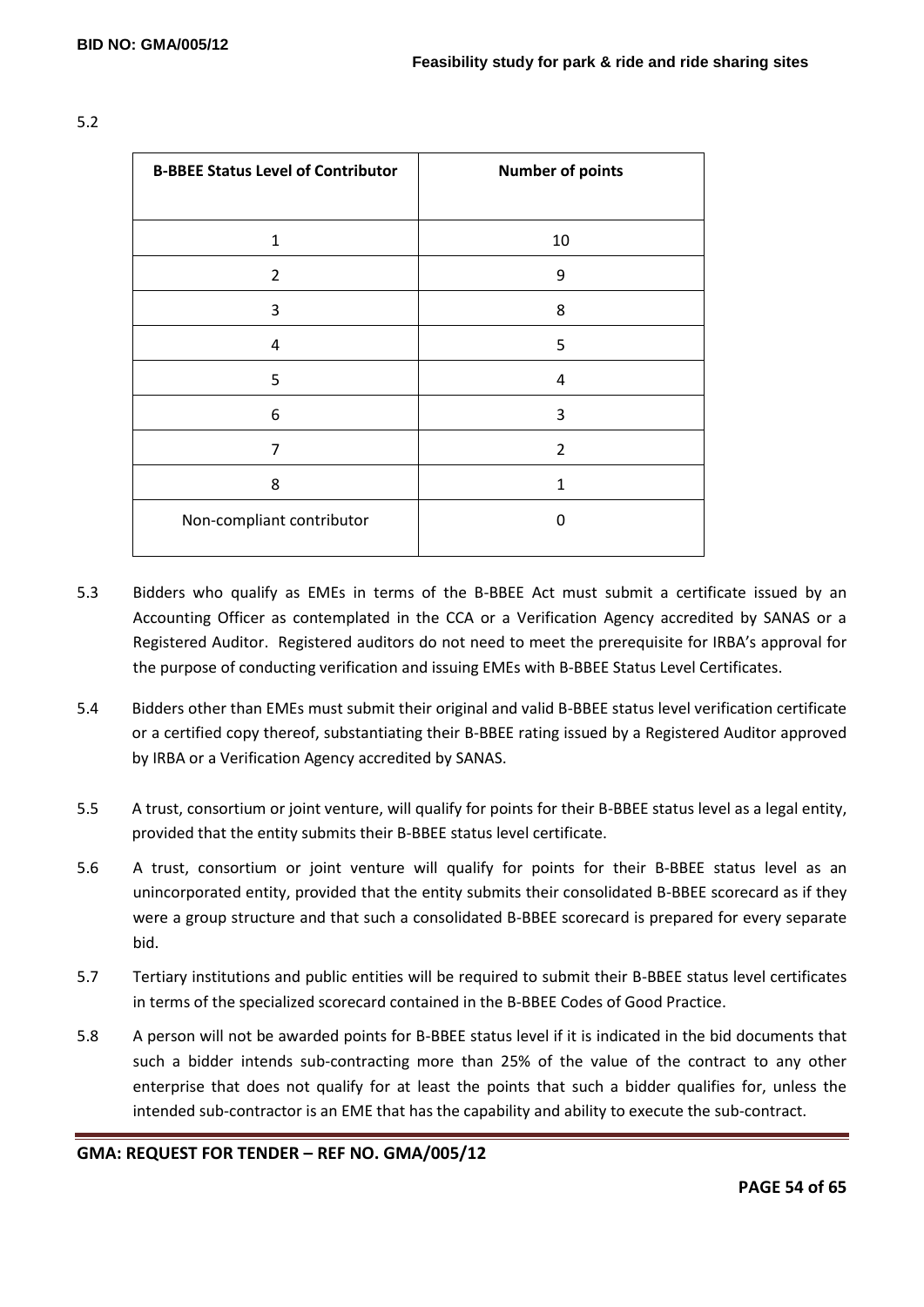5.9 A person awarded a contract may not sub-contract more than 25% of the value of the contract to any other enterprise that does not have an equal or higher B-BBEE status level than the person concerned, unless the contract is sub-contracted to an EME that has the capability and ability to execute the subcontract.

## **6. BID DECLARATION**

6.1 Bidders who claim points in respect of B-BBEE Status Level of Contribution must complete the following:

# **7. B-BBEE STATUS LEVEL OF CONTRIBUTION CLAIMED IN TERMS OF PARAGRAPHS 1.3.1.2 AND 5.1**

7.1 B-BBEE Status Level of Contribution: = 10 (maximum of 10)

(Points claimed in respect of paragraph 7.1 must be in accordance with the table reflected in paragraph 5.1 and must be substantiated by means of a B-BBEE certificate issued by a Verification Agency accredited by SANAS or a Registered Auditor approved by IRBA or an Accounting Officer as contemplated in the CCA).

#### **8. SUB-CONTRACTING**

8.1 Will any portion of the contract be sub-contracted? YES / NO (delete which is not applicable)

#### 8.1.1 If yes, indicate:

| (i)   | what percentage of the contract will be subcontracted? |                                           |
|-------|--------------------------------------------------------|-------------------------------------------|
| (ii)  | the name of the sub-contractor?                        |                                           |
| (iii) | the B-BBEE status level of the sub-contractor?         |                                           |
| (iv)  | whether the sub-contractor is an EME?                  | YES / NO (delete which is not applicable) |

# **9. DECLARATION WITH REGARD TO COMPANY/FIRM**

| 9.1 Name of company/firm :   |  |
|------------------------------|--|
| 9.2 VAT registration number: |  |
|                              |  |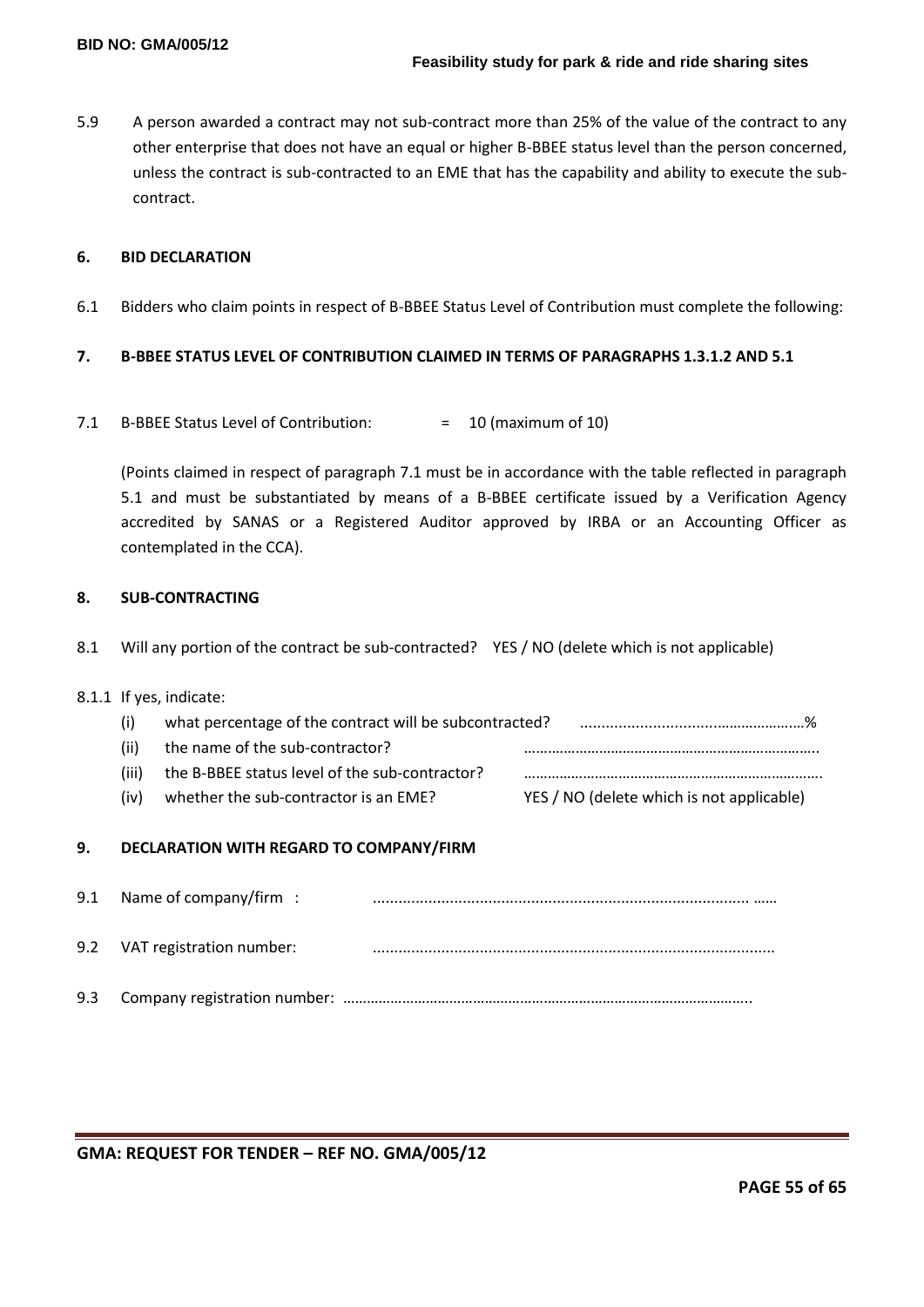#### 9.4 TYPE OF COMPANY/ FIRM

- □ Partnership/Joint Venture / Consortium
- □ One person business/sole propriety
- **Close corporation**
- D Company
- (Pty) Limited

#### 9.5 DESCRIBE PRINCIPAL BUSINESS ACTIVITIES

……………….................................................................................................................................................. ……………….................................................................................................................................................. ………………..................................................................................................................................................

# 9.6 COMPANY CLASSIFICATION

- Manufacturer
- □ Supplier
- D Professional service provider
- □ Other service providers, e.g. transporter, etc. [TICK APPLICABLE BOX]
- 9.7 Total number of years the company/firm has been in business? ………………………………………
- 9.8 I/we, the undersigned, who is / are duly authorised to do so on behalf of the company/firm, certify that the points claimed, based on the B-BBE status level of contribution indicated in paragraph 7 of the foregoing certificate, qualifies the company/ firm for the preference(s) shown and I / we acknowledge that:
	- (i) The information furnished is true and correct;
	- (ii) The preference points claimed are in accordance with the General Conditions as indicated in paragraph 1 of this form;
	- (iii) In the event of a contract being awarded as a result of points claimed as shown in paragraph 7, the contractor may be required to furnish documentary proof to the satisfaction of the purchaser that the claims are correct;
	- (iv) If the B-BBEE status level of contribution has been claimed or obtained on a fraudulent basis or any of the conditions of contract have not been fulfilled, the purchaser may, in addition to any other remedy it may have –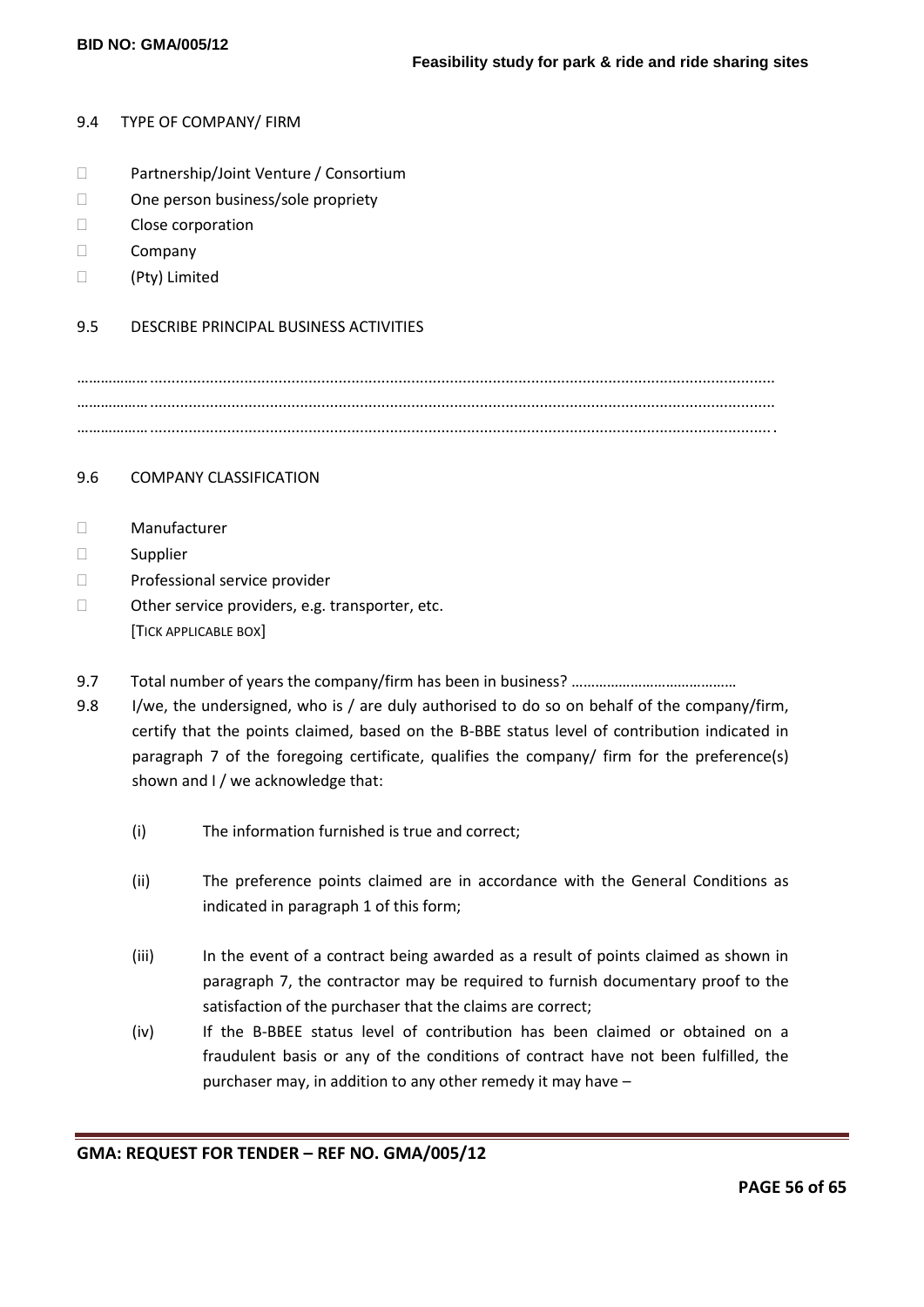- (a) disqualify the person from the bidding process;
- (b) recover costs, losses or damages it has incurred or suffered as a result of that person's conduct;
- (c) cancel the contract and claim any damages which it has suffered as a result of having to make less favourable arrangements due to such cancellation;
- (d) restrict the bidder or contractor, its shareholders and directors, or only the shareholders and directors who acted on a fraudulent basis, from obtaining business from any organ of state for a period not exceeding 10 years, after the audi alteram partem (hear the other side) rule has been applied; and
- (e) forward the matter for criminal prosecution.

| <b>WITNESSES</b>                  |  |  |  |  |
|-----------------------------------|--|--|--|--|
| NAME OF BIDDER                    |  |  |  |  |
| <b>IDENTITY NUMBER</b>            |  |  |  |  |
| <b>POSITION</b>                   |  |  |  |  |
| AUTHORISED SIGNATORIES OF BIDDERS |  |  |  |  |
| WITNESS 1                         |  |  |  |  |
| <b>WITNESS 2</b>                  |  |  |  |  |
| <b>DATE</b>                       |  |  |  |  |
| <b>ADDRESS</b>                    |  |  |  |  |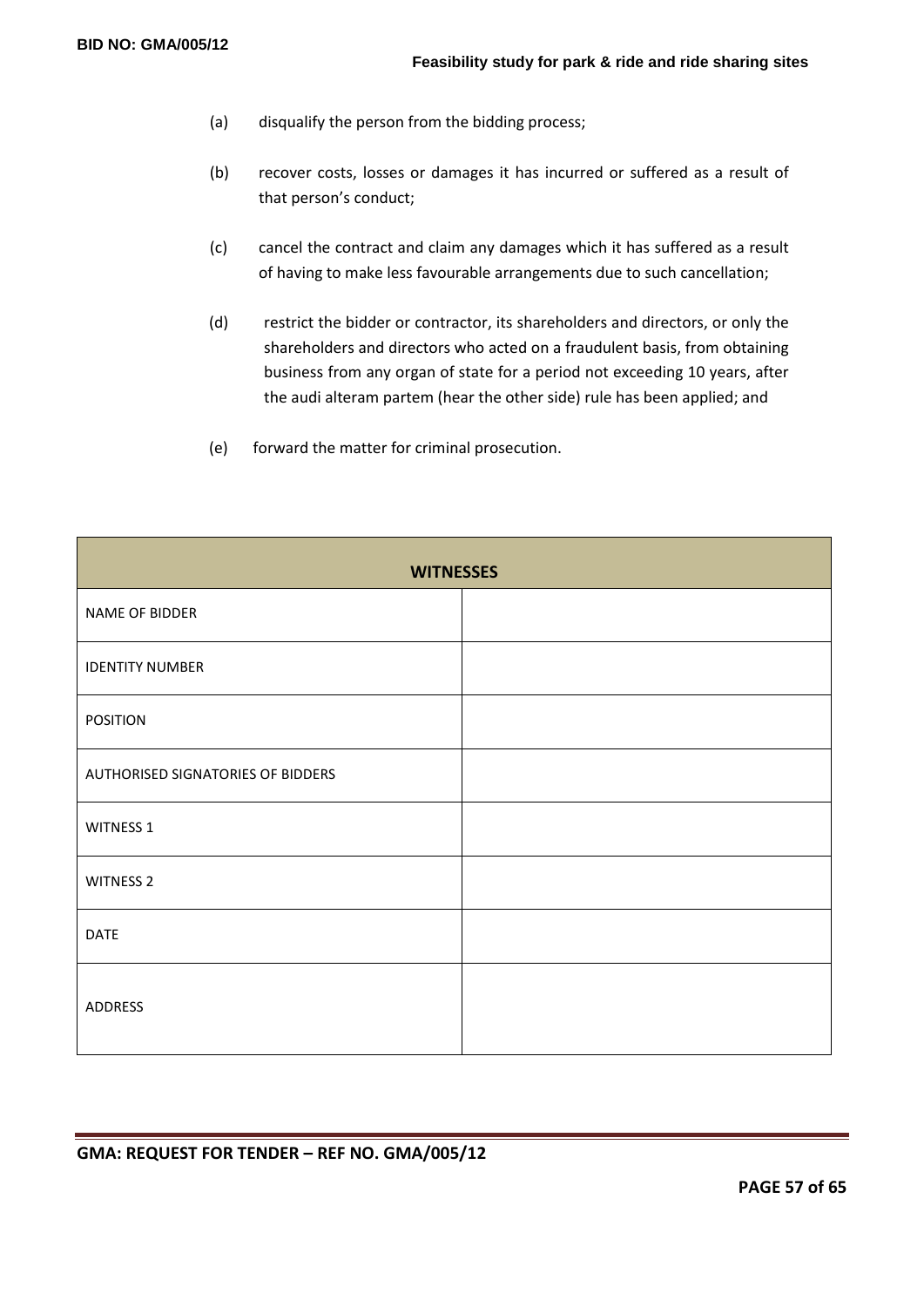#### **ANNEXURE F**

# **CONTRACT FORM - RENDERING OF SERVICES**

# **PART 1 (TO BE FILLED IN BY THE SERVICE PROVIDER)**

- 1. I hereby undertake to render services described in the attached bidding documents to (name of the institution)……………………………………. in accordance with the requirements and task directives / proposals specifications stipulated in Bid Number………….……….. at the price/s quoted. My offer/s remains binding upon me and open for acceptance by the Purchaser during the validity period indicated and calculated from the closing date of the bid.
- 2. The following documents shall be deemed to form and be read and construed as part of this agreement:
	- (i) Bidding documents, *viz*
		- *-* Invitation to bid;
		- *-* Tax clearance certificate;
		- Pricing schedule(s);
		- *-* Filled in task directive/proposal;
		- *-* Preference claims for Broad Based Black Economic Empowerment Status Level of Contribution in terms of the Preferential Procurement Regulations 2011;
		- *-* Declaration of interest;
		- *-* Declaration of Bidders past SCM practices;
		- *-* Certificate of Independent Bid Determination;
		- **Special Conditions of Contract;**
	- (ii) General Conditions of Contract; and
	- (iii) Other (specify)
- 3. I confirm that I have satisfied myself as to the correctness and validity of my bid; that the price(s) and rate(s) quoted cover all the services specified in the bidding documents; that the price(s) and rate(s) cover all my obligations and I accept that any mistakes regarding price(s) and rate(s) and calculations will be at my own risk.
- 4. I accept full responsibility for the proper execution and fulfilment of all obligations and conditions devolving on me under this agreement as the principal liable for the due fulfilment of this contract.
- 5. I declare that I have no participation in any collusive practices with any bidder or any other person regarding this or any other bid.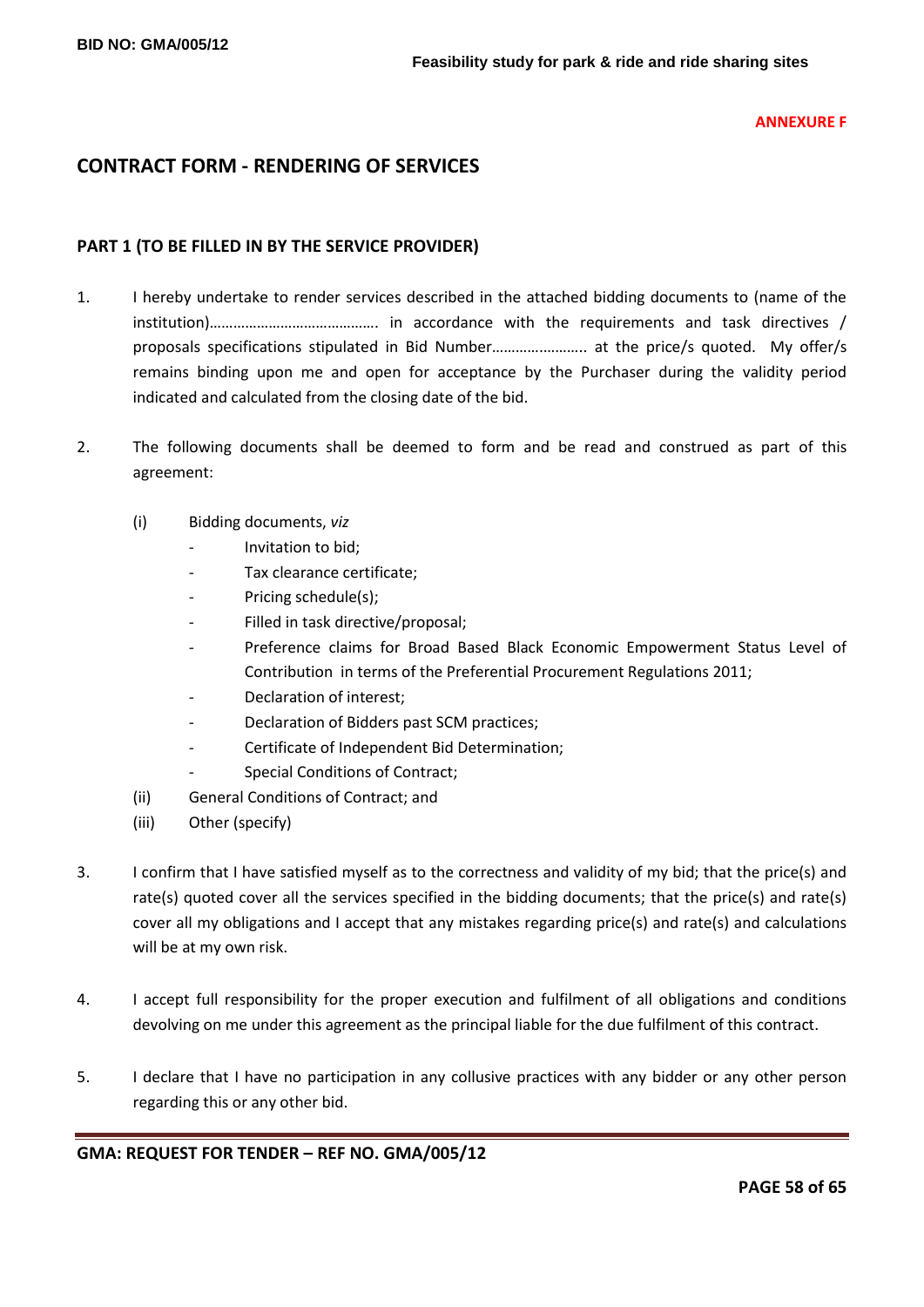| I confirm that I am duly authorised to sign this contract. |  |  |
|------------------------------------------------------------|--|--|
| <b>NAME OF BIDDER</b>                                      |  |  |
| NAME (PRINT)                                               |  |  |
| <b>POSITION</b>                                            |  |  |
| AUTHORISED SIGNATORIES OF BIDDERS                          |  |  |
| <b>WITNESS 1</b>                                           |  |  |
| <b>WITNESS 2</b>                                           |  |  |
| <b>DATE</b>                                                |  |  |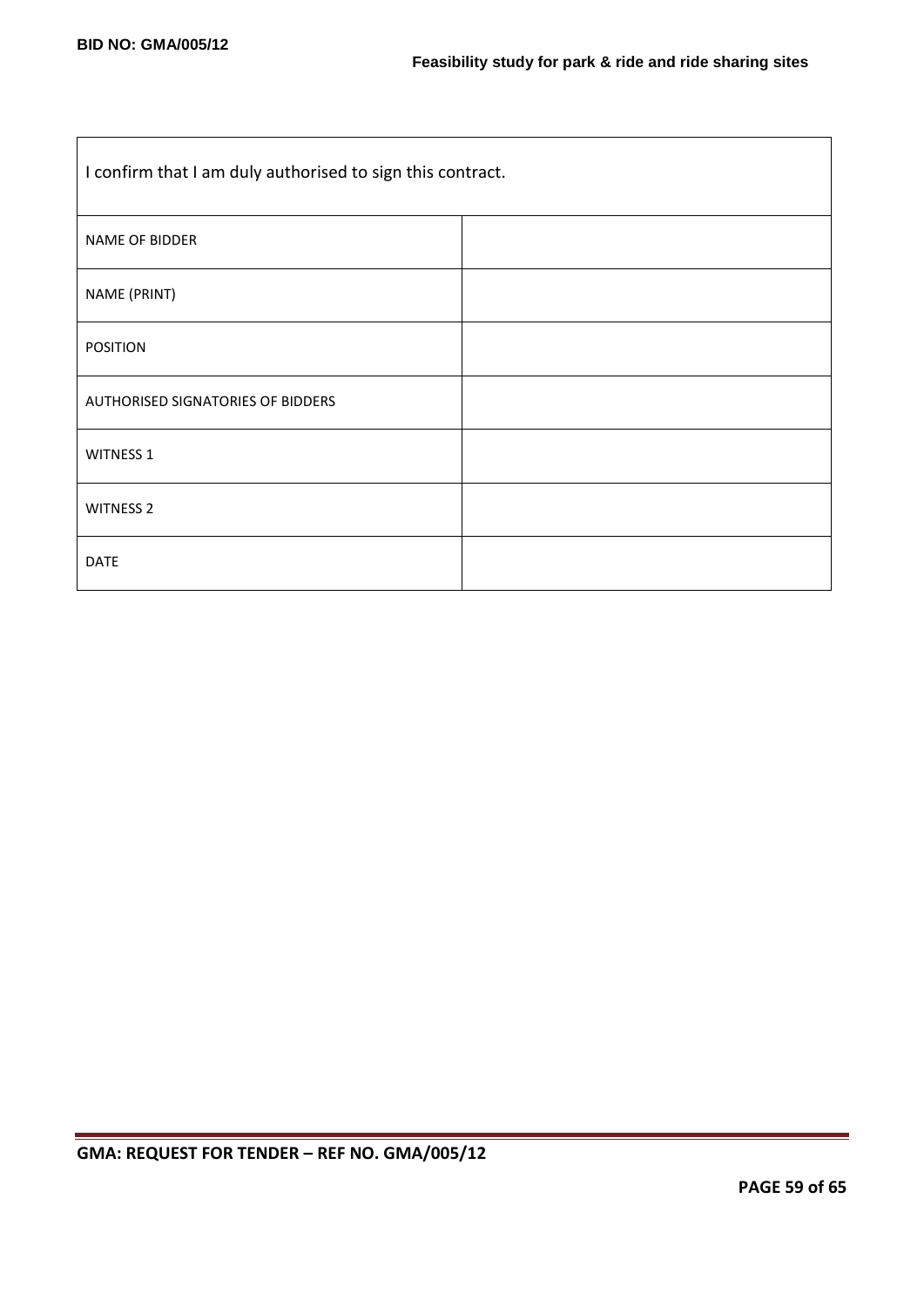#### **ANNEXURE G**

# **DECLARATION OF BIDDERS PAST SUPPLY CHAIN MANAGEMENT PRACTICES**

- 1 This declaration is used by GMA in ensuring that when goods and services are being procured, all reasonable steps are taken to combat the abuse of the supply chain management system.
- 2 The bid of any bidder may be disregarded if that bidder, or any of its directors have
	- a. abused the institution's supply chain management system;
	- b. committed fraud or any other improper conduct in relation to such system; or
	- c. failed to perform on any previous contract.
- **3 In order to give effect to the above, the following questionnaire must be completed and submitted with the bid.**

| NO.   | <b>QUESTION</b>                                                                                                                                                                                                                                                                                                                                                         |  | <b>NO</b> |
|-------|-------------------------------------------------------------------------------------------------------------------------------------------------------------------------------------------------------------------------------------------------------------------------------------------------------------------------------------------------------------------------|--|-----------|
| 4.1   | Is the bidder or any of its directors listed on the National Treasury's Database of<br>Restricted Suppliers as companies or persons prohibited from doing business with the<br>public sector?                                                                                                                                                                           |  | <b>No</b> |
|       | (Companies or persons who are listed on this Database were informed in writing of this<br>restriction by the Accounting Officer/Authority of the institution that imposed the<br>restriction after the <i>audi alteram partem</i> rule was applied).                                                                                                                    |  |           |
|       | The Database of Restricted Suppliers now resides on the National Treasury's website<br>(www.treasury.gov.za) and can be accessed by clicking on its link at the bottom of the<br>home page.                                                                                                                                                                             |  |           |
| 4.1.1 | If so, furnish particulars:                                                                                                                                                                                                                                                                                                                                             |  |           |
| 4.2   | Is the bidder or any of its directors listed on the Register for Tender Defaulters in terms<br>of section 29 of the Prevention and Combating of Corrupt Activities Act (No 12 of<br>2004)?<br>The Register for Tender Defaulters can be accessed on the National Treasury's<br>website (www.treasury.gov.za) by clicking on its link at the bottom of the home<br>page. |  |           |
| 4.2.1 | If so, furnish particulars:                                                                                                                                                                                                                                                                                                                                             |  |           |

**GMA: REQUEST FOR TENDER – REF NO. GMA/005/12**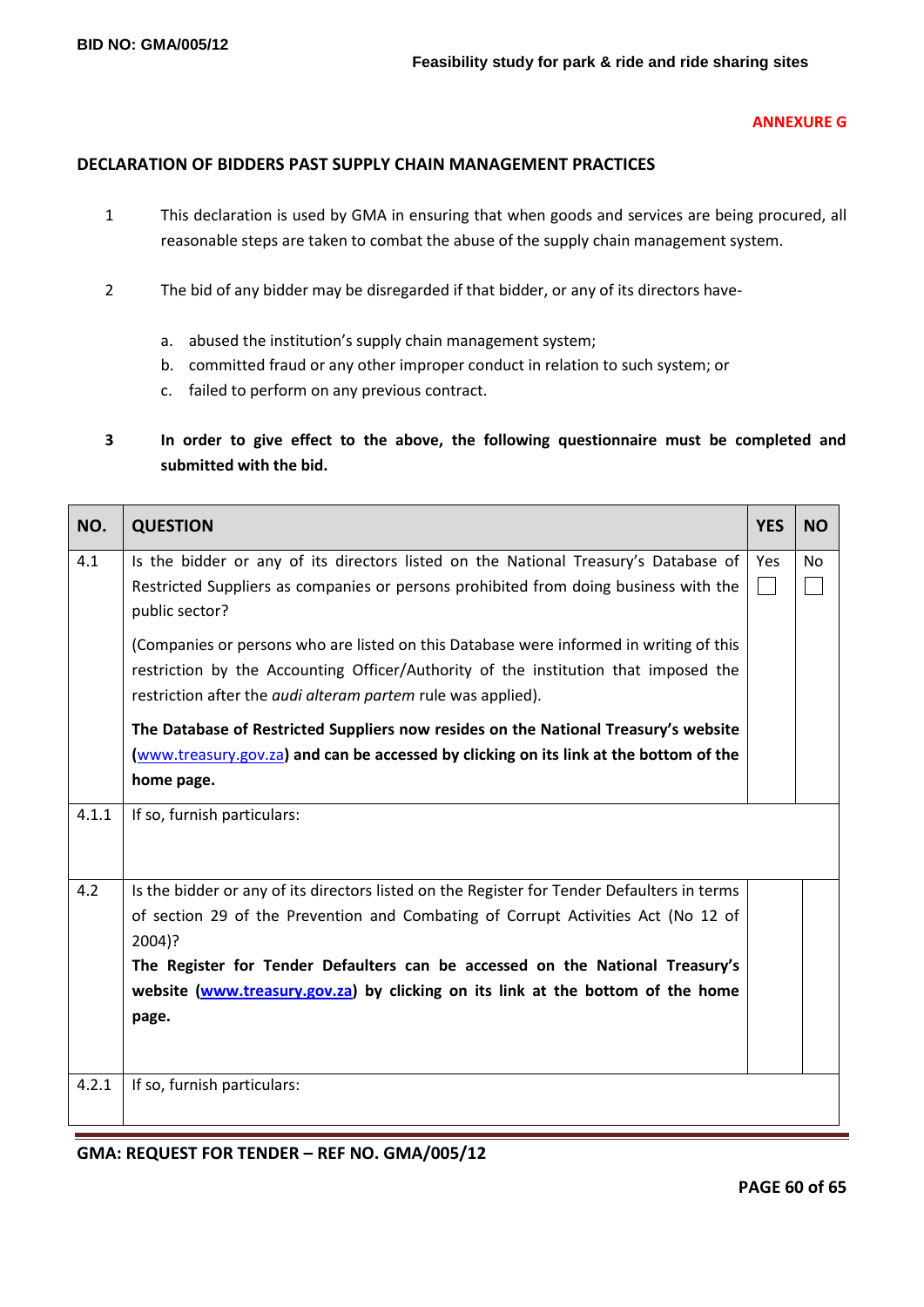| 4.3<br>4.3.1                                                                                                                                                                                                                                 | years?<br>If so, furnish particulars:                                            | Was the bidder or any of its directors convicted by a court of law (including a court<br>outside of the Republic of South Africa) for fraud or corruption during the past five |  |  |
|----------------------------------------------------------------------------------------------------------------------------------------------------------------------------------------------------------------------------------------------|----------------------------------------------------------------------------------|--------------------------------------------------------------------------------------------------------------------------------------------------------------------------------|--|--|
| 4.4                                                                                                                                                                                                                                          | past five years on account of failure to perform on or comply with the contract? | Was any contract between the bidder and any organ of state terminated during the                                                                                               |  |  |
| 4.4.1                                                                                                                                                                                                                                        | If so, furnish particulars:                                                      |                                                                                                                                                                                |  |  |
| <b>CERTIFICATION</b>                                                                                                                                                                                                                         |                                                                                  |                                                                                                                                                                                |  |  |
| $\Box$ CERTIFY THAT THE INFORMATION FURNISHED ON THIS DECLARATION FORM IS TRUE AND CORRECT.<br><b>I ACCEPT THAT, IN ADDITION TO CANCELLATION OF A CONTRACT, ACTION MAY BE TAKEN AGAINST ME</b><br>SHOULD THIS DECLARATION PROVE TO BE FALSE. |                                                                                  |                                                                                                                                                                                |  |  |
|                                                                                                                                                                                                                                              | <b>NAME OF THE BIDDER</b>                                                        |                                                                                                                                                                                |  |  |
|                                                                                                                                                                                                                                              | <b>POSITION</b>                                                                  |                                                                                                                                                                                |  |  |
|                                                                                                                                                                                                                                              | <b>AUTHORISED SIGNATORY</b>                                                      |                                                                                                                                                                                |  |  |
| <b>DATE</b>                                                                                                                                                                                                                                  |                                                                                  |                                                                                                                                                                                |  |  |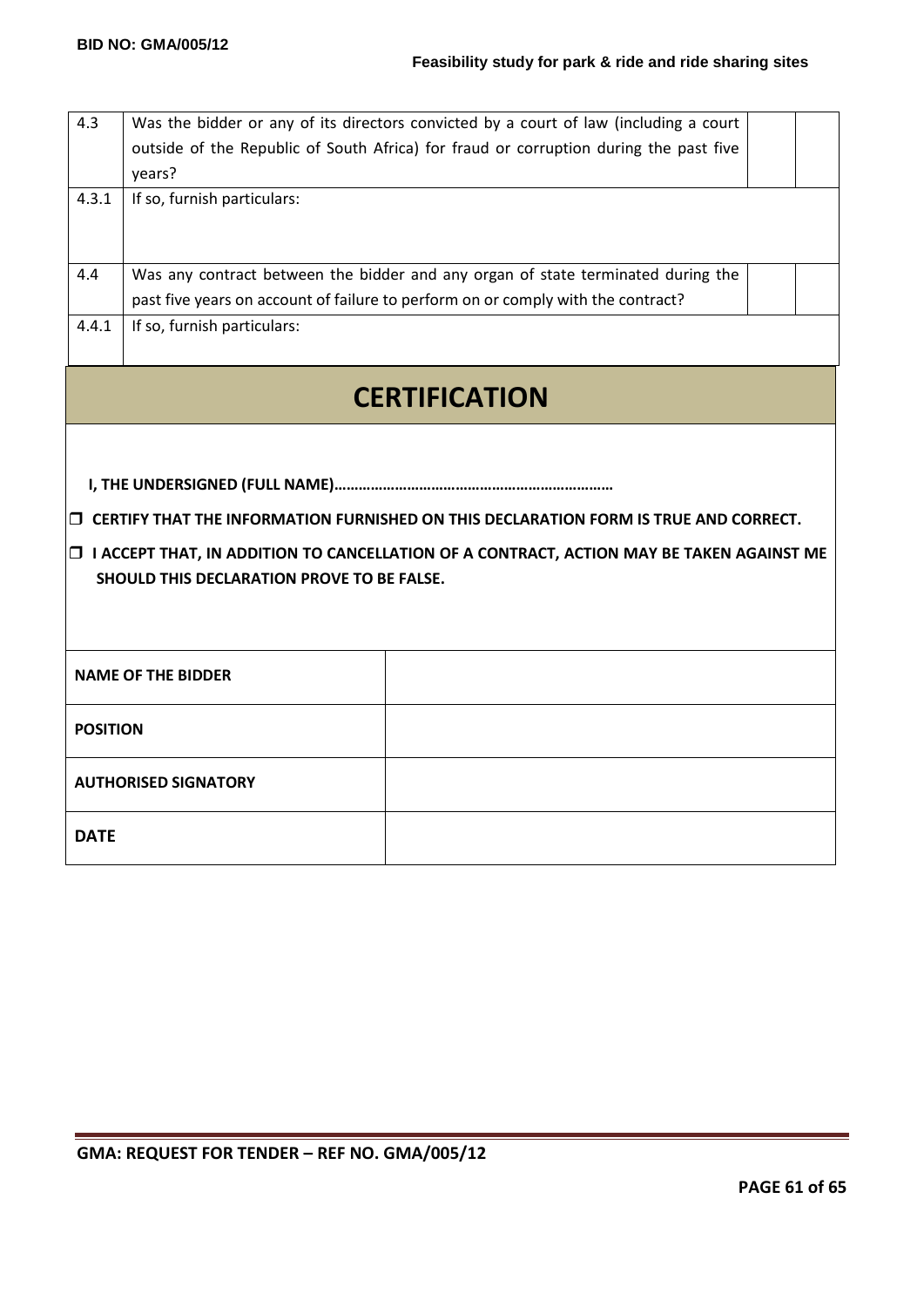#### **ANNEXURE H**

## **CERTIFICATE OF INDEPENDENT BID DETERMINATION**

- 1. This Standard Bidding Document must form part of all bids<sup>1</sup> invited.
- 2. Section 4 (1) (b) (iii) of the Competition Act No. 89 of 1998, as amended, prohibits an agreement between, or concerted practice by, firms, or a decision by an association of firms, if it is between parties in a horizontal relationship and if it involves collusive bidding (or bid rigging).² Collusive bidding is a *per se* prohibition meaning that it cannot be justified under any grounds.
- 3. Treasury Regulation 16A9 prescribes that accounting officers and accounting authorities must take all reasonable steps to prevent abuse of the supply chain management system and authorizes accounting officers and accounting authorities to:
	- a. disregard the bid of any bidder if that bidder or any of its directors have abused the institution's supply chain management system and or committed fraud or any other improper conduct in relation to such system.
	- b. cancel a contract awarded to a supplier of goods and services if the supplier committed any corrupt or fraudulent act during the bidding process or the execution of that contract.
- 4. This SBD serves as a certificate of declaration that would be used by institutions to ensure that, when bids are considered, reasonable steps are taken to prevent any form of bid-rigging.
- 5. In order to give effect to the above, the attached Certificate of Bid Determination (Annexure G) must be completed and submitted with the bid:

<sup>1</sup> Includes price quotations, advertised competitive bids, limited bids and proposals.

<sup>2</sup> Bid rigging (or collusive bidding) occurs when businesses, that would otherwise be expected to compete, secretly conspire to raise prices or lower the quality of goods and / or services for GMA which wish to acquire goods and / or services through a bidding process. Bid rigging is, therefore, an agreement between competitors not to compete.

<sup>3</sup> Joint venture or Consortium means an association of persons for the purpose of combining their expertise, property, capital, efforts, skill and knowledge in an activity for the execution of a contract.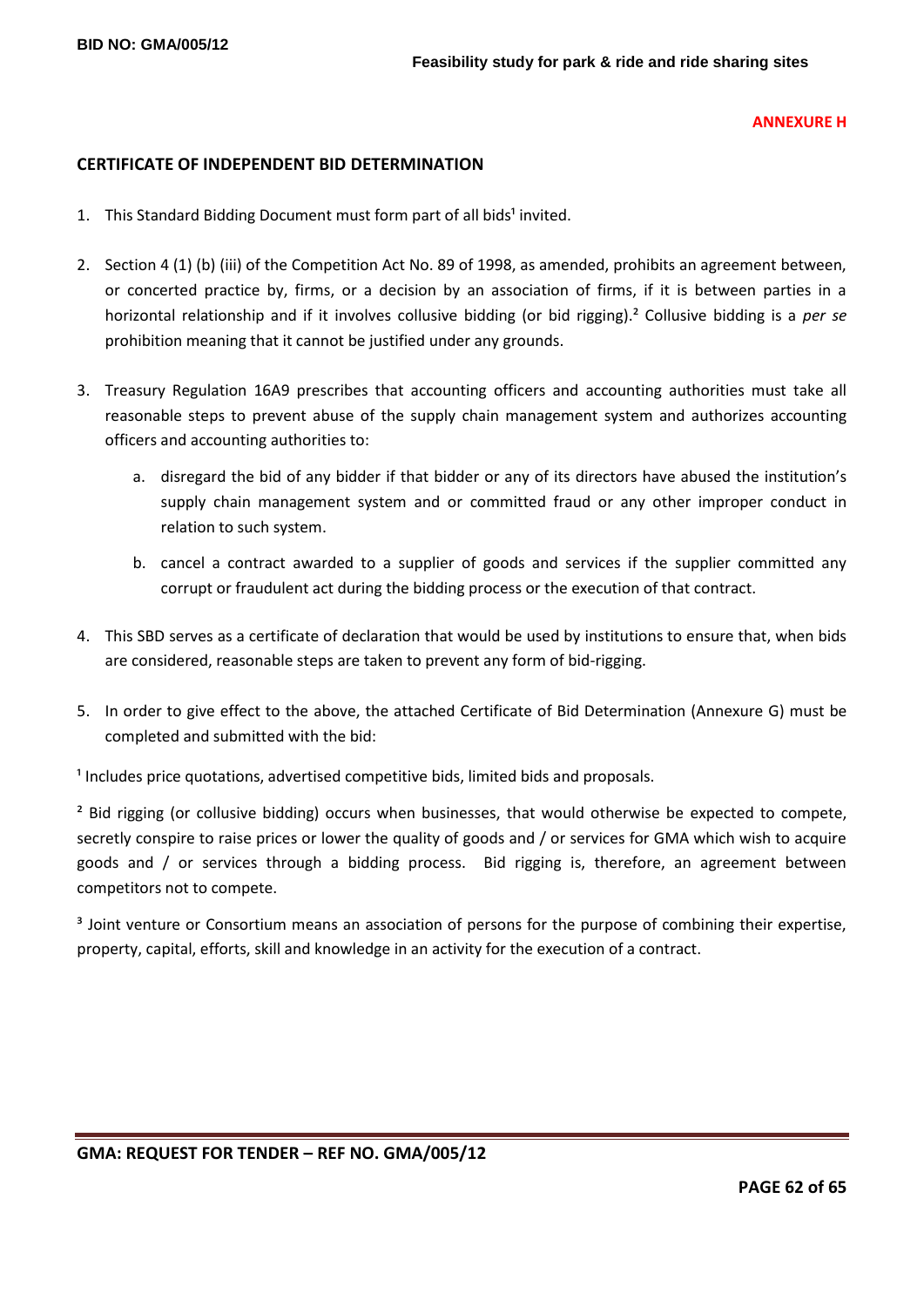I, the undersigned, in submitting the accompanying bid:

(Bid Number and Description)

In response to the invitation for the bid made by:

(Name of Institution)

do hereby make the following statements that I certify to be true and complete in every respect:

I certify, on behalf of : that: the state of  $\mathcal{L}$  is a state of  $\mathcal{L}$  is a state of  $\mathcal{L}$  that:

\_\_\_\_\_\_\_\_\_\_\_\_\_\_\_\_\_\_\_\_\_\_\_\_\_\_\_\_\_\_\_\_\_\_\_\_\_\_\_\_\_\_\_\_\_\_\_\_\_\_\_\_\_\_\_\_\_\_\_\_\_\_\_\_\_\_\_\_\_\_\_\_\_\_\_\_\_\_\_\_\_\_\_\_\_\_\_

\_\_\_\_\_\_\_\_\_\_\_\_\_\_\_\_\_\_\_\_\_\_\_\_\_\_\_\_\_\_\_\_\_\_\_\_\_\_\_\_\_\_\_\_\_\_\_\_\_\_\_\_\_\_\_\_\_\_\_\_\_\_\_\_\_\_\_\_\_\_\_\_\_\_\_\_\_\_\_\_\_\_\_\_\_\_\_

(Name of Bidder)

- 1. I have read and I understand the contents of this Certificate;
- 2. I understand that the accompanying bid will be disqualified if this Certificate is found not to be true and complete in every respect;
- 3. I am authorised by the bidder to sign this Certificate, and to submit the accompanying bid, on behalf of the bidder;
- 4. Each person whose signature appears on the accompanying bid has been authorised by the bidder to determine the terms of, and to sign the bid, on behalf of the bidder;
- 5. For the purposes of this Certificate and the accompanying bid, I understand that the word "competitor" shall include any individual or organisation, other than the bidder, whether or not affiliated with the bidder, who:
	- (a) has been requested to submit a bid in response to this bid invitation;
	- (b) could potentially submit a bid in response to this bid invitation, based on their qualifications, abilities or experience; and
	- (c) provides the same goods and services as the bidder and/or is in the same line of business as the bidder.
- 6. The bidder has arrived at the accompanying bid independently from, and without consultation, communication, agreement or arrangement with any competitor. However communication between partners in a joint venture or consortium<sup>3</sup> will not be construed as collusive bidding.
- 7. In particular, without limiting the generality of paragraphs 6 above, there has been no consultation, communication, agreement or arrangement with any competitor regarding:
	- (a) prices;
	- (b) geographical area where product or service will be rendered (market allocation);
	- (c) methods, factors or formulas used to calculate prices;
	- (d) the intention or decision to submit or not to submit, a bid;
	- (e) the submission of a bid which does not meet the specifications and conditions of the bid; or
	- (f) bidding with the intention not to win the bid.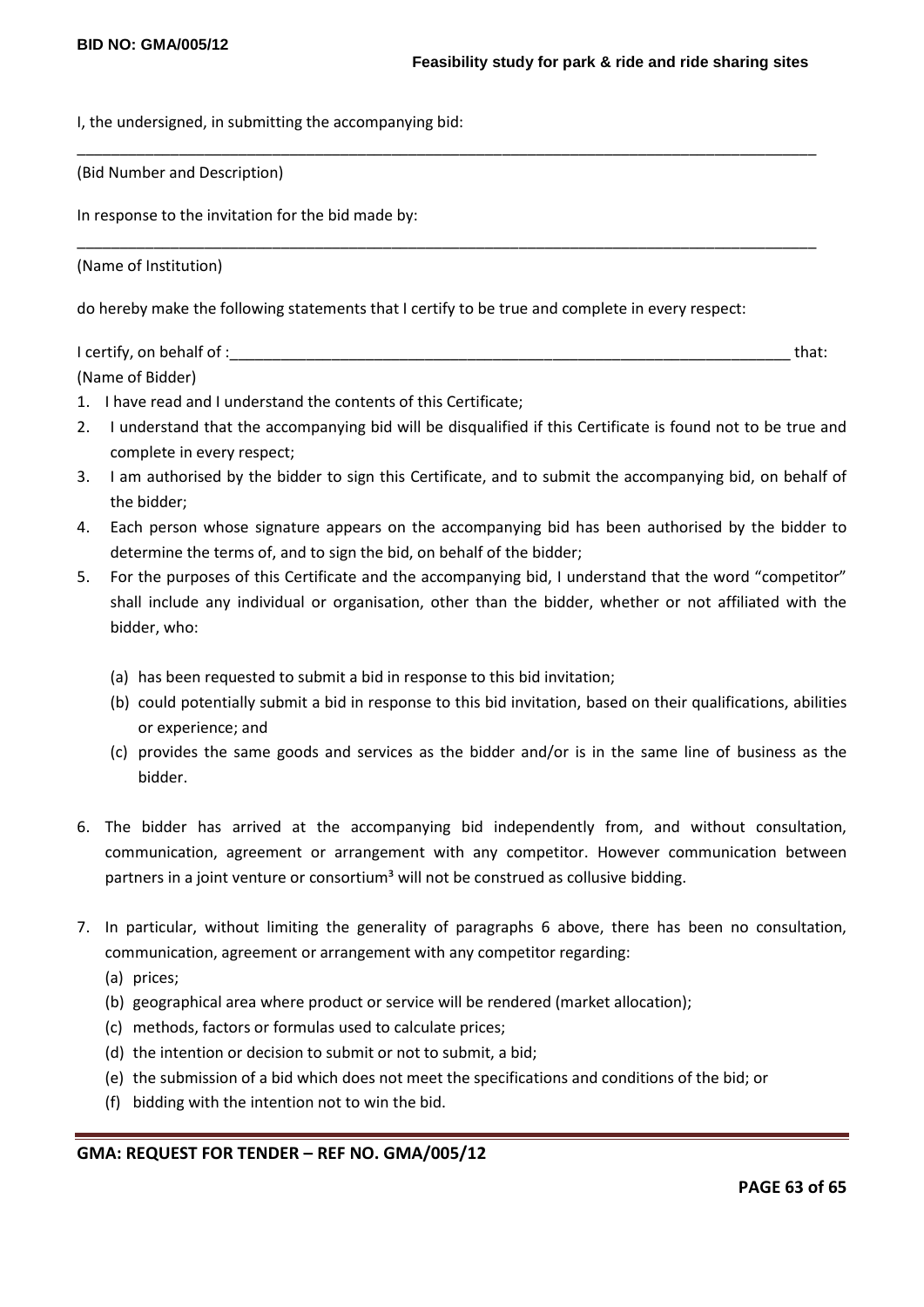- 8. In addition, there have been no consultations, communications, agreements or arrangements with any competitor regarding the quality, quantity, specifications and conditions or delivery particulars of the products or services to which this bid invitation relates.
- 9. The terms of the accompanying bid have not been, and will not be, disclosed by the bidder, directly or indirectly, to any competitor, prior to the date and time of the official bid opening or of the awarding of the contract.
- 10. I am aware that, in addition and without prejudice to any other remedy provided to combat any restrictive practices related to bids and contracts, bids that are suspicious will be reported to the Competition Commission for investigation and possible imposition of administrative penalties in terms of section 59 of the Competition Act No 89 of 1998 and or may be reported to the National Prosecuting Authority (NPA) for criminal investigation and or may be restricted from conducting business with the public sector for a period not exceeding ten (10) years in terms of the Prevention and Combating of Corrupt Activities Act No 12 of 2004 or any other applicable legislation.

| <b>NAME OF BIDDER</b>       |  |
|-----------------------------|--|
| <b>POSITION</b>             |  |
| <b>AUTHORISED SIGNATORY</b> |  |
| <b>DATE</b>                 |  |